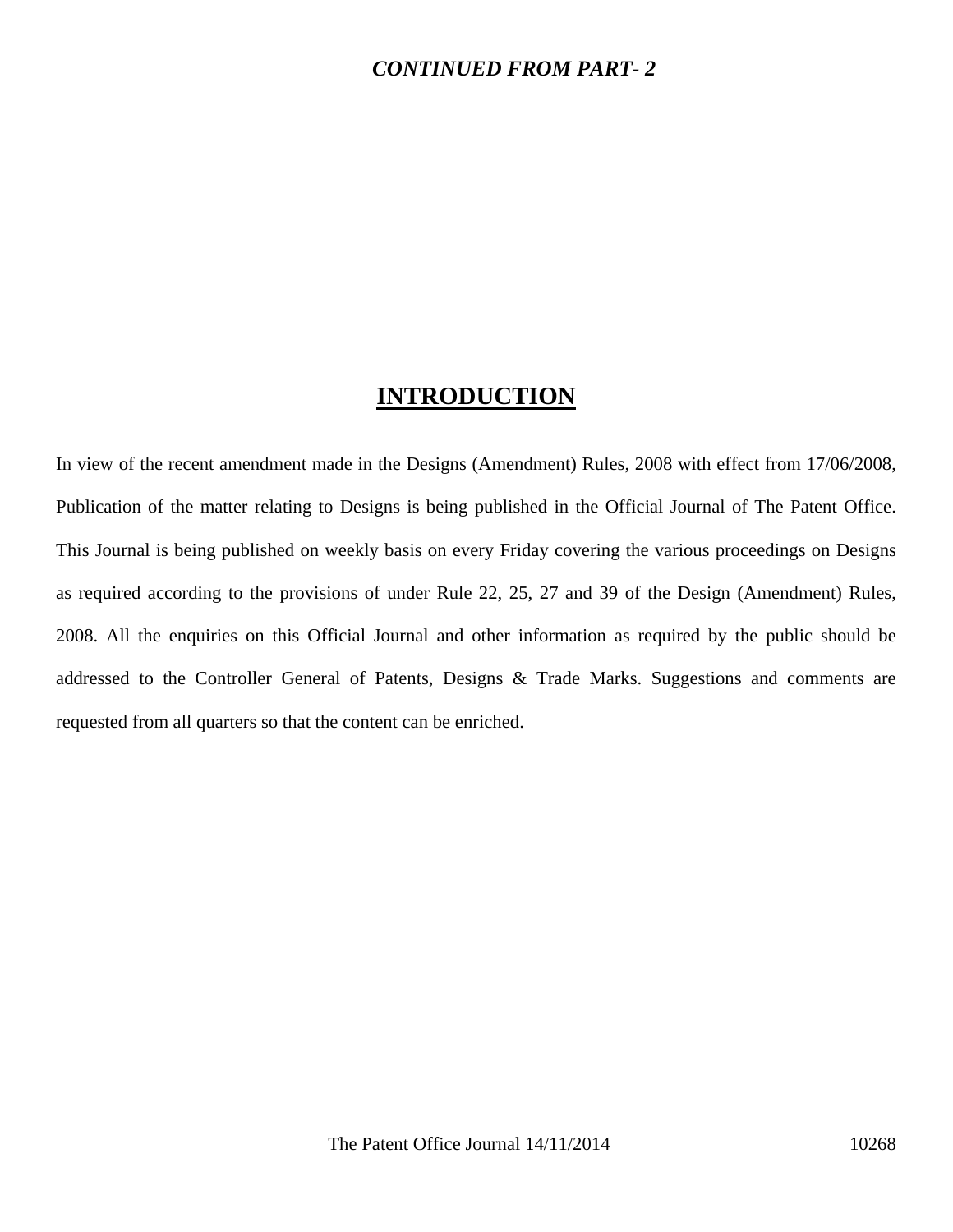### **THE DESIGNS ACT 2000 SECTION 30 DESIGN ASSIGNMENT**

**The Design stands in the name of ALSTOM TRANSPORT S.A. registered under the Designs Act, 2000 has been assigned in the Register of Designs in the name as follows:-** 

| Design No. | <b>Class</b> | <b>Name</b>               |
|------------|--------------|---------------------------|
|            |              |                           |
| 213456     | $12 - 03$    | <b>ALSTOM TRANSPORT</b>   |
| 213458     | $12 - 16$    | <b>TECHNOLOGIES, OF 3</b> |
| 213462     | $31 - 00$    | <b>AVENUE ANDRE</b>       |
| 213463     | <b>31-00</b> | <b>MALRAUX, 92300</b>     |
| 213464     | <b>31-00</b> | LEVALLOIS-PERRET,         |
| 213468     | $06-03$      | France                    |
| 213469     | $06-03$      |                           |
|            |              |                           |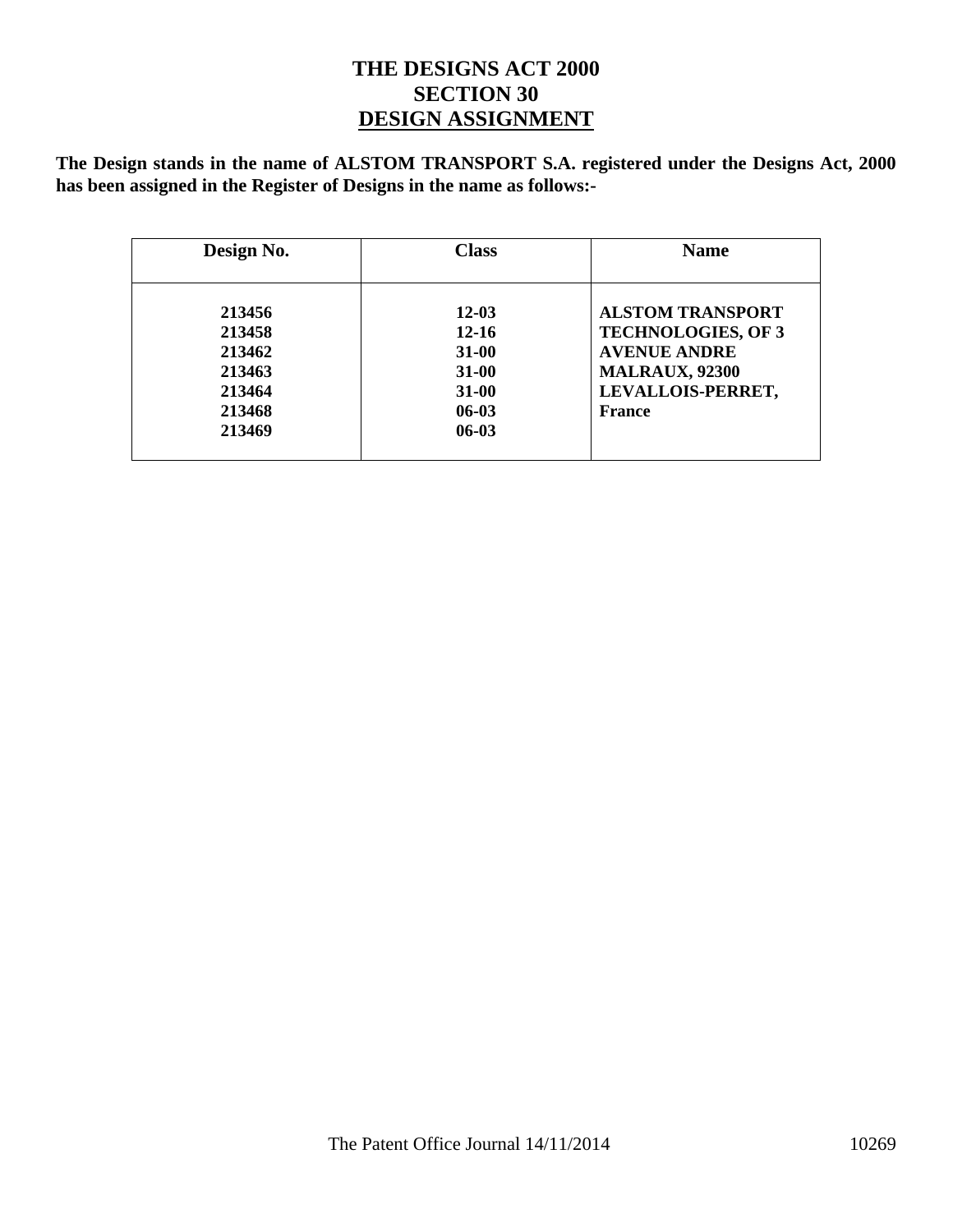### **CANCELLATION PROCEEDINGS under Section 19 of the Designs Act, 2000**

#### **(01)**

**"The Asstt. Controller of Patents & Designs passed an order on 10/11/2014 to cancel the registration of registered Design No.** 181193 **dated 29th December 1999 under Class 10 titled as 'Stud for a Footwear' in the name of Josco Rubbers, of 8/50 Moonalingal, Calicut 673032, State of Kerala, India, a partnership firm of which the partners are Jose Joseph, Maxy Joseph, Abey Joseph and Sonia Tony, all Indian nationals and all of the above address."** 

#### **(02)**

**"The Asstt. Controller of Patents & Designs passed an order on 10/11/2014 to cancel the registration of registered Design No.** 181829 dated  $7<sup>th</sup>$  March 2000 under **registration of registered Design No. 181829 dated Class 10 titled as 'Foot-wear' in the name of Josco Rubbers, of Moonalingal, Calicut 673032, State of Kerala, India, an Indian partnership firm of which the partners are Jose Joseph, Maxy Joseph, Abey Joseph and Sonia Tony, all Indian national and all of the above address."**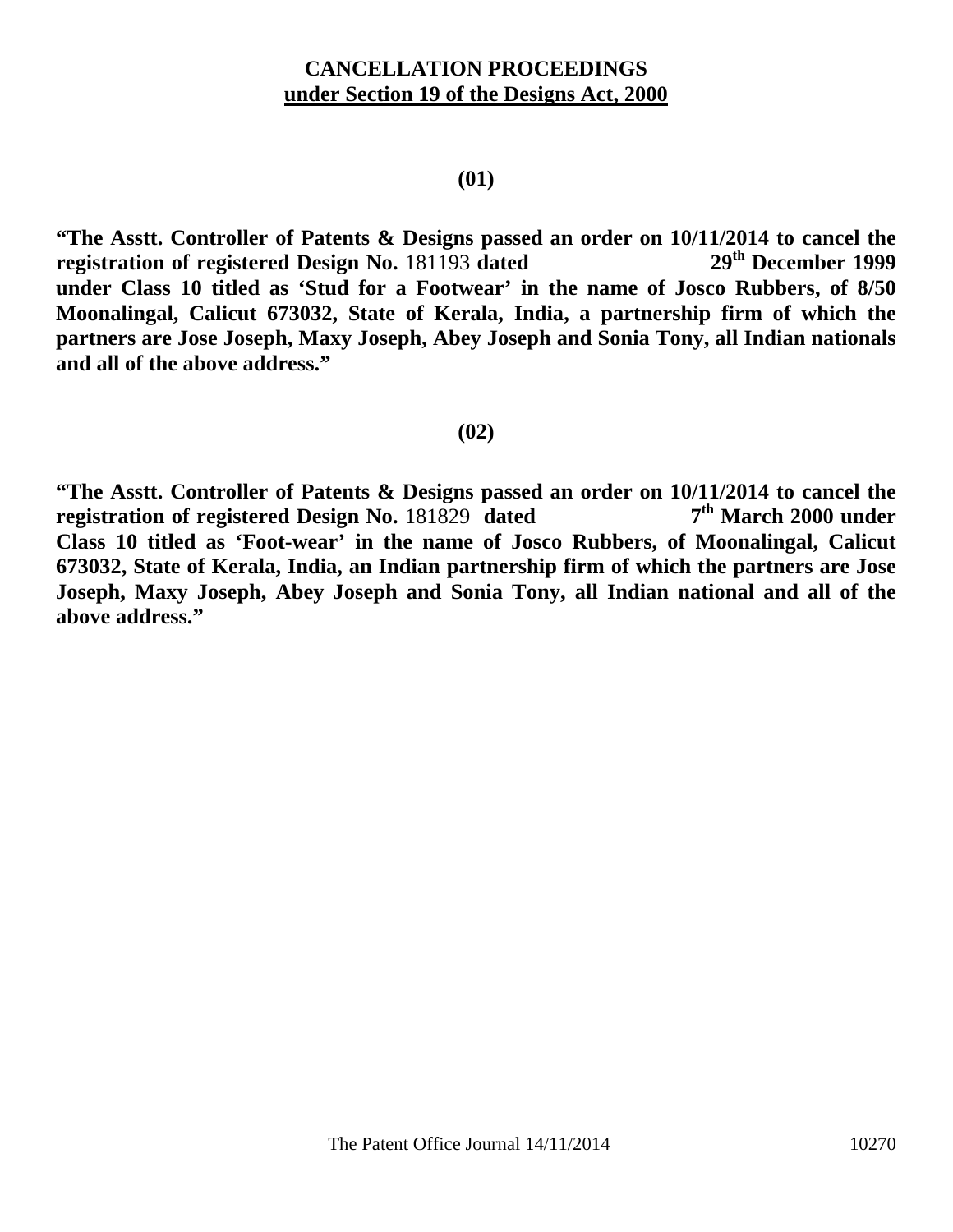# **COPYRIGHT PUBLICATION**

| <b>SL NO</b> | <b>REGISTERED DESIGN NUMBERS</b> | <b>RENEWED ON</b> |
|--------------|----------------------------------|-------------------|
| 1.           | 209750                           | 16.09.2014        |
| 2.           | 210221                           | 23.09.2014        |
| 3.           | 210587                           | 23.09.2014        |
| 4.           | 210874                           | 23.09.2014        |
| 5.           | 210875                           | 23.09.2014        |
| 6.           | 211284                           | 23.09.2014        |
| 7.           | 211915                           | 23.09.2014        |
| 8.           | 211916                           | 23.09.2014        |
| 9.           | 212631                           | 23.09.2014        |
| 10.          | 213627                           | 23.09.2014        |
| 11.          | 190672                           | 25.09.2014        |
| 12.          | 191112                           | 25.09.2014        |
| 13.          | 191231                           | 25.09.2014        |
| 14.          | 210225                           | 26.09.2014        |
| 15.          | 209751                           | 26.09.2014        |
| 16.          | 194969                           | 26.09.2014        |
| 17.          | 194970                           | 26.09.2014        |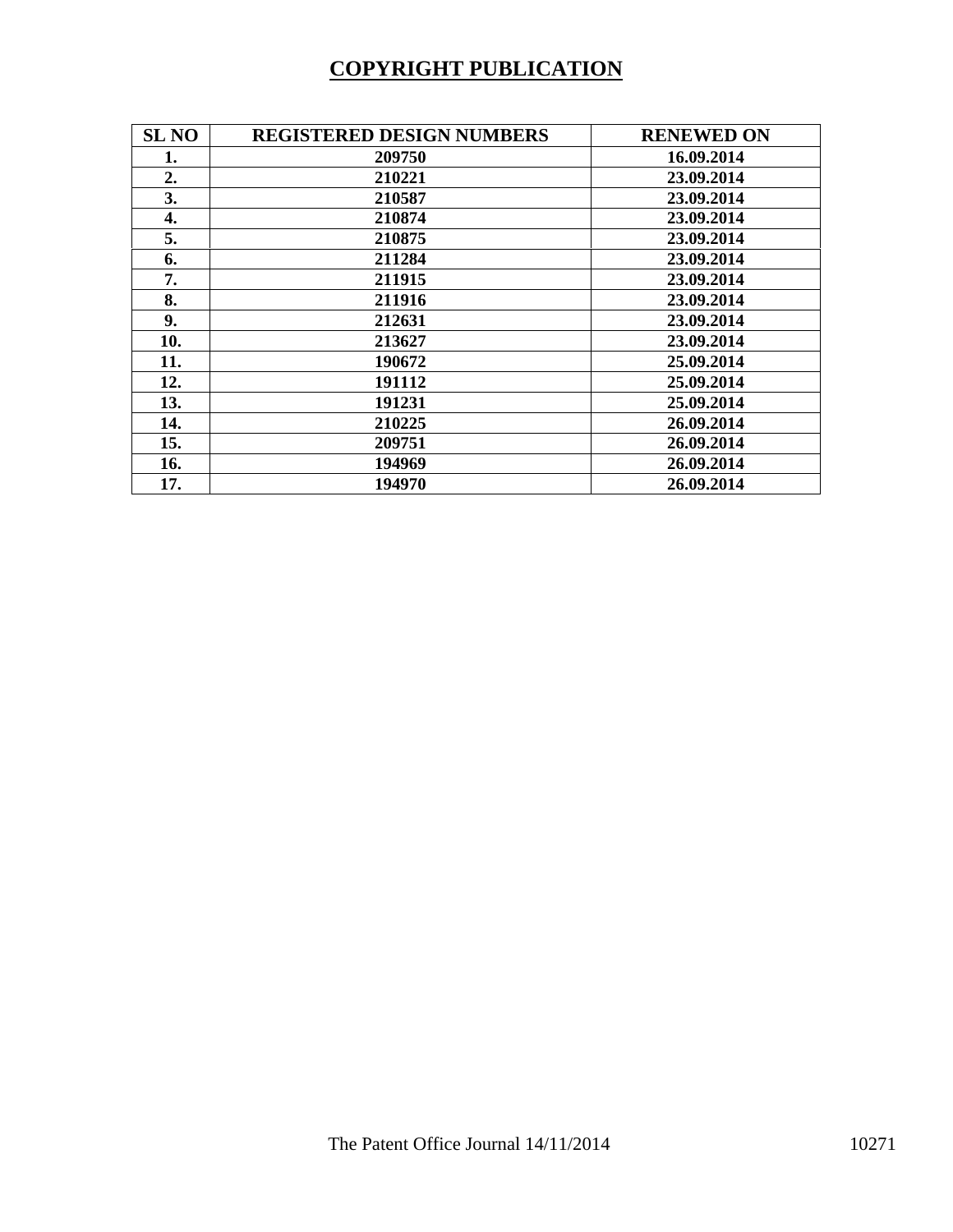#### **REGISTRATION OF DESIGNS**

**The following designs have been registered. They are now open for public inspection. In the following each entry the Date of Registration is shown. The Priority Number, Priority Date and Priority Country are also shown**

| <b>DESIGN NUMBER</b>                                                                                                                                                           |                                                         | 254601     |                             |  |
|--------------------------------------------------------------------------------------------------------------------------------------------------------------------------------|---------------------------------------------------------|------------|-----------------------------|--|
| <b>CLASS</b>                                                                                                                                                                   | $04-02$                                                 |            |                             |  |
| 1) SHREE SIMANDHAR INDUSTRIES IS A PROPRIETORSHIP FIRM OF<br>21, NEW MANU BHUVAN, BHAGAT SINGH ROAD, VILE PARLE (W), MUMBAI-<br>400056, MAHARASHTRA, INDIA                     |                                                         |            |                             |  |
| <b>DATE OF REGISTRATION</b>                                                                                                                                                    |                                                         | 20/06/2013 |                             |  |
| <b>TITLE</b>                                                                                                                                                                   |                                                         |            | <b>HAIR COLOURING BRUSH</b> |  |
| PRIORITY NA                                                                                                                                                                    |                                                         |            |                             |  |
| <b>DESIGN NUMBER</b>                                                                                                                                                           |                                                         | 261083     |                             |  |
| <b>CLASS</b>                                                                                                                                                                   |                                                         | $07-03$    |                             |  |
| 1) MA DESIGN INDIA PRIVATE LIMITED, A COMPANY INCORPORATED IN<br><b>INDIA HAVING ITS PRINCIPAL PLACE OF BUSINESS AT</b><br>A-41, SECTOR-80, PHASE-II, NOIDA-201305, U.P. INDIA |                                                         |            |                             |  |
| <b>DATE OF REGISTRATION</b>                                                                                                                                                    |                                                         | 19/03/2014 |                             |  |
| <b>TITLE</b>                                                                                                                                                                   | <b>CHEESE SPREADER</b>                                  |            |                             |  |
| <b>PRIORITY NA</b>                                                                                                                                                             |                                                         |            |                             |  |
| <b>DESIGN NUMBER</b>                                                                                                                                                           |                                                         | 256659     |                             |  |
| <b>CLASS</b>                                                                                                                                                                   |                                                         | $24-02$    |                             |  |
| 1) PFIZER LIMITED, A COMPANY INCORPORATED UNDER THE LAWS OF<br><b>UNITED KINGDOM OF THE ADDRESS</b><br>RAMSGATE ROAD, SANDWICH, KENT CT13 9NJ, UNITED KINGDOM                  |                                                         |            |                             |  |
| <b>DATE OF REGISTRATION</b>                                                                                                                                                    |                                                         | 20/09/2013 |                             |  |
| <b>TITLE</b>                                                                                                                                                                   | INJECTOR USED FOR MEDICINAL/COSMETIC<br><b>PURPOSES</b> |            |                             |  |
| <b>PRIORITY</b>                                                                                                                                                                |                                                         |            |                             |  |
| PRIORITY NUMBER                                                                                                                                                                | <b>DATE</b><br><b>COUNTRY</b>                           |            |                             |  |
| 002211219-0002                                                                                                                                                                 | 28/03/2013<br><b>OHIM</b>                               |            |                             |  |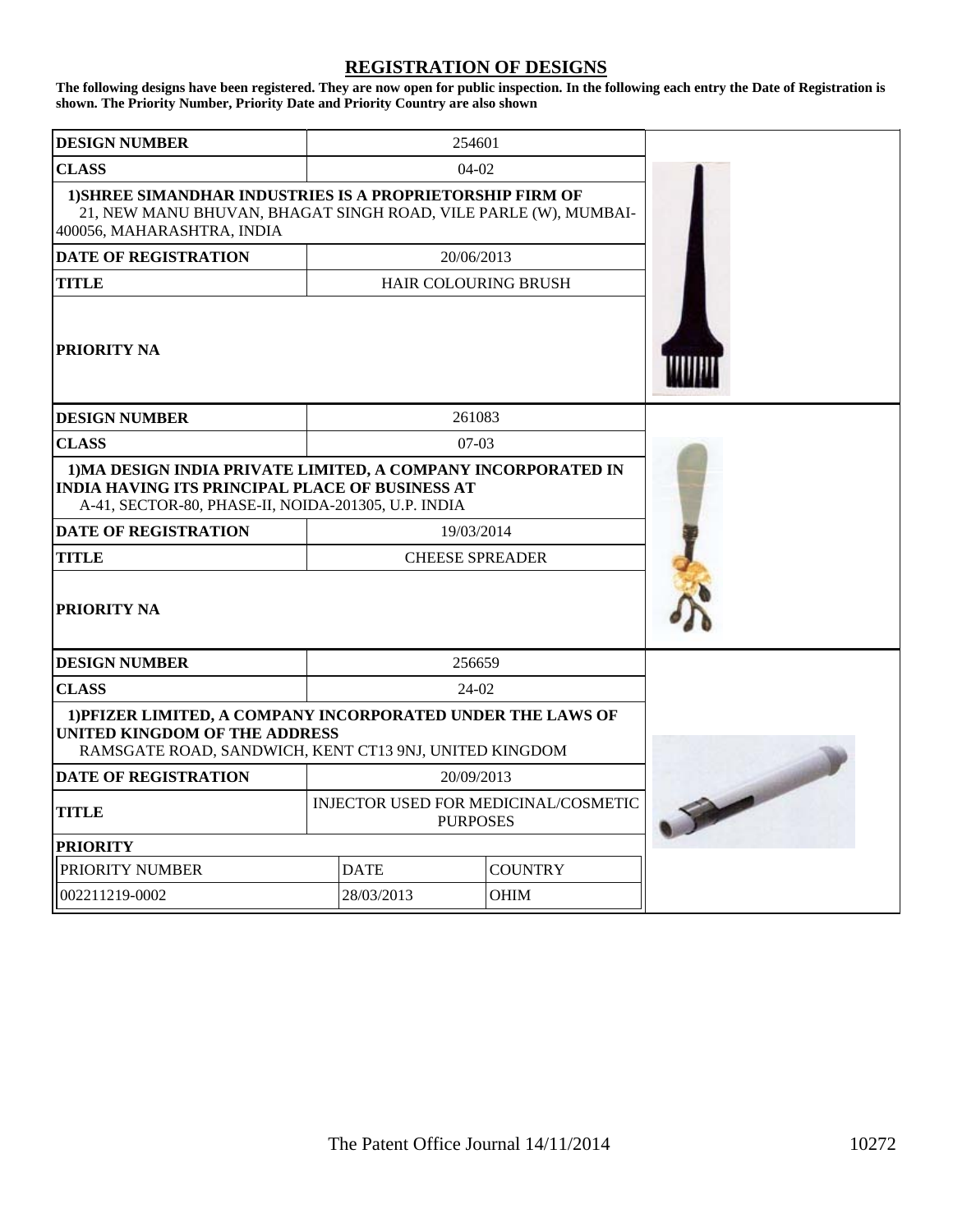| <b>DESIGN NUMBER</b>                                                                                                                                                                        | 262367                                                                                                                                                          |  |
|---------------------------------------------------------------------------------------------------------------------------------------------------------------------------------------------|-----------------------------------------------------------------------------------------------------------------------------------------------------------------|--|
| <b>CLASS</b>                                                                                                                                                                                | 08-06                                                                                                                                                           |  |
| 1) RASIKLAL GHUSABHAI CHOVATIYA (ADULT &<br>INDIAN NATIONAL) SOLE PROPRIETOR OF M K<br><b>HAVING PLACE OF BUSINESS</b><br>AT-2, PATEL NAGAR, SADBHAVNA, PLOT, NR:<br><b>GUJARAT-(INDIA)</b> | TECHNOCAST (INDIAN PROPRIETORSHIP CONCERN)<br>BHAGWATI ENTERPRISE, 50, FEET MAIN ROAD, RAJKOT-                                                                  |  |
| <b>DATE OF</b><br><b>REGISTRATION</b>                                                                                                                                                       | 06/05/2014                                                                                                                                                      |  |
| <b>TITLE</b>                                                                                                                                                                                | <b>HANDLE</b>                                                                                                                                                   |  |
| <b>PRIORITY NA</b>                                                                                                                                                                          |                                                                                                                                                                 |  |
| <b>DESIGN NUMBER</b>                                                                                                                                                                        | 259730                                                                                                                                                          |  |
| <b>CLASS</b>                                                                                                                                                                                | $12-16$                                                                                                                                                         |  |
| DELHI-110 058                                                                                                                                                                               | 1) HERO MOTOCORP LIMITED, A COMPANY INCORPORATED<br>UNDER THE INDIAN COMPANIES ACT, HAVING ITS OFFICE AT<br>34, COMMUNITY CENTRE, BASANT LOK, VASANT VIHAR, NEW |  |
| <b>DATE OF REGISTRATION</b>                                                                                                                                                                 | 28/01/2014                                                                                                                                                      |  |
| <b>TITLE</b>                                                                                                                                                                                | FAIRING FOR A TWO WHEELED<br><b>VEHICLE</b>                                                                                                                     |  |
| <b>PRIORITY NA</b>                                                                                                                                                                          |                                                                                                                                                                 |  |
| <b>DESIGN NUMBER</b>                                                                                                                                                                        | 259958                                                                                                                                                          |  |
| <b>CLASS</b>                                                                                                                                                                                | $12 - 16$                                                                                                                                                       |  |
| MUMBAI 400 001, MAHARASHTRA, INDIA                                                                                                                                                          | 1) TATA MOTORS LIMITED, AN INDIAN COMPANY OF<br>BOMBAY HOUSE, 24 HOMI MODY STREET, HUTATMA CHOWK,                                                               |  |
| <b>DATE OF REGISTRATION</b>                                                                                                                                                                 | 31/01/2014                                                                                                                                                      |  |
| <b>TITLE</b>                                                                                                                                                                                | TEMPERATURE CONTROLLER OF A<br><b>VEHICLE</b>                                                                                                                   |  |
| <b>PRIORITY NA</b>                                                                                                                                                                          |                                                                                                                                                                 |  |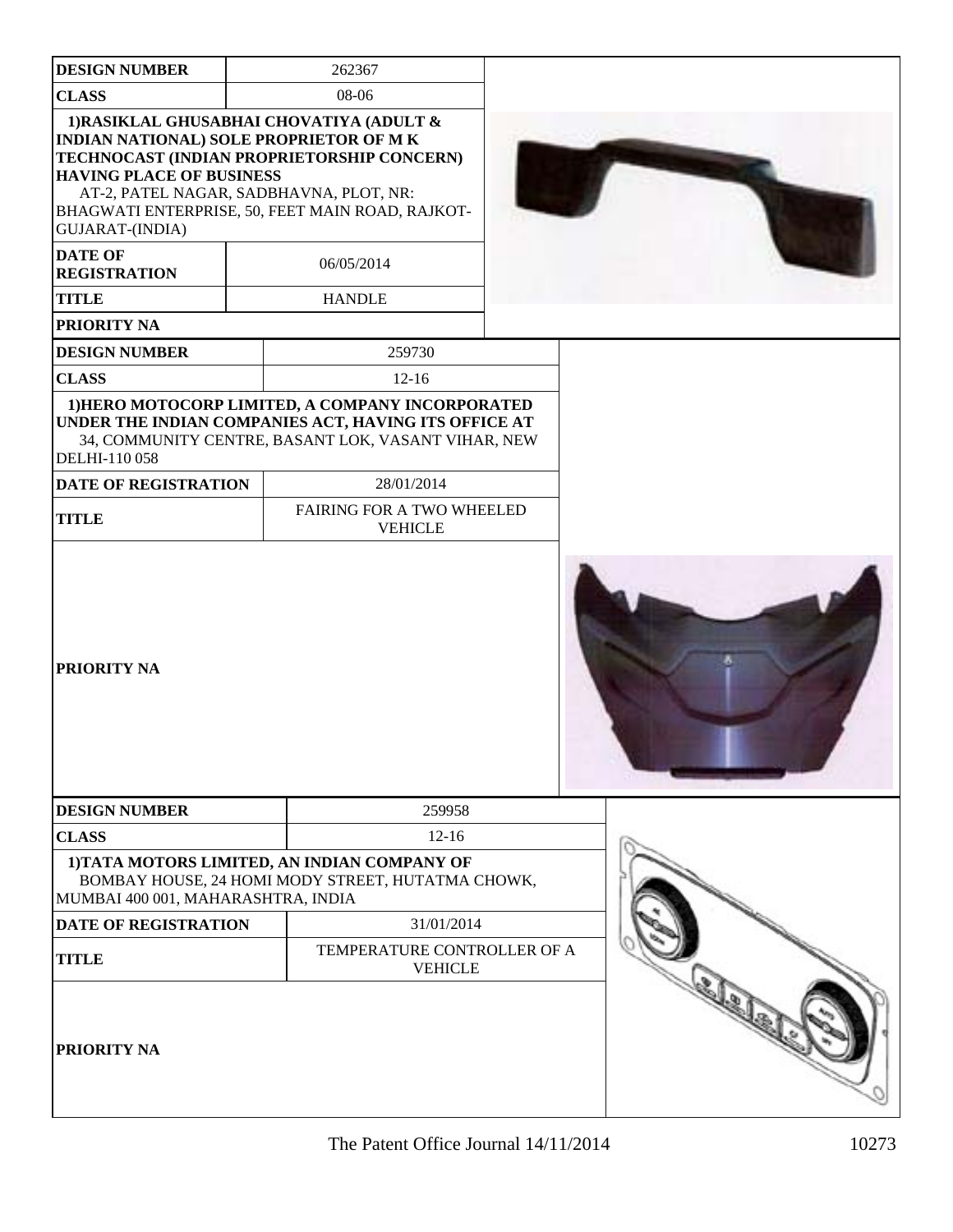| <b>DESIGN NUMBER</b>                                                                                                                                                           |                                                                | 260922     |  |
|--------------------------------------------------------------------------------------------------------------------------------------------------------------------------------|----------------------------------------------------------------|------------|--|
| <b>CLASS</b>                                                                                                                                                                   | $07-07$                                                        |            |  |
| 1) MANOJ KUMAR SITUATED AT<br>31/233/A, NEAR PANNA PALACE, SHAMSHABAD ROAD, RAJPUR, AGRA-<br>282001 (U.P.) INDIA, BY NATIONALITY INDIAN OF ABOVE ADDRESS                       |                                                                |            |  |
| <b>DATE OF REGISTRATION</b>                                                                                                                                                    |                                                                | 12/03/2014 |  |
| <b>TITLE</b>                                                                                                                                                                   |                                                                | <b>TUB</b> |  |
| PRIORITY NA                                                                                                                                                                    |                                                                |            |  |
| <b>DESIGN NUMBER</b>                                                                                                                                                           |                                                                | 261084     |  |
| <b>CLASS</b>                                                                                                                                                                   |                                                                | $26-01$    |  |
| 1) MA DESIGN INDIA PRIVATE LIMITED, A COMPANY INCORPORATED IN<br><b>INDIA HAVING ITS PRINCIPAL PLACE OF BUSINESS AT</b><br>A-41, SECTOR-80, PHASE-II, NOIDA-201305, U.P. INDIA |                                                                |            |  |
| <b>DATE OF REGISTRATION</b>                                                                                                                                                    |                                                                | 19/03/2014 |  |
| <b>TITLE</b>                                                                                                                                                                   | <b>CANDLE HOLDER</b>                                           |            |  |
| PRIORITY NA                                                                                                                                                                    |                                                                |            |  |
| <b>DESIGN NUMBER</b>                                                                                                                                                           |                                                                | 256660     |  |
| <b>CLASS</b>                                                                                                                                                                   |                                                                | $24-02$    |  |
| 1) PFIZER LIMITED, A COMPANY INCORPORATED UNDER THE LAWS OF<br><b>UNITED KINGDOM OF THE ADDRESS</b><br>RAMSGATE ROAD, SANDWICH, KENT CT13 9NJ, UNITED KINGDOM                  |                                                                |            |  |
| <b>DATE OF REGISTRATION</b>                                                                                                                                                    |                                                                | 20/09/2013 |  |
| <b>TITLE</b>                                                                                                                                                                   | <b>INJECTOR USED FOR MEDICINAL/COSMETIC</b><br><b>PURPOSES</b> |            |  |
| <b>PRIORITY</b>                                                                                                                                                                |                                                                |            |  |
| PRIORITY NUMBER                                                                                                                                                                | <b>DATE</b><br><b>COUNTRY</b>                                  |            |  |
| 002211219-0004                                                                                                                                                                 | 28/03/2013<br><b>OHIM</b>                                      |            |  |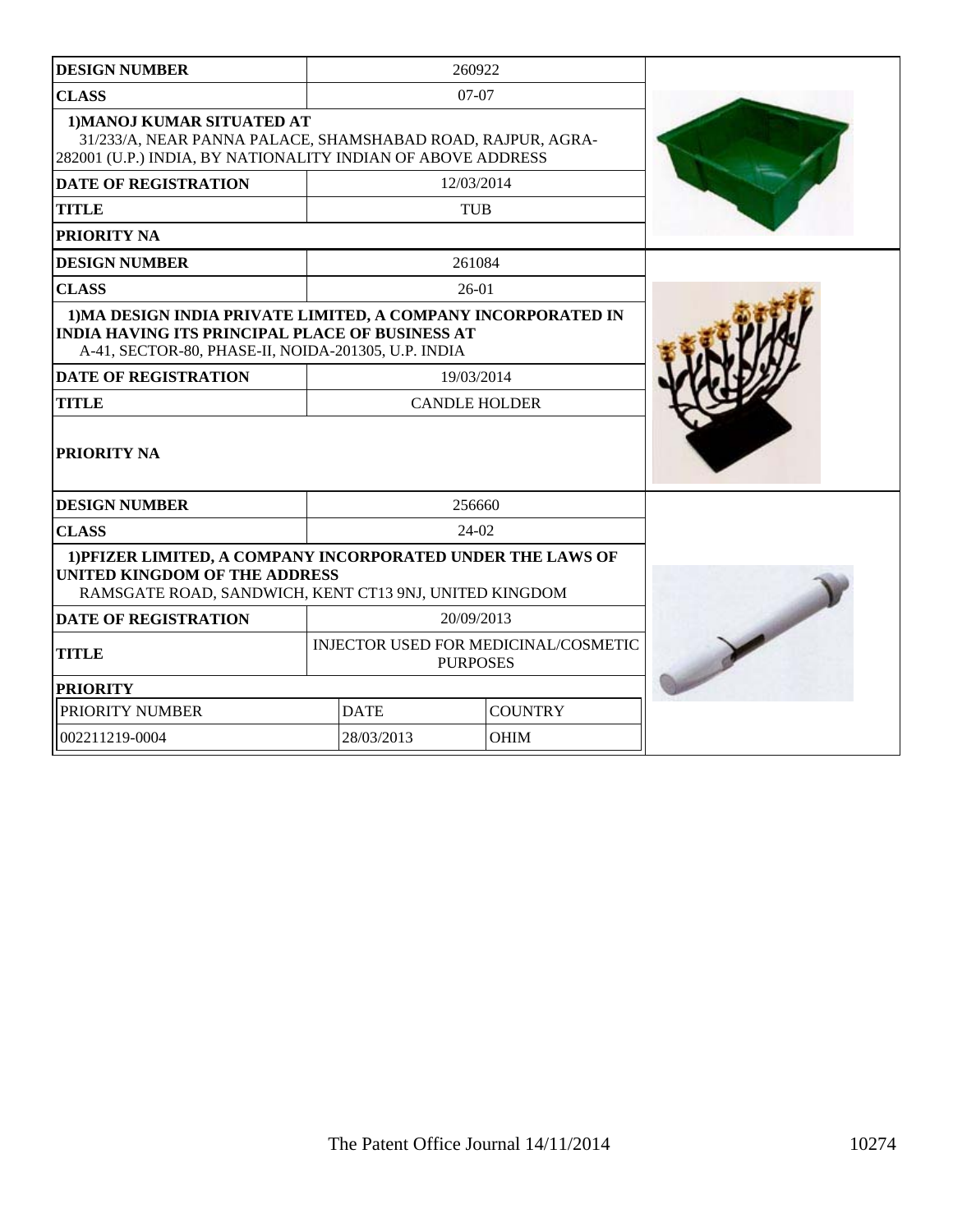| <b>DESIGN NUMBER</b>                                                                                                                                                           | 258389                                                                                                                 |                   |
|--------------------------------------------------------------------------------------------------------------------------------------------------------------------------------|------------------------------------------------------------------------------------------------------------------------|-------------------|
| <b>CLASS</b>                                                                                                                                                                   | $15-03$                                                                                                                |                   |
| NATIONALITY INDIAN, TRADING AS ADITYA TRACTORS AN<br>PARTNERRSHIP FIRM, ADDRESS AT<br>GONDAL CHOKDI RAJKOT-360004 GUJARAT, INDIA                                               | 1) ASHOKBHAI LAVJIBHAI, PIPARIYA PARTNER OF ADITYA TRACTORS<br>NATIONAL HIGHWAY, 8-B, GONDAL BYPASS NEAR KANAIYA HOTEL |                   |
| <b>DATE OF REGISTRATION</b>                                                                                                                                                    | 26/11/2013                                                                                                             |                   |
| <b>TITLE</b>                                                                                                                                                                   | <b>REAPING BINDING MACHINE</b>                                                                                         |                   |
| PRIORITY NA                                                                                                                                                                    |                                                                                                                        |                   |
| <b>DESIGN NUMBER</b>                                                                                                                                                           | 257377                                                                                                                 |                   |
| <b>CLASS</b>                                                                                                                                                                   | 08-99                                                                                                                  |                   |
| 1) N. SIBI,<br>PALLAVARAM, CHENNAI-600117                                                                                                                                      | NO. 8, GANESH PRIYAN AVENUE, KATTA BOMMAN NAGAR, ZAMIN                                                                 |                   |
| <b>DATE OF REGISTRATION</b>                                                                                                                                                    | 10/10/2013                                                                                                             |                   |
| <b>TITLE</b>                                                                                                                                                                   |                                                                                                                        |                   |
| PRIORITY NA                                                                                                                                                                    |                                                                                                                        | DEBERTY TIVE VIEW |
| <b>DESIGN NUMBER</b>                                                                                                                                                           | 261538                                                                                                                 |                   |
| <b>CLASS</b>                                                                                                                                                                   | 26-99                                                                                                                  |                   |
| 1) MAHINDRA & MAHINDRA LTD., A COMPANY INCORPORATED UNDER<br>THE INDIAN COMPANIES ACT, 1913 OF<br>GATEWAY BUILDING, APOLLO BUNDER, MUMBAI 400001, MAHARASHTRA,<br><b>INDIA</b> |                                                                                                                        |                   |
| <b>DATE OF REGISTRATION</b>                                                                                                                                                    | 04/04/2014                                                                                                             |                   |
| <b>TITLE</b>                                                                                                                                                                   | <b>BEZEL FOR HEADLAMP</b>                                                                                              |                   |
| PRIORITY NA                                                                                                                                                                    |                                                                                                                        |                   |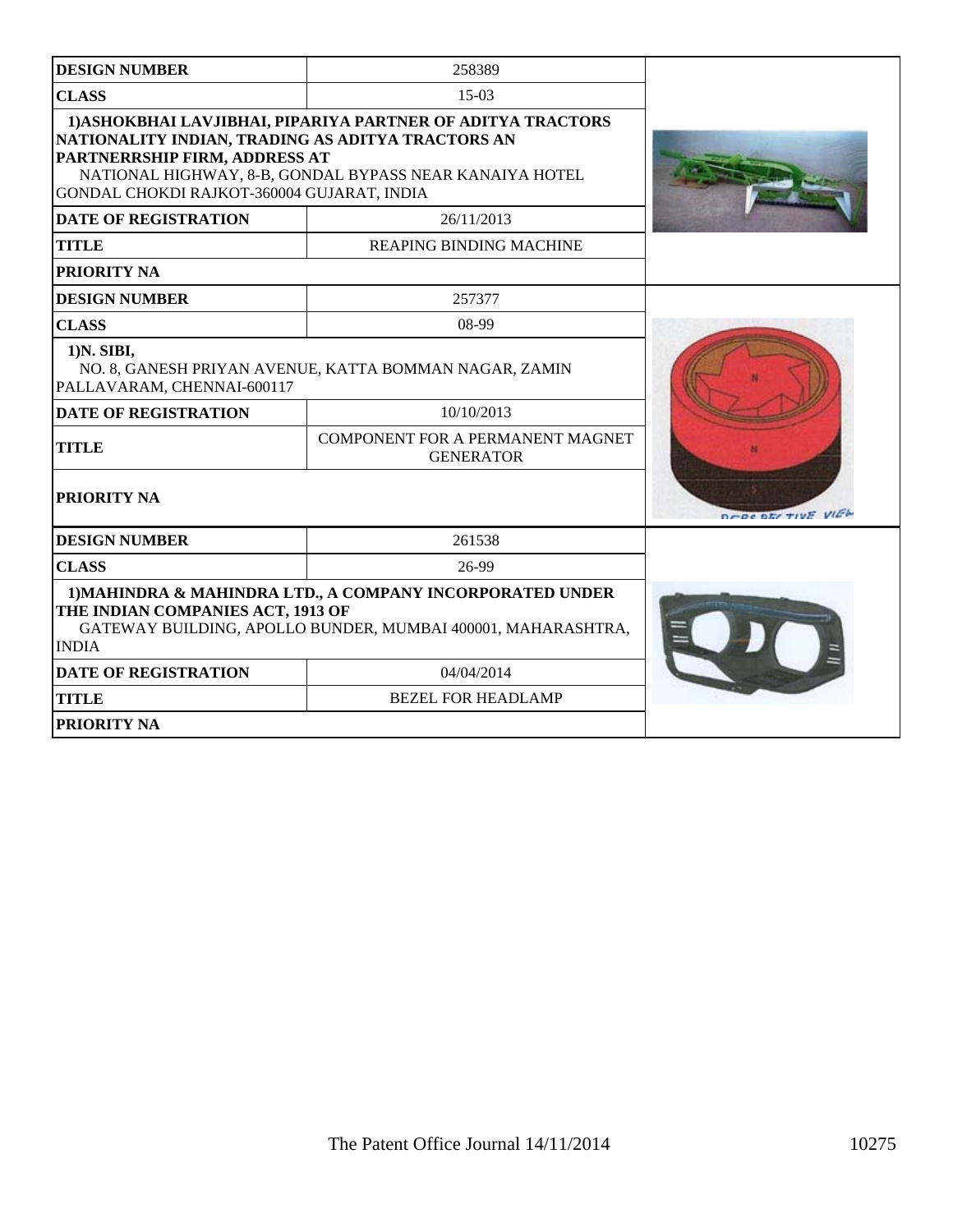| <b>DESIGN NUMBER</b>                                                                                                                                                                                               | 262316        |  |
|--------------------------------------------------------------------------------------------------------------------------------------------------------------------------------------------------------------------|---------------|--|
| <b>CLASS</b>                                                                                                                                                                                                       | $07 - 01$     |  |
| 1) SOLE PROPERITOR: MR. MAHESH S. SHETHIA, KRUPA INDUSTRIES-AN<br><b>INDIAN COMPANY,</b><br>228-B, BOMBAY TALKIES COMPOUND, MALAD (W), MUMBAI-400064,<br>MAHARASHTRA, INDIA                                        |               |  |
| <b>DATE OF REGISTRATION</b>                                                                                                                                                                                        | 05/05/2014    |  |
| <b>TITLE</b>                                                                                                                                                                                                       | CUP           |  |
| <b>PRIORITY NA</b>                                                                                                                                                                                                 |               |  |
| <b>DESIGN NUMBER</b>                                                                                                                                                                                               | 262368        |  |
| <b>CLASS</b>                                                                                                                                                                                                       | $08-06$       |  |
| PARTNERS OF SAKSHI METALWARE (INDIAN PARTNERSHIP FIRM) HAVING<br>PLACE OF BUSINESS AT-<br>AJI G.I.D.C., E ROAD, PLOT NO. 150/3, OPP: BALAJI WAFERS, RAJKOT-360003-<br>GUJARAT-(INDIA)                              |               |  |
| <b>DATE OF REGISTRATION</b>                                                                                                                                                                                        | 06/05/2014    |  |
| <b>TITLE</b>                                                                                                                                                                                                       | <b>HANDLE</b> |  |
| PRIORITY NA                                                                                                                                                                                                        |               |  |
| <b>DESIGN NUMBER</b>                                                                                                                                                                                               | 254772        |  |
| <b>CLASS</b>                                                                                                                                                                                                       | $09-01$       |  |
| 1) M/S KEVA INDUSTRIES, NEAR OCTROI POST, G. T. ROAD, SAHNEWAL,<br>LUDHIANA-141120 (PUNJAB) INDIA<br>AN INDIAN PROPRIETORSHIP FIRM WHOSE PROPRIETOR IS:- KARAN GOEL<br>BEING INDIAN NATIONALS OF THE ABOVE ADDRESS |               |  |
| <b>DATE OF REGISTRATION</b>                                                                                                                                                                                        | 25/06/2013    |  |
| <b>TITLE</b>                                                                                                                                                                                                       | <b>BOTTLE</b> |  |
| PRIORITY NA                                                                                                                                                                                                        |               |  |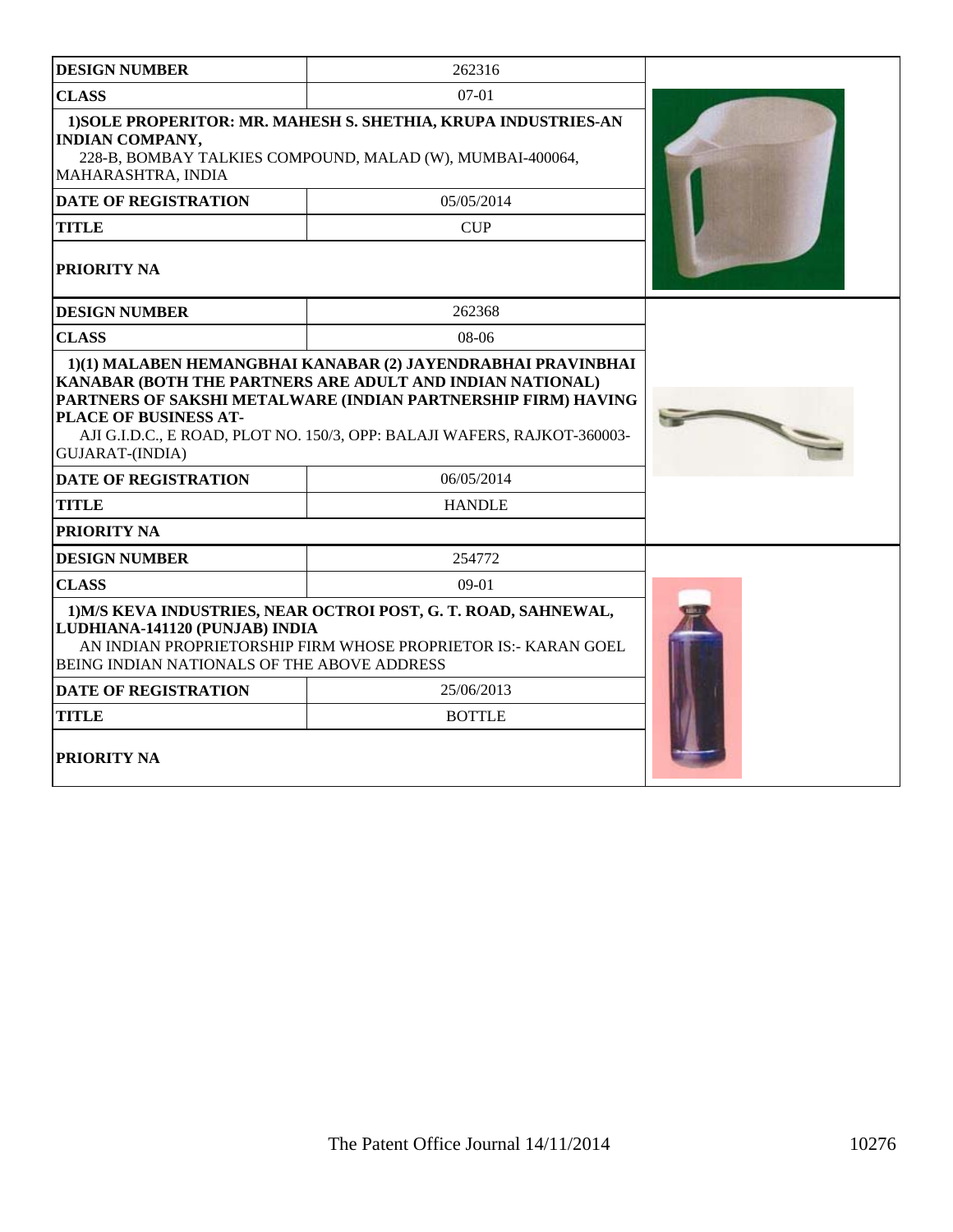| <b>DESIGN NUMBER</b>                                                                                                                                                       |                        | 261085                                                  |  |
|----------------------------------------------------------------------------------------------------------------------------------------------------------------------------|------------------------|---------------------------------------------------------|--|
| <b>CLASS</b>                                                                                                                                                               |                        | $09-03$                                                 |  |
| 1) SAYESHA FOOD PRODUCTS IS A PROPRIETORSHIP FIRM OF<br>D/404, GANEESHAM 2, BEHIND GOVIND GARDEN, PIMPLE SAUDGAR,<br>PUNE-411027, MAHARASHTRA, INDIA                       |                        |                                                         |  |
| DATE OF REGISTRATION                                                                                                                                                       |                        | 19/03/2014                                              |  |
| <b>TITLE</b>                                                                                                                                                               |                        | <b>CHOCOLATE PACKAGING</b>                              |  |
| <b>PRIORITY NA</b>                                                                                                                                                         |                        |                                                         |  |
| <b>DESIGN NUMBER</b>                                                                                                                                                       |                        | 256661                                                  |  |
| <b>CLASS</b>                                                                                                                                                               |                        | 24-02                                                   |  |
| 1) PFIZER LIMITED, A COMPANY INCORPORATED UNDER THE<br><b>LAWS OF UNITED KINGDOM OF THE ADDRESS</b><br>RAMSGATE ROAD, SANDWICH, KENT CT13 9NJ, UNITED<br><b>KINGDOM</b>    |                        |                                                         |  |
| <b>DATE OF REGISTRATION</b>                                                                                                                                                |                        | 20/09/2013                                              |  |
| <b>TITLE</b>                                                                                                                                                               |                        | <b>INJECTOR USED FOR</b><br>MEDICINAL/COSMETIC PURPOSES |  |
| <b>PRIORITY</b>                                                                                                                                                            |                        |                                                         |  |
| PRIORITY NUMBER                                                                                                                                                            | <b>DATE</b>            | <b>COUNTRY</b>                                          |  |
| 002211219-0003                                                                                                                                                             | 28/03/2013             | <b>OHIM</b>                                             |  |
| <b>DESIGN NUMBER</b>                                                                                                                                                       | 261505                 |                                                         |  |
| <b>CLASS</b>                                                                                                                                                               | $12-16$                |                                                         |  |
| 1) MAHINDRA & MAHINDRA LTD., A COMPANY<br>INCORPORATED UNDER THE INDIAN COMPANIES ACT, 1913<br>OF<br>GATEWAY BUILDING, APOLLO BUNDER, MUMBAI 400001,<br>MAHARASHTRA, INDIA |                        |                                                         |  |
| <b>DATE OF</b><br><b>REGISTRATION</b>                                                                                                                                      | 03/04/2014             |                                                         |  |
| <b>TITLE</b>                                                                                                                                                               | WHEEL RIM FOR VEHICLES |                                                         |  |
| PRIORITY NA                                                                                                                                                                |                        |                                                         |  |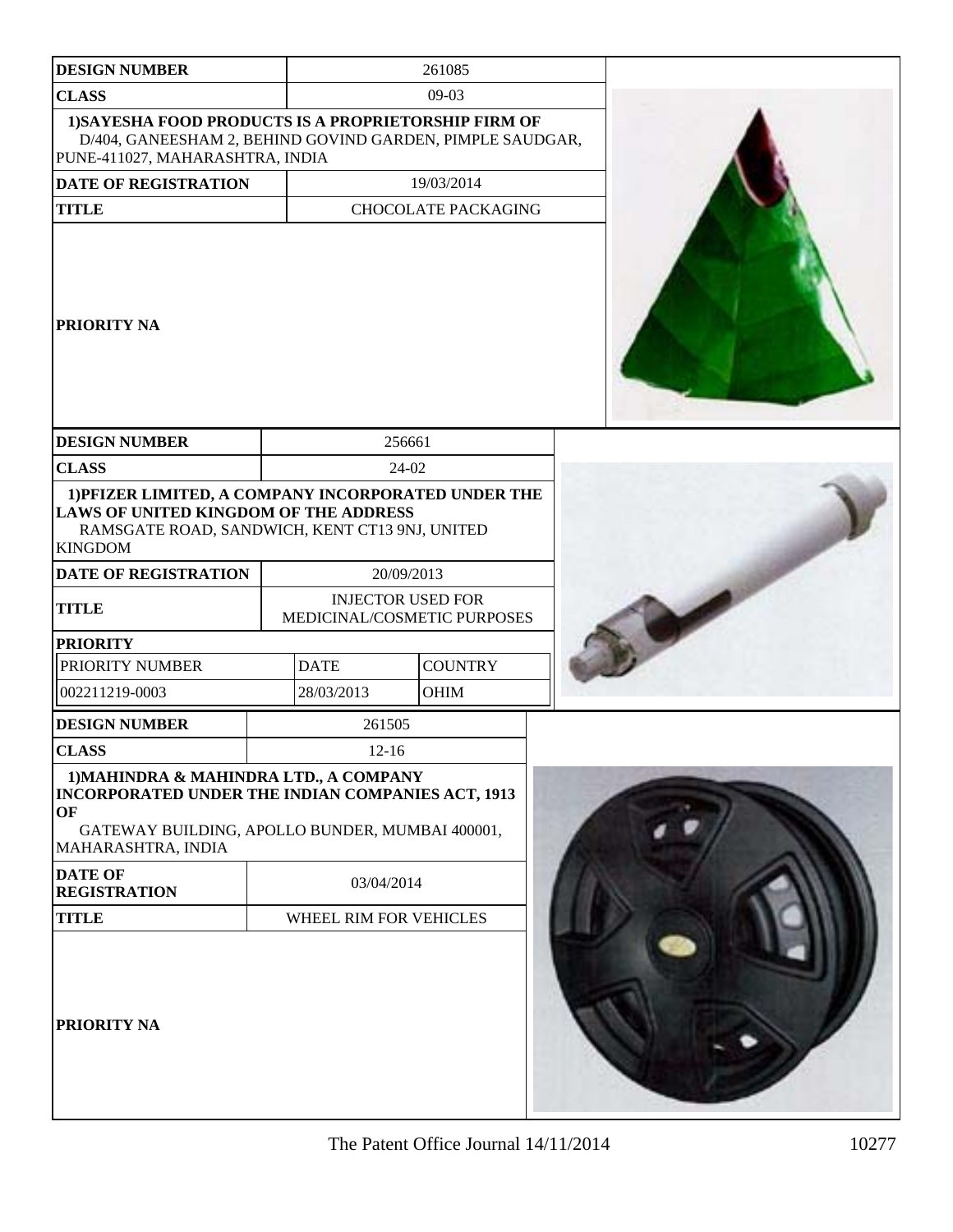| <b>DESIGN NUMBER</b>                                                                                                                                                     |                                                    | 262317         |  |
|--------------------------------------------------------------------------------------------------------------------------------------------------------------------------|----------------------------------------------------|----------------|--|
| <b>CLASS</b>                                                                                                                                                             |                                                    | $07 - 01$      |  |
| 1) SOLE PROPERITOR: MR. MAHESH S. SHETHIA, KRUPA INDUSTRIES-<br>AN INDIAN COMPANY,<br>228-B, BOMBAY TALKIES COMPOUND, MALAD (WEST), MUMBAI-400064,<br>MAHARASHTRA, INDIA |                                                    |                |  |
| <b>DATE OF REGISTRATION</b>                                                                                                                                              |                                                    | 05/05/2014     |  |
| <b>TITLE</b>                                                                                                                                                             |                                                    | <b>CUP</b>     |  |
| <b>PRIORITY NA</b>                                                                                                                                                       |                                                    |                |  |
| <b>DESIGN NUMBER</b>                                                                                                                                                     |                                                    | 260589         |  |
| <b>CLASS</b>                                                                                                                                                             |                                                    | 26-06          |  |
| 1) HONDA MOTOR CO., LTD., A JAPANESE CORPORATION,<br>OF 1-1, MINAMI-AOYAMA 2-CHOME, MINATO-KU, TOKYO, JAPAN                                                              |                                                    |                |  |
| <b>DATE OF REGISTRATION</b>                                                                                                                                              |                                                    | 25/02/2014     |  |
| <b>TITLE</b>                                                                                                                                                             | FRONT WINKER CASE FOR<br><b>MOTORCYCLE</b>         |                |  |
| <b>PRIORITY</b>                                                                                                                                                          |                                                    |                |  |
| PRIORITY NUMBER                                                                                                                                                          | <b>DATE</b>                                        | <b>COUNTRY</b> |  |
| 2013-020101                                                                                                                                                              | 30/08/2013                                         | <b>JAPAN</b>   |  |
| <b>DESIGN NUMBER</b>                                                                                                                                                     | 256189                                             |                |  |
| <b>CLASS</b>                                                                                                                                                             | 15-99                                              |                |  |
| 1) SANDVIK INTELLECTUAL PROPERTY AB OF<br>SE-811 81 SANDVIKEN, SWEDEN, A SWEDISH COMPANY                                                                                 |                                                    |                |  |
| DATE OF REGISTRATION                                                                                                                                                     | 03/09/2013                                         |                |  |
| <b>TITLE</b>                                                                                                                                                             | <b>SEALING RING FOR GYRATORY</b><br><b>CRUSHER</b> |                |  |
| <b>PRIORITY</b>                                                                                                                                                          |                                                    |                |  |
| PRIORITY NUMBER                                                                                                                                                          | <b>DATE</b>                                        | <b>COUNTRY</b> |  |
| 001363774                                                                                                                                                                | 08/03/2013                                         | <b>OHIM</b>    |  |
|                                                                                                                                                                          |                                                    |                |  |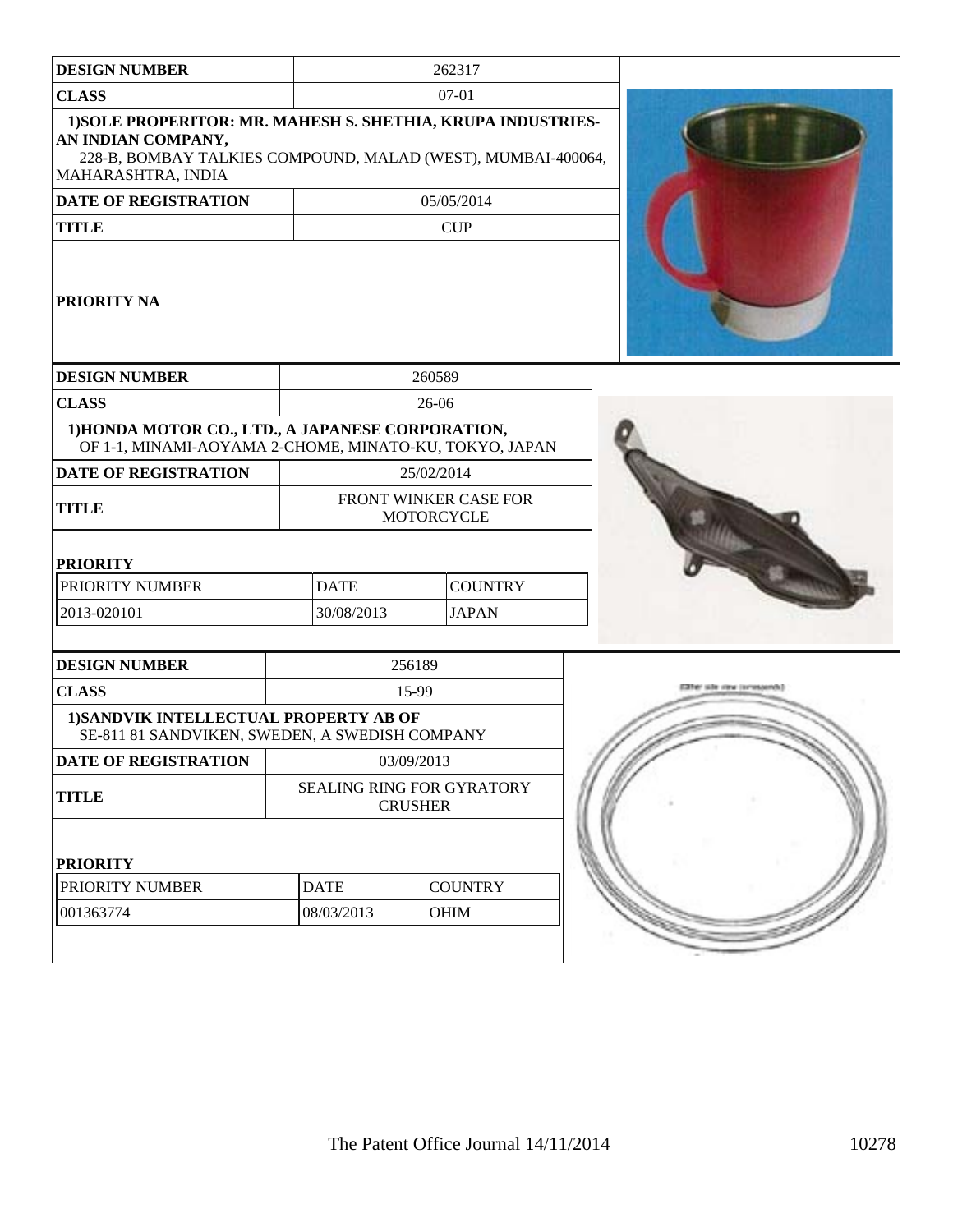| <b>DESIGN NUMBER</b>                                                                                                                                |                        | 247910           |                                      |  |
|-----------------------------------------------------------------------------------------------------------------------------------------------------|------------------------|------------------|--------------------------------------|--|
| <b>CLASS</b>                                                                                                                                        |                        | 21-01            |                                      |  |
| 1) INNOVATION FIRST, INC. ADDRESS AT<br>1519 INTERSTATE 30 WEST GREENVILLE, TEXAS 75402, UNITED STATES OF<br><b>AMERICA</b>                         |                        |                  |                                      |  |
| <b>DATE OF REGISTRATION</b>                                                                                                                         |                        | 14/09/2012       |                                      |  |
| <b>TITLE</b>                                                                                                                                        |                        | <b>TOY CAR</b>   |                                      |  |
| <b>PRIORITY</b>                                                                                                                                     |                        |                  |                                      |  |
| PRIORITY NUMBER                                                                                                                                     | <b>DATE</b>            |                  | <b>COUNTRY</b>                       |  |
| 29/428,458                                                                                                                                          | 31/07/2012             |                  | U.S.A.                               |  |
| <b>DESIGN NUMBER</b>                                                                                                                                |                        | 256740           |                                      |  |
| <b>CLASS</b>                                                                                                                                        |                        | $08-05$          |                                      |  |
| 1) SATA GMBH & CO. KG, OF<br>DOMERTALSTRASSE 20, 70806 KORNWESTHEIM, DEUTSCHLAND, GERMANY,<br><b>GERMAN COMPANY</b>                                 |                        |                  |                                      |  |
| DATE OF REGISTRATION                                                                                                                                |                        | 24/09/2013       |                                      |  |
| <b>TITLE</b>                                                                                                                                        |                        | PAINT CUP SYSTEM | ACCESSORY FOR CONTAINER DISPENSER OF |  |
| <b>PRIORITY</b>                                                                                                                                     |                        |                  |                                      |  |
| PRIORITY NUMBER                                                                                                                                     | <b>DATE</b>            |                  | <b>COUNTRY</b>                       |  |
| 002218867                                                                                                                                           | 11/04/2013             |                  | <b>OHIM</b>                          |  |
| <b>DESIGN NUMBER</b>                                                                                                                                |                        | 246410           |                                      |  |
| <b>CLASS</b>                                                                                                                                        |                        | 11-01            |                                      |  |
| 1) PRECIOSA, A.S., A JOINT-STOCK COMPANY, NATIONALITY: CZECH<br>REPUBLIC, ADDRESS AT,<br>OPLETALOVA 3197, 466 67 JABLONEC NAD NISOU, CZECH REPUBLIC |                        |                  |                                      |  |
| <b>DATE OF REGISTRATION</b>                                                                                                                         | 09/07/2012             |                  |                                      |  |
| <b>TITLE</b>                                                                                                                                        | <b>JEWELLERY STONE</b> |                  |                                      |  |
| <b>PRIORITY</b>                                                                                                                                     |                        |                  |                                      |  |
| PRIORITY NUMBER                                                                                                                                     | <b>DATE</b>            | <b>COUNTRY</b>   |                                      |  |
| 1975855-2                                                                                                                                           | 16/01/2012             |                  | <b>EUROPEAN UNION</b>                |  |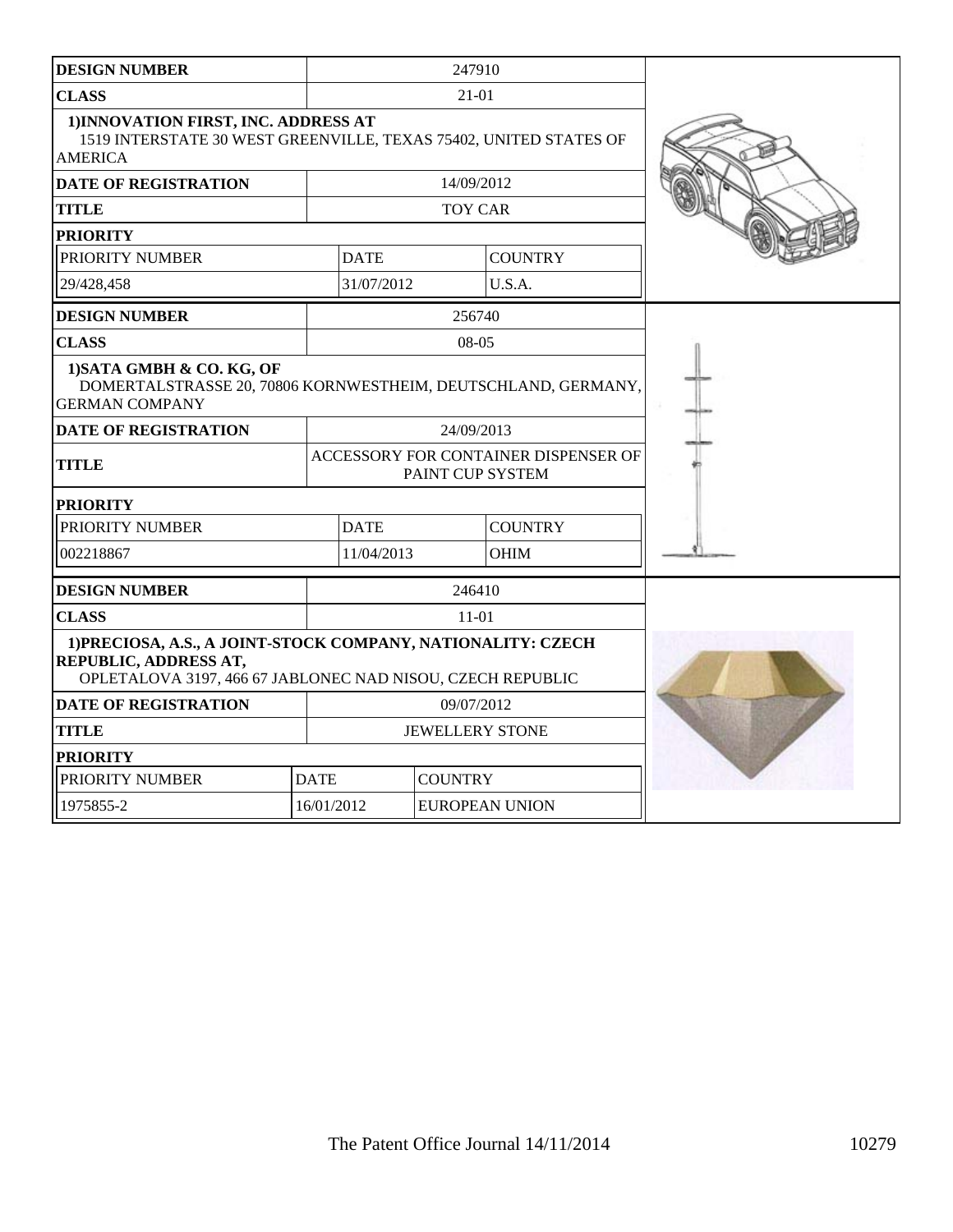| <b>DESIGN NUMBER</b>                                                                                                                                                                                                   |                               | 255817                |  |
|------------------------------------------------------------------------------------------------------------------------------------------------------------------------------------------------------------------------|-------------------------------|-----------------------|--|
| <b>CLASS</b>                                                                                                                                                                                                           |                               | $11 - 01$             |  |
| 1) CORE JEWELLERY PRIVATE LIMITED., (AN INDIAN PRIVATE LIMITED<br>COMPANY REGISTERED UNDER THE INDIAN COMPANIES ACT, 1956),<br>OF GJ-4, SDF-VII, SEEPZ, M.I.D.C., ANDHERI (EAST), MUMBAI-400096,<br>MAHARASHTRA, INDIA |                               |                       |  |
| <b>DATE OF REGISTRATION</b>                                                                                                                                                                                            |                               | 14/08/2013            |  |
| <b>TITLE</b>                                                                                                                                                                                                           |                               | <b>JEWELLERY</b>      |  |
| PRIORITY NA                                                                                                                                                                                                            |                               |                       |  |
| <b>DESIGN NUMBER</b>                                                                                                                                                                                                   |                               | 259531                |  |
| <b>CLASS</b>                                                                                                                                                                                                           |                               | $0.5 - 0.5$           |  |
| 1) SATHEESAN V C/O AVID APPAREL INDUSTRIES,<br>B-17, SECTOR-58 NOIDA-201301 (UP) INDIA, INDIAN                                                                                                                         |                               |                       |  |
| <b>DATE OF REGISTRATION</b>                                                                                                                                                                                            |                               | 20/01/2014            |  |
| <b>TITLE</b>                                                                                                                                                                                                           |                               | <b>TEXTILE FABRIC</b> |  |
| PRIORITY NA                                                                                                                                                                                                            |                               |                       |  |
| <b>DESIGN NUMBER</b>                                                                                                                                                                                                   |                               | 258986                |  |
| <b>CLASS</b>                                                                                                                                                                                                           |                               | $14-02$               |  |
| 1) OLIVETTI S.P.A., AN ITALIAN COMPANY, OF<br>VIA JERVIS, 77, 10015 IVREA (TO), ITALY                                                                                                                                  |                               |                       |  |
| <b>DATE OF REGISTRATION</b>                                                                                                                                                                                            |                               | 24/12/2013            |  |
| <b>TITLE</b>                                                                                                                                                                                                           |                               | <b>PRINTER</b>        |  |
| <b>PRIORITY</b>                                                                                                                                                                                                        |                               |                       |  |
| PRIORITY NUMBER                                                                                                                                                                                                        | <b>COUNTRY</b><br><b>DATE</b> |                       |  |
| 001376180                                                                                                                                                                                                              | 28/06/2013                    | <b>OHIM</b>           |  |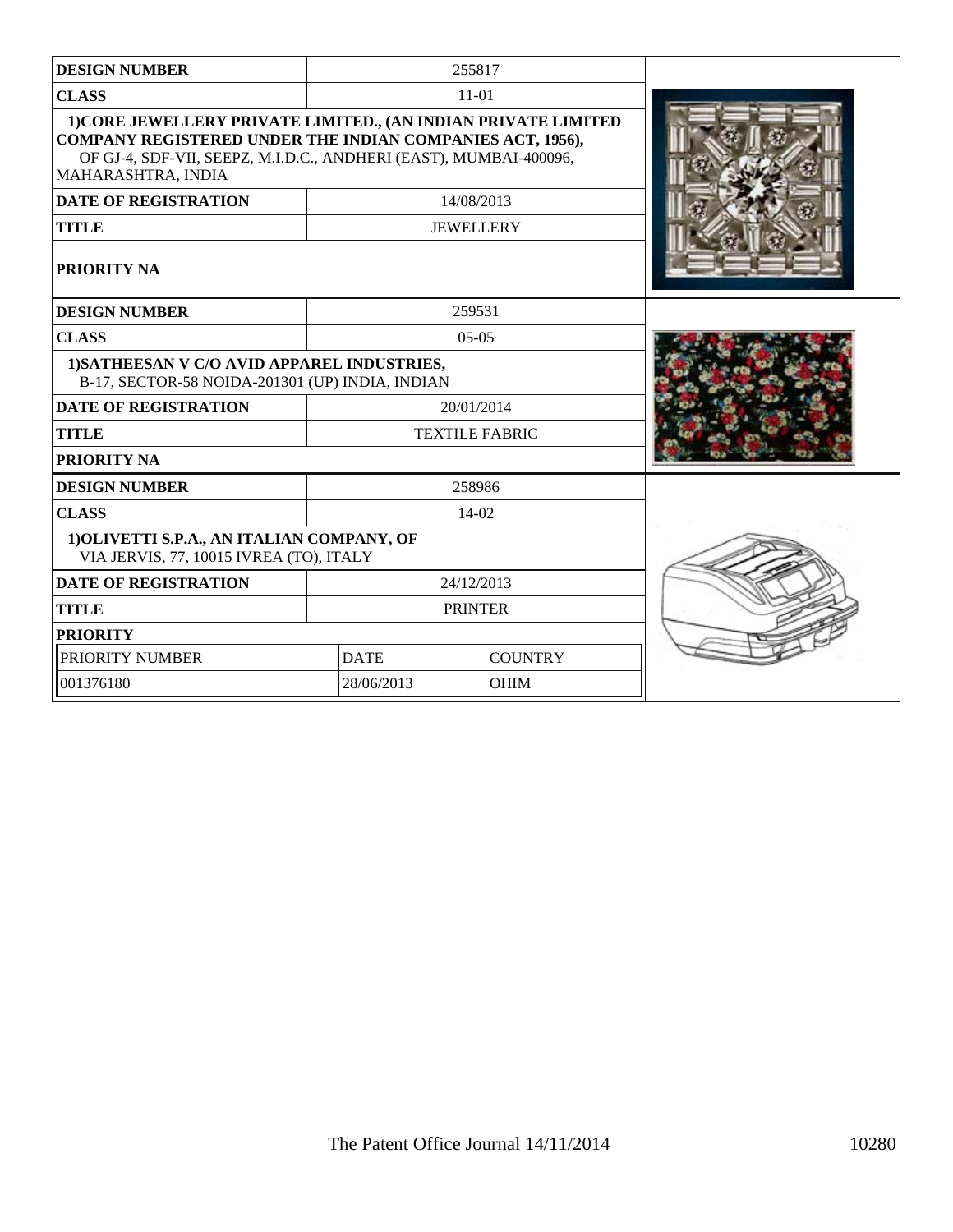| <b>DESIGN NUMBER</b>                                                                                                                                                                                                                               | 259232                             |             |                |  |
|----------------------------------------------------------------------------------------------------------------------------------------------------------------------------------------------------------------------------------------------------|------------------------------------|-------------|----------------|--|
| <b>CLASS</b>                                                                                                                                                                                                                                       | $12 - 11$                          |             |                |  |
| 1) DILIP SARKAR, S/O. LATE SUBAL SARKAR AN INDIAN<br>NATIONAL C/O. BIPLAB CHAKRABORTY,<br>NO. 1 DABGRAM COLONEY, PHOL NO. 607, P.O.-RABINDRA<br>SARANI, SILIGURI-734006 (WEST BENGAL)                                                              |                                    |             |                |  |
| <b>DATE OF</b><br><b>REGISTRATION</b>                                                                                                                                                                                                              | 03/01/2014                         |             |                |  |
| <b>TITLE</b>                                                                                                                                                                                                                                       | THREE WHEELER VEHICLE              |             |                |  |
| PRIORITY NA                                                                                                                                                                                                                                        |                                    |             |                |  |
| <b>DESIGN NUMBER</b>                                                                                                                                                                                                                               | 260491                             |             |                |  |
| <b>CLASS</b>                                                                                                                                                                                                                                       | $25-02$                            |             |                |  |
| 1) PATEL MAHENDRABHAI GORADHANBHAI AN INDIAN<br>NATIONAL AND HAVING ADDRESS AT<br>C/O. KAIVAL SALES, PLOT NO. 30/39, PHASE-III, NANA<br>CHILODA CHOWKADI, NEAR AMBIKA WAY-BRIDGE,<br>NARODA, G.I.D.C., AHMEDABAD (GUJARAT) INDIA<br><b>DATE OF</b> | 20/02/2014                         |             |                |  |
| <b>REGISTRATION</b>                                                                                                                                                                                                                                |                                    |             |                |  |
| <b>TITLE</b>                                                                                                                                                                                                                                       | <b>MANHOLE COVER</b>               |             |                |  |
| PRIORITY NA                                                                                                                                                                                                                                        |                                    |             |                |  |
| <b>DESIGN NUMBER</b>                                                                                                                                                                                                                               |                                    | 256741      |                |  |
| <b>CLASS</b>                                                                                                                                                                                                                                       |                                    | 08-05       |                |  |
| 1) SATA GMBH & CO. KG, OF<br>DOMERTALSTRASSE 20, 70806 KORNWESTHEIM, DEUTSCHLAND, GERMANY,<br><b>GERMAN COMPANY</b>                                                                                                                                |                                    |             |                |  |
| <b>DATE OF REGISTRATION</b>                                                                                                                                                                                                                        |                                    | 24/09/2013  |                |  |
| <b>TITLE</b>                                                                                                                                                                                                                                       | ACCESSORY FOR CONTAINER DISPENSERS |             |                |  |
|                                                                                                                                                                                                                                                    |                                    |             |                |  |
| <b>PRIORITY</b><br>PRIORITY NUMBER                                                                                                                                                                                                                 | <b>DATE</b>                        |             | <b>COUNTRY</b> |  |
| 002218867                                                                                                                                                                                                                                          | 11/04/2013                         | <b>OHIM</b> |                |  |
|                                                                                                                                                                                                                                                    |                                    |             |                |  |
|                                                                                                                                                                                                                                                    |                                    |             |                |  |
|                                                                                                                                                                                                                                                    |                                    |             |                |  |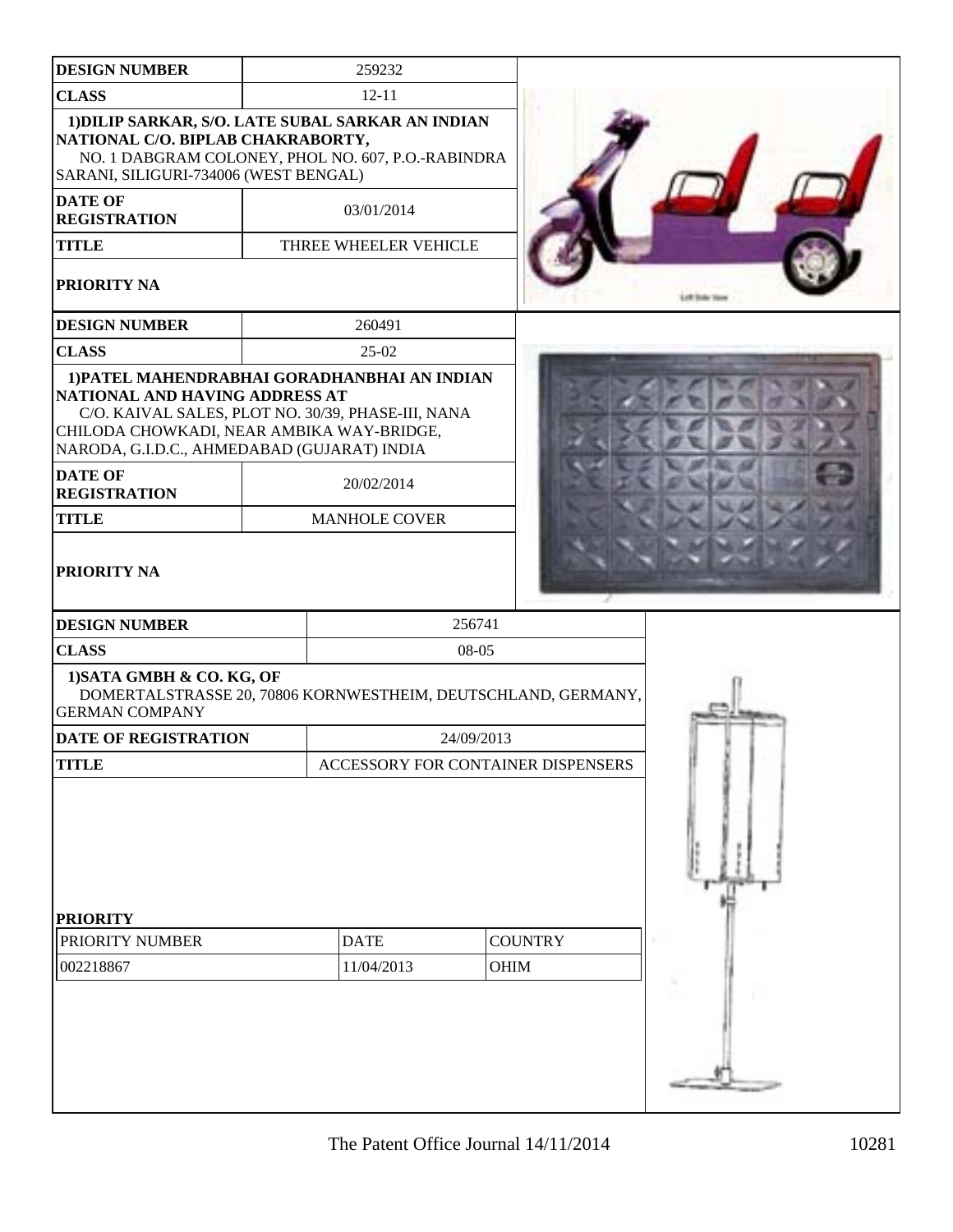| <b>DESIGN NUMBER</b>                                                                                                                                                                                                                                                    |             | 258713                      |  |
|-------------------------------------------------------------------------------------------------------------------------------------------------------------------------------------------------------------------------------------------------------------------------|-------------|-----------------------------|--|
| <b>CLASS</b>                                                                                                                                                                                                                                                            | 24-02       |                             |  |
| 1) GENERAL ELECTRIC COMPANY,<br>1 RIVER ROAD, SCHENECTADY, NEW YORK 12345, USA, NEW YORK<br><b>CORPORATION</b>                                                                                                                                                          |             |                             |  |
| <b>DATE OF REGISTRATION</b>                                                                                                                                                                                                                                             |             | 12/12/2013                  |  |
| <b>TITLE</b>                                                                                                                                                                                                                                                            |             | <b>RESUSCITATION DEVICE</b> |  |
| PRIORITY NA                                                                                                                                                                                                                                                             |             |                             |  |
| <b>DESIGN NUMBER</b>                                                                                                                                                                                                                                                    |             | 258989                      |  |
| <b>CLASS</b>                                                                                                                                                                                                                                                            |             | $24-04$                     |  |
| <b>INCORPORATED UNDER THE LAWS OF UNITED STATES OF AMERICA,</b><br>HAVING ITS REGISTERED OFFICE AT<br>ONE PROCTER & GAMBLE PLAZA, CINCINNATI, OHIO - 45202, UNITED<br><b>STATES OF AMERICA</b><br><b>DATE OF REGISTRATION</b>                                           |             | 24/12/2013                  |  |
| <b>TITLE</b>                                                                                                                                                                                                                                                            |             | <b>SANITARY NAPKIN</b>      |  |
| <b>PRIORITY</b>                                                                                                                                                                                                                                                         |             |                             |  |
| PRIORITY NUMBER                                                                                                                                                                                                                                                         | <b>DATE</b> | <b>COUNTRY</b>              |  |
| 29/458,939                                                                                                                                                                                                                                                              | 25/06/2013  | U.S.A.                      |  |
| <b>DESIGN NUMBER</b>                                                                                                                                                                                                                                                    |             | 262325                      |  |
| <b>CLASS</b>                                                                                                                                                                                                                                                            | $08-06$     |                             |  |
| 1) JAYDEEPBHAI K. MAKASANA AN INDIAN NATIONAL SOLE PROPRIETOR<br>OF LEVISH HARDWARE AN INDIAN PROPRIETORSHIP FIRM HAVING ITS<br>PRINCIPAL PLACE OF BUSINESS AT<br>"SHRI KRUSHNA KUNJ", 5-GOKUL NAGAR, B/H. PUNIT SOCIETY,<br>KOTHARIYA MAIN ROAD, RAJKOT, GUJARAT-INDIA |             |                             |  |
| <b>DATE OF REGISTRATION</b>                                                                                                                                                                                                                                             | 05/05/2014  |                             |  |
| <b>TITLE</b>                                                                                                                                                                                                                                                            |             | <b>HANDLE</b>               |  |
| PRIORITY NA                                                                                                                                                                                                                                                             |             |                             |  |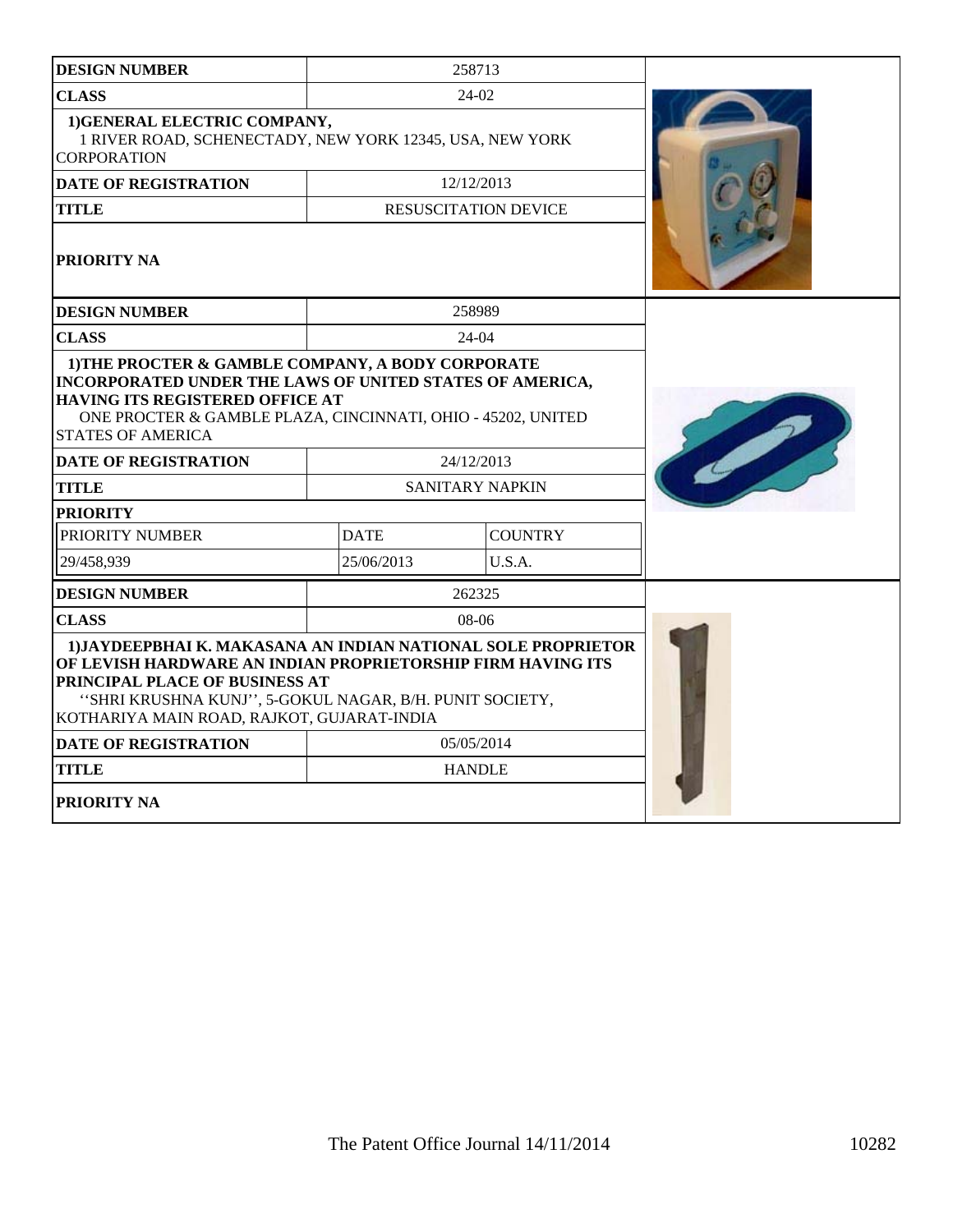|                                                                                                                                                                                                               |                        | 260982                    |  |
|---------------------------------------------------------------------------------------------------------------------------------------------------------------------------------------------------------------|------------------------|---------------------------|--|
| <b>CLASS</b>                                                                                                                                                                                                  | 13-03                  |                           |  |
| 1) ABB FRANCE, A COMPANY ORGANIZED UNDER THE LAWS OF FRANCE,<br>OF 3 AVENUE DU CANADA, IMMEUBLE ATHOS, LES ULIS, 91978<br>COURTABOEUF CEDEX, FRANCE                                                           |                        |                           |  |
| <b>DATE OF REGISTRATION</b>                                                                                                                                                                                   |                        | 14/03/2014                |  |
| <b>TITLE</b>                                                                                                                                                                                                  |                        | <b>ELECTRIC CONNECTOR</b> |  |
| <b>PRIORITY</b>                                                                                                                                                                                               |                        |                           |  |
| PRIORITY NUMBER                                                                                                                                                                                               | <b>DATE</b>            | <b>COUNTRY</b>            |  |
| 002 312 603-0013                                                                                                                                                                                              | 19/09/2013             | <b>OHIM</b>               |  |
| <b>DESIGN NUMBER</b>                                                                                                                                                                                          |                        | 261066                    |  |
| <b>CLASS</b>                                                                                                                                                                                                  |                        | $07-03$                   |  |
| 1) MA DESIGN INDIA PRIVATE LIMITED, A COMPANY INCORPORATED IN<br><b>INDIA HAVING ITS PRINCIPAL PLACE OF BUSINESS AT</b><br>A-41, SECTOR-80, PHASE-II, NOIDA-201305, U.P. INDIA<br><b>DATE OF REGISTRATION</b> |                        | 19/03/2014                |  |
| <b>TITLE</b>                                                                                                                                                                                                  | <b>SERVING FORK</b>    |                           |  |
| <b>PRIORITY NA</b>                                                                                                                                                                                            |                        |                           |  |
| <b>DESIGN NUMBER</b>                                                                                                                                                                                          | 256779                 |                           |  |
| <b>CLASS</b>                                                                                                                                                                                                  | $22 - 01$              |                           |  |
| 1) MAGPUL INDUSTRIES CORPORATION,<br>400 YOUNG COURT, UNIT 1, ERIE, COLORADO 80516, UNITED STATES OF<br>AMERICA, A COLORADO CORPORATION                                                                       |                        |                           |  |
| <b>DATE OF REGISTRATION</b>                                                                                                                                                                                   | 25/09/2013             |                           |  |
| <b>TITLE</b>                                                                                                                                                                                                  | MAGAZINE FOR A FIREARM |                           |  |
| <b>PRIORITY</b>                                                                                                                                                                                               |                        |                           |  |
| PRIORITY NUMBER                                                                                                                                                                                               | <b>DATE</b>            | <b>COUNTRY</b>            |  |
| 29/450,963                                                                                                                                                                                                    | 26/03/2013<br>U.S.A.   |                           |  |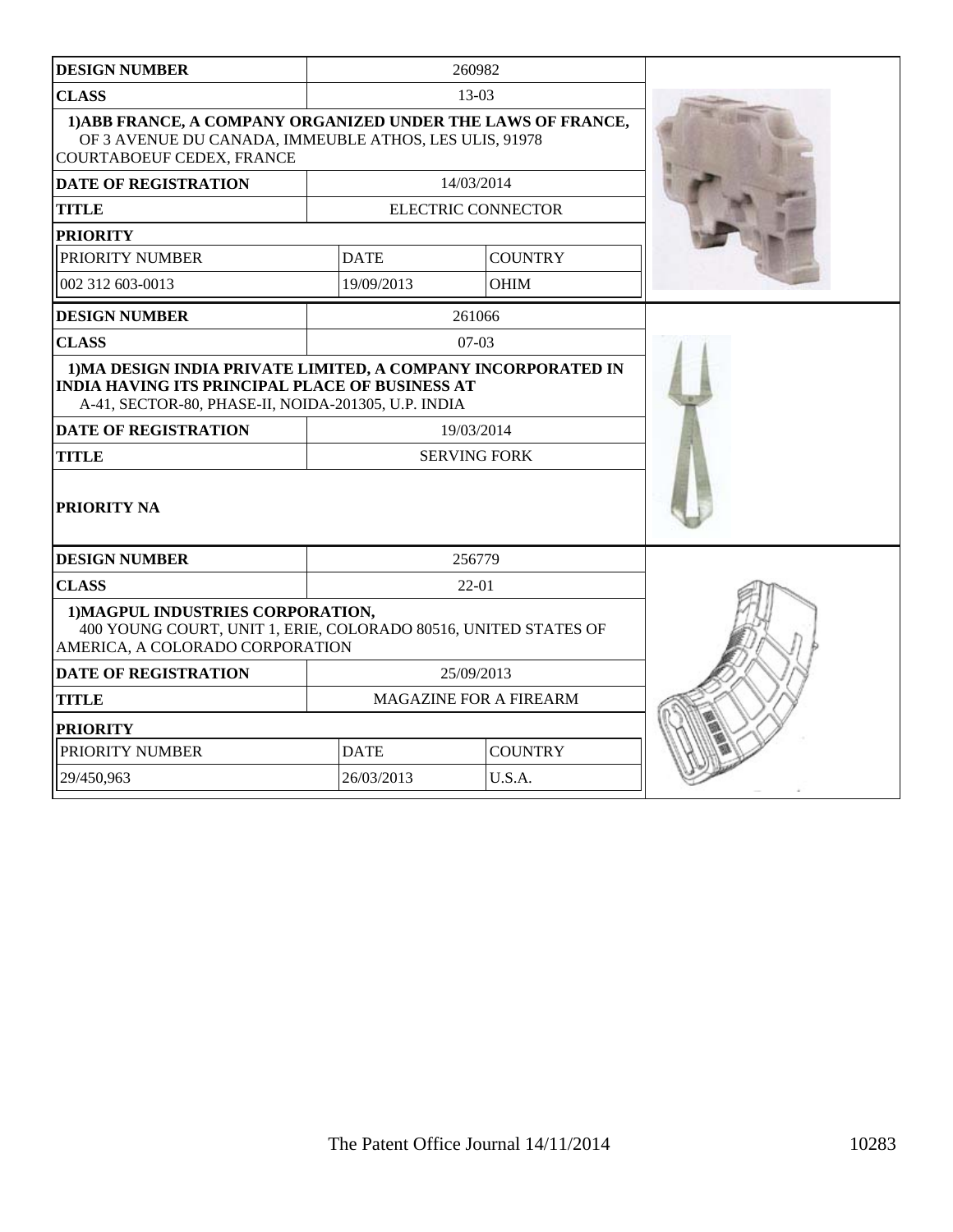| <b>DESIGN NUMBER</b>                                                                                                                                                                | 261900                                                                                                                                                                                                                                                                                                              |  |
|-------------------------------------------------------------------------------------------------------------------------------------------------------------------------------------|---------------------------------------------------------------------------------------------------------------------------------------------------------------------------------------------------------------------------------------------------------------------------------------------------------------------|--|
| <b>CLASS</b>                                                                                                                                                                        | $08-06$                                                                                                                                                                                                                                                                                                             |  |
| <b>BUSINESS</b>                                                                                                                                                                     | 1)(1) RAMESHBHAI PANCHABHAI PAMBHAR (2) MAGANBHAI PANCHABHAI<br>PAMBHAR (3) TRIBHOVANBHAI PANCHABHAI PAMBHAR (ALL THE<br>PARTNERS ARE ADULT & INDIAN NATIONAL) PARTNERS OF SHREE<br>KHODIYAR INDUSTRIES (INDIAN PARTNERSHIP FIRM) HAVING PLACE OF<br>2/8, GOKUL NAGAR, 50, FEET ROAD, RAJKOT-360002 GUJARAT-(INDIA) |  |
| <b>DATE OF REGISTRATION</b>                                                                                                                                                         | 22/04/2014                                                                                                                                                                                                                                                                                                          |  |
| <b>TITLE</b>                                                                                                                                                                        | <b>HANDLE</b>                                                                                                                                                                                                                                                                                                       |  |
| <b>PRIORITY NA</b>                                                                                                                                                                  |                                                                                                                                                                                                                                                                                                                     |  |
| <b>DESIGN NUMBER</b>                                                                                                                                                                | 258760                                                                                                                                                                                                                                                                                                              |  |
| <b>CLASS</b>                                                                                                                                                                        | $19-06$                                                                                                                                                                                                                                                                                                             |  |
| 1) ADD CORPORATION LIMITED OF                                                                                                                                                       | BUSINESS PARK, 6TH FLOOR, CHINCHOLI NAKA, S. V. ROAD, MALAD<br>(WEST), MUMBAI-400 064, MAHARASHTRA, INDIA, INDIAN COMPANY                                                                                                                                                                                           |  |
| <b>DATE OF REGISTRATION</b>                                                                                                                                                         | 16/12/2013                                                                                                                                                                                                                                                                                                          |  |
| <b>TITLE</b>                                                                                                                                                                        | <b>WRITING INSTRUMENT</b>                                                                                                                                                                                                                                                                                           |  |
| <b>PRIORITY NA</b>                                                                                                                                                                  |                                                                                                                                                                                                                                                                                                                     |  |
| <b>DESIGN NUMBER</b>                                                                                                                                                                | 259250                                                                                                                                                                                                                                                                                                              |  |
| <b>CLASS</b>                                                                                                                                                                        | 13-03                                                                                                                                                                                                                                                                                                               |  |
| 1) LARSEN & TOUBRO LIMITED, AN INDIAN COMPANY INCORPORATED<br><b>UNDER THE COMPANIES ACT, 1956 OF</b><br>L & T HOUSE, BALLARD ESTATE, MUMBAI 400001, STATE OF<br>MAHARASHTRA, INDIA |                                                                                                                                                                                                                                                                                                                     |  |
| <b>DATE OF REGISTRATION</b>                                                                                                                                                         | 06/01/2014                                                                                                                                                                                                                                                                                                          |  |
| <b>TITLE</b>                                                                                                                                                                        | MINIATURE CIRCUIT BREAKER                                                                                                                                                                                                                                                                                           |  |
| <b>PRIORITY NA</b>                                                                                                                                                                  |                                                                                                                                                                                                                                                                                                                     |  |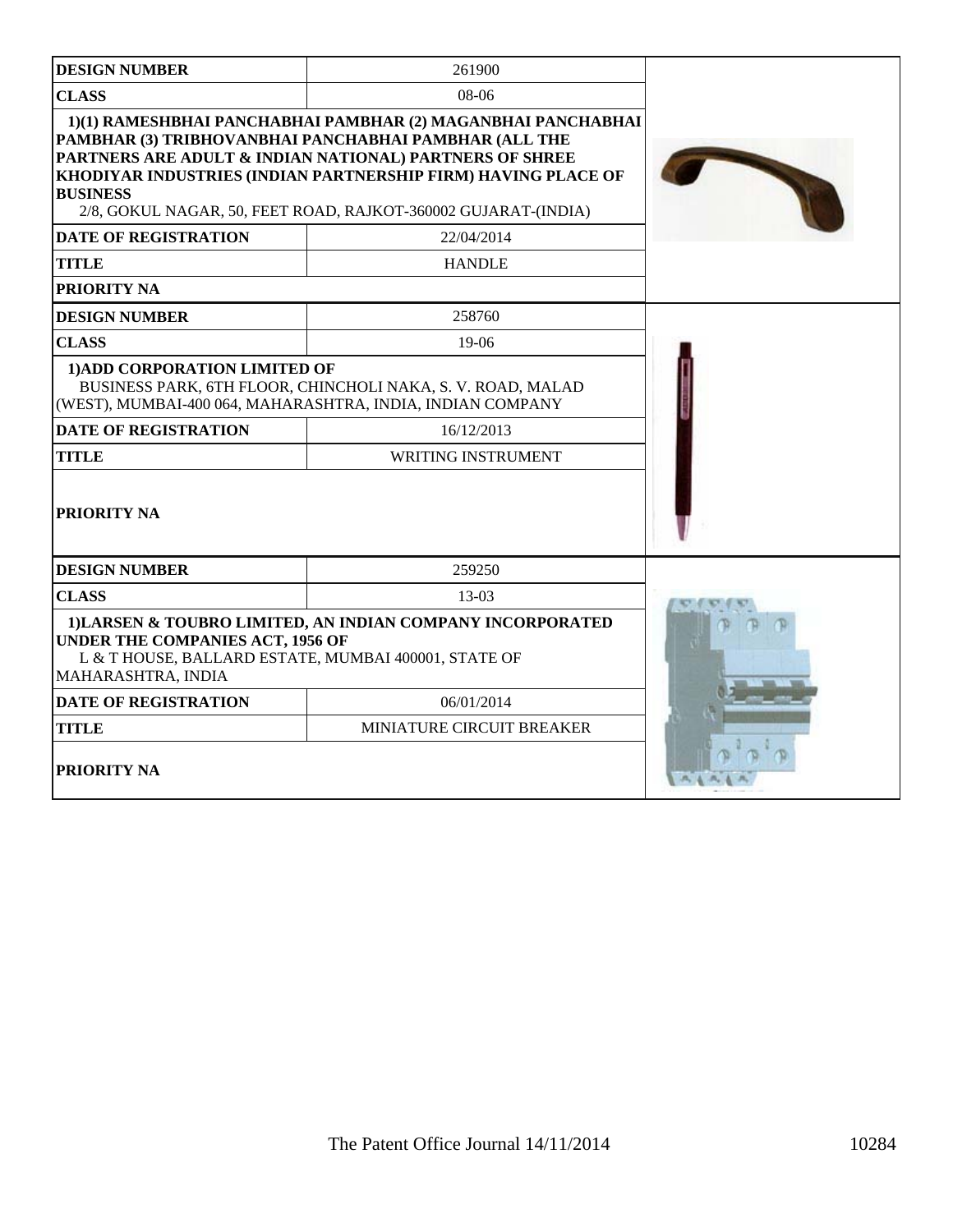| <b>DESIGN NUMBER</b>                                                                                                                                                                                                                                                                     |                             | 258919          |  |
|------------------------------------------------------------------------------------------------------------------------------------------------------------------------------------------------------------------------------------------------------------------------------------------|-----------------------------|-----------------|--|
| <b>CLASS</b>                                                                                                                                                                                                                                                                             |                             | $02 - 04$       |  |
| 1) M/S. AERO CLUB, A REGISTERED PROPRIETORSHIP<br>CONCERN,<br>OF THE ADDRESS 867, JOSHI ROAD, KAROL BAGH, NEW<br>DELHI-110005                                                                                                                                                            |                             |                 |  |
| DATE OF REGISTRATION                                                                                                                                                                                                                                                                     |                             | 23/12/2013      |  |
| <b>TITLE</b>                                                                                                                                                                                                                                                                             |                             | <b>FOOTWEAR</b> |  |
| PRIORITY NA                                                                                                                                                                                                                                                                              |                             |                 |  |
| <b>DESIGN NUMBER</b>                                                                                                                                                                                                                                                                     | 257986                      |                 |  |
| <b>CLASS</b>                                                                                                                                                                                                                                                                             | 15-02                       |                 |  |
| 1) PATEL KASHIBHAI MANGALBHAI, NATIONALITY: AN<br><b>INDIAN,</b><br>AT. BHOJA, POST. KHAROL, TAL. LUNAWADA, DIST.<br>PANCHMAHAL, PIN CODE - 389220, GUJARAT, INDIA<br><b>DATE OF</b><br><b>REGISTRATION</b><br><b>TITLE</b><br>PRIORITY NA                                               | 06/11/2013<br><b>PUMP</b>   |                 |  |
| <b>DESIGN NUMBER</b>                                                                                                                                                                                                                                                                     | 258486                      |                 |  |
| <b>CLASS</b>                                                                                                                                                                                                                                                                             | $12 - 16$                   |                 |  |
| 1) NISSAN JIDOSHA KABUSHIKI KAISHA (ALSO TRADING<br>AS NISSAN MOTOR CO., LTD.), A JAPANESE COMPANY,<br>ORGANIZED AND EXISTING UNDER THE LAWS OF JAPAN<br>OF<br>NO. 2 TAKARACHO, KANAGAWA-KU, YOKOHAMA-SHI,<br>KANAGAWA-KEN, JAPAN<br><b>DATE OF</b><br>29/11/2013<br><b>REGISTRATION</b> |                             |                 |  |
| <b>TITLE</b>                                                                                                                                                                                                                                                                             | FRONT BUMPER FOR AUTOMOBILE |                 |  |
| <b>PRIORITY</b>                                                                                                                                                                                                                                                                          |                             |                 |  |
| PRIORITY NUMBER                                                                                                                                                                                                                                                                          | <b>DATE</b>                 | <b>COUNTRY</b>  |  |
| 2013-012370                                                                                                                                                                                                                                                                              | 03/06/2013                  | <b>JAPAN</b>    |  |

The Patent Office Journal  $14/11/2014$  10285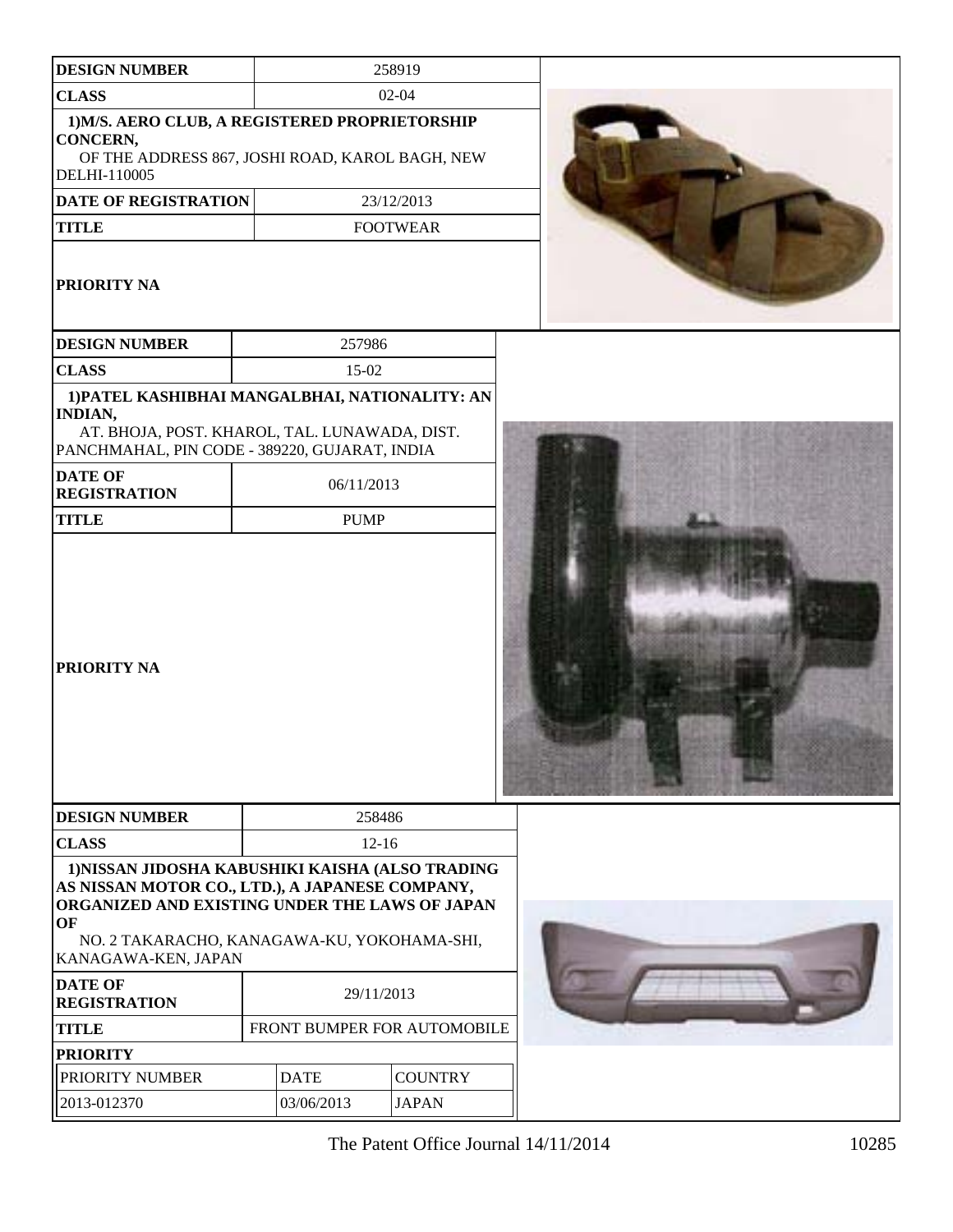| <b>DESIGN NUMBER</b>                                                                                                                                                                                                          |                                                      | 261619        |                |  |
|-------------------------------------------------------------------------------------------------------------------------------------------------------------------------------------------------------------------------------|------------------------------------------------------|---------------|----------------|--|
| <b>CLASS</b>                                                                                                                                                                                                                  |                                                      | $09-01$       |                |  |
| 1) PRAMIT SANGHAVI AND DEWANG SANGHAVI, PARTNERS TRADING AS<br>V2 CORP., A PARTNERSHIP FIRM, INDIAN, MANUFACTURERS AND<br><b>MERCHANTS, WHOSE ADDRESS IS</b><br>WZ-8/1, INDUSTRIAL AREA, KIRTI NAGAR, NEW DELHI-110015, INDIA |                                                      |               |                |  |
| <b>DATE OF REGISTRATION</b>                                                                                                                                                                                                   |                                                      | 09/04/2014    |                |  |
| <b>TITLE</b>                                                                                                                                                                                                                  |                                                      | <b>BOTTLE</b> |                |  |
| PRIORITY NA                                                                                                                                                                                                                   |                                                      |               |                |  |
| <b>DESIGN NUMBER</b>                                                                                                                                                                                                          |                                                      | 258821        |                |  |
| <b>CLASS</b>                                                                                                                                                                                                                  |                                                      | $09-07$       |                |  |
| 1) COMPAGNIE PLASTIC OMNIUM, A FRENCH COMPANY OF<br>19 AVENUE JULES CARTERET-69007 LYON, FRANCE                                                                                                                               |                                                      |               |                |  |
| <b>DATE OF REGISTRATION</b>                                                                                                                                                                                                   | 18/12/2013                                           |               |                |  |
| <b>TITLE</b>                                                                                                                                                                                                                  | COVER OF CONTAINER FOR COLLECTION OF<br><b>WASTE</b> |               |                |  |
| <b>PRIORITY</b>                                                                                                                                                                                                               |                                                      |               |                |  |
| PRIORITY NUMBER                                                                                                                                                                                                               | <b>DATE</b>                                          |               | <b>COUNTRY</b> |  |
| DM/081848                                                                                                                                                                                                                     | 11/09/2013                                           |               | <b>WIPO</b>    |  |
| <b>DESIGN NUMBER</b>                                                                                                                                                                                                          |                                                      | 259029        |                |  |
| <b>CLASS</b>                                                                                                                                                                                                                  |                                                      | 13-03         |                |  |
| 1) NOVATEUR ELECTRICAL & DIGITAL SYSTEMS PVT. LTD.,<br>61/62, 6TH FLOOR, KALPATARU SQUARE, KONDIVITA ROAD, OFF ANDHERI-<br>KURLA ROAD, ANDHERI (E), MUMBAI-40059, INDIA                                                       |                                                      |               |                |  |
| <b>DATE OF REGISTRATION</b>                                                                                                                                                                                                   | 27/12/2013                                           |               |                |  |
| <b>TITLE</b>                                                                                                                                                                                                                  | ELECTRICAL SWITCHING DEVICE                          |               |                |  |
| <b>PRIORITY NA</b>                                                                                                                                                                                                            |                                                      |               |                |  |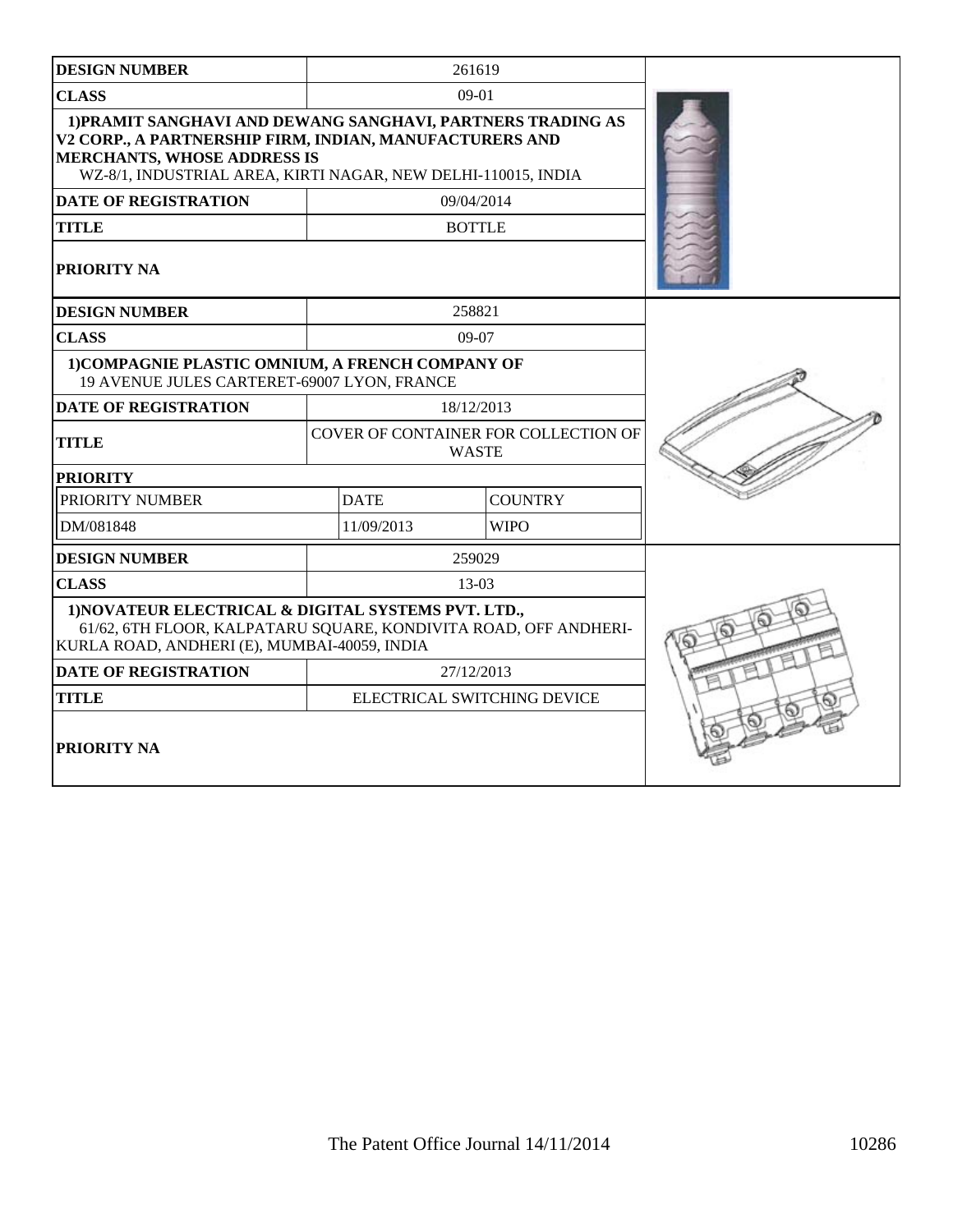| <b>DESIGN NUMBER</b>                                                                                                                                                                                                                                   | 260301      |                           |  |
|--------------------------------------------------------------------------------------------------------------------------------------------------------------------------------------------------------------------------------------------------------|-------------|---------------------------|--|
| <b>CLASS</b>                                                                                                                                                                                                                                           | $24-01$     |                           |  |
| 1) SIEMENS AKTIENGESELLSCHAFT,<br>OF WITTELSBACHERPLATZ 2, 80333 MUNCHEN, GERMANY, A GERMAN<br><b>COMPANY</b>                                                                                                                                          |             |                           |  |
| <b>DATE OF REGISTRATION</b>                                                                                                                                                                                                                            |             | 12/02/2014                |  |
| <b>TITLE</b>                                                                                                                                                                                                                                           |             | ELECTRO MEDICAL APPARATUS |  |
| <b>PRIORITY</b>                                                                                                                                                                                                                                        |             |                           |  |
| PRIORITY NUMBER                                                                                                                                                                                                                                        | <b>DATE</b> | <b>COUNTRY</b>            |  |
| 001389365                                                                                                                                                                                                                                              | 12/11/2013  | <b>OHIM</b>               |  |
|                                                                                                                                                                                                                                                        |             |                           |  |
| <b>DESIGN NUMBER</b>                                                                                                                                                                                                                                   |             | 259981                    |  |
| <b>CLASS</b>                                                                                                                                                                                                                                           |             | $12 - 16$                 |  |
| 1) TATA MOTORS LIMITED, AN INDIAN COMPANY OF<br>BOMBAY HOUSE, 24 HOMI MODY STREET, HUTATMA CHOWK, MUMBAI 400<br>001, MAHARASHTRA, INDIA                                                                                                                |             |                           |  |
| <b>DATE OF REGISTRATION</b>                                                                                                                                                                                                                            |             | 31/01/2014                |  |
| <b>TITLE</b>                                                                                                                                                                                                                                           |             | DOOR TRIM OF A VEHICLE    |  |
| PRIORITY NA                                                                                                                                                                                                                                            |             |                           |  |
| <b>DESIGN NUMBER</b>                                                                                                                                                                                                                                   | 260427      |                           |  |
| <b>CLASS</b>                                                                                                                                                                                                                                           |             | 15-99                     |  |
| 1) SPRAY ENGINEERING DEVICES LIMITED, AN INDIAN COMPANY<br>INCORPORATED UNDER THE PROVISION OF THE COMPANIES ACT, 1956,<br><b>HAVING ITS REGISTERED OFFICE AT</b><br>PLOT NO. 25, INDUSTRIAL AREA, PHASE-II, CHANDIGARH-160002 (U.T.),<br><b>INDIA</b> |             |                           |  |
| <b>DATE OF REGISTRATION</b>                                                                                                                                                                                                                            |             | 18/02/2014                |  |
| <b>TITLE</b>                                                                                                                                                                                                                                           |             | HEAT EXCHANGER MODULE     |  |
| PRIORITY NA                                                                                                                                                                                                                                            |             |                           |  |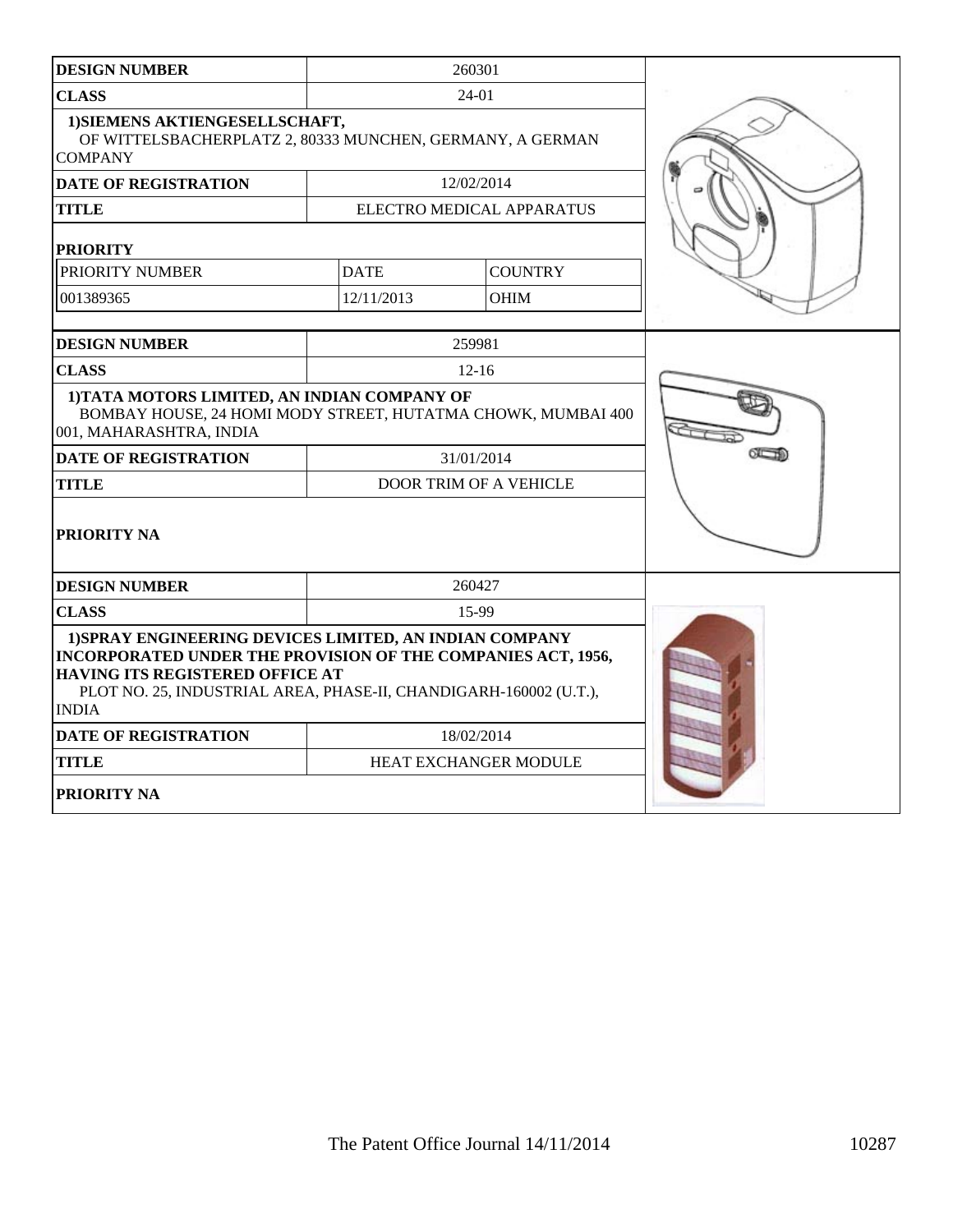| <b>DESIGN NUMBER</b>                                                                                                                                                                                                                         |                               | 258480                          |  |
|----------------------------------------------------------------------------------------------------------------------------------------------------------------------------------------------------------------------------------------------|-------------------------------|---------------------------------|--|
| <b>CLASS</b>                                                                                                                                                                                                                                 | $26-06$                       |                                 |  |
| 1) NISSAN JIDOSHA KABUSHIKI KAISHA (ALSO TRADING AS NISSAN<br>MOTOR CO., LTD.), A JAPANESE COMPANY, ORGANIZED AND EXISTING<br><b>UNDER THE LAWS OF JAPAN OF</b><br>NO. 2 TAKARACHO, KANAGAWA-KU, YOKOHAMA-SHI, KANAGAWA-KEN,<br><b>JAPAN</b> |                               |                                 |  |
| <b>DATE OF REGISTRATION</b>                                                                                                                                                                                                                  |                               | 29/11/2013                      |  |
| <b>TITLE</b>                                                                                                                                                                                                                                 |                               | <b>REAR LAMP FOR AUTOMOBILE</b> |  |
| <b>PRIORITY</b>                                                                                                                                                                                                                              |                               |                                 |  |
| PRIORITY NUMBER                                                                                                                                                                                                                              | <b>DATE</b>                   | <b>COUNTRY</b>                  |  |
| 2013-012375                                                                                                                                                                                                                                  | 03/06/2013                    | <b>JAPAN</b>                    |  |
| <b>DESIGN NUMBER</b>                                                                                                                                                                                                                         |                               | 258921                          |  |
| <b>CLASS</b>                                                                                                                                                                                                                                 | $02-04$                       |                                 |  |
| 1) M/S. AERO CLUB, A REGISTERED PROPRIETORSHIP CONCERN,<br>OF THE ADDRESS 867, JOSHI ROAD, KAROL BAGH, NEW DELHI-110005                                                                                                                      |                               |                                 |  |
| <b>DATE OF REGISTRATION</b>                                                                                                                                                                                                                  | 23/12/2013                    |                                 |  |
| <b>TITLE</b>                                                                                                                                                                                                                                 | <b>FOOTWEAR</b>               |                                 |  |
| PRIORITY NA                                                                                                                                                                                                                                  |                               |                                 |  |
| <b>DESIGN NUMBER</b>                                                                                                                                                                                                                         |                               | 256778                          |  |
| <b>CLASS</b>                                                                                                                                                                                                                                 | 22-01                         |                                 |  |
| 1) MAGPUL INDUSTRIES CORPORATION,<br>400 YOUNG COURT, UNIT 1, ERIE, COLORADO 80516, UNITED STATES OF<br>AMERICA, A COLORADO CORPORATION                                                                                                      |                               |                                 |  |
| <b>DATE OF REGISTRATION</b>                                                                                                                                                                                                                  | 25/09/2013                    |                                 |  |
| <b>TITLE</b>                                                                                                                                                                                                                                 | <b>MOUNT FOR A FIREARM</b>    |                                 |  |
| <b>PRIORITY</b>                                                                                                                                                                                                                              |                               |                                 |  |
| PRIORITY NUMBER                                                                                                                                                                                                                              | <b>DATE</b><br><b>COUNTRY</b> |                                 |  |
| 29/452,373                                                                                                                                                                                                                                   | 16/04/2013<br>U.S.A.          |                                 |  |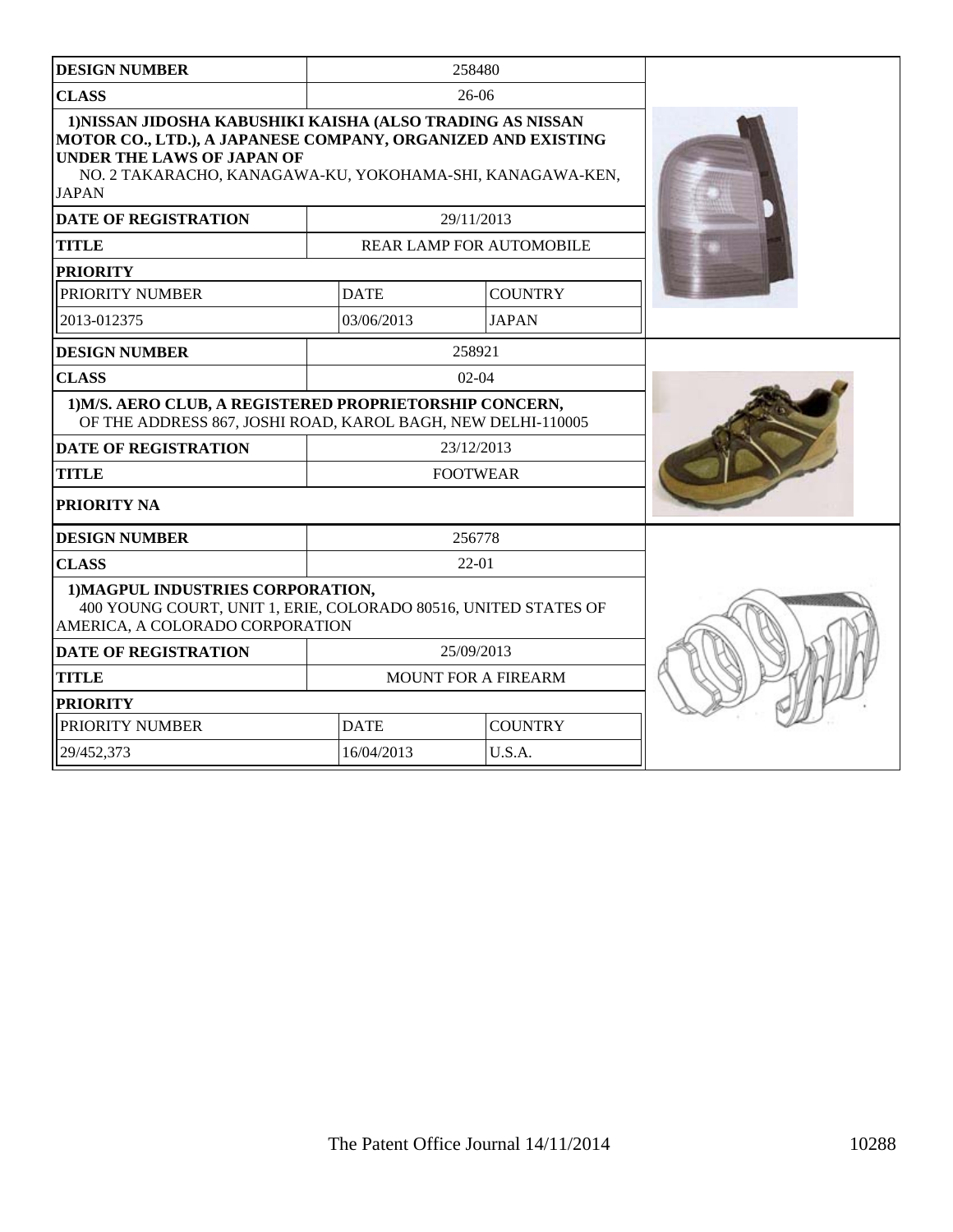| <b>DESIGN NUMBER</b>                                                                                                                                                         |             | 256508                         |  |
|------------------------------------------------------------------------------------------------------------------------------------------------------------------------------|-------------|--------------------------------|--|
| <b>CLASS</b>                                                                                                                                                                 | 24-04       |                                |  |
| 1) RAY ARBESMAN, OF<br>42 BURTON ROAD, TORONTO, ONTARIO M5P 1V2, CANADA, NATIONALITY:<br><b>CANADA</b>                                                                       |             |                                |  |
| <b>DATE OF REGISTRATION</b>                                                                                                                                                  |             | 17/09/2013                     |  |
| <b>TITLE</b>                                                                                                                                                                 |             | ADHESIVE BRACE LOCATING WINDOW |  |
| <b>PRIORITY</b>                                                                                                                                                              |             |                                |  |
| PRIORITY NUMBER                                                                                                                                                              | <b>DATE</b> | <b>COUNTRY</b>                 |  |
| 151026                                                                                                                                                                       | 08/05/2013  | <b>CANADA</b>                  |  |
| <b>DESIGN NUMBER</b>                                                                                                                                                         |             | 242201                         |  |
| <b>CLASS</b>                                                                                                                                                                 |             | $12 - 16$                      |  |
| 1) BAJAJ AUTO LIMITED<br>AT NEW 2ND & 3RD FLOOR, KHIVRAJ BUILDING, NO 616, ANNASALAI,<br>CHENNAI - 600 006, STATE OF TAMIL NADU, INDIA                                       |             |                                |  |
| DATE OF REGISTRATION                                                                                                                                                         |             | 10/01/2012                     |  |
| <b>TITLE</b>                                                                                                                                                                 |             | WHEEL RIM FOR VEHICLE          |  |
| <b>PRIORITY NA</b>                                                                                                                                                           |             |                                |  |
| <b>DESIGN NUMBER</b>                                                                                                                                                         |             | 259249                         |  |
| <b>CLASS</b>                                                                                                                                                                 |             | $10 - 04$                      |  |
| 1) LARSEN & TOUBRO LIMITED, AN INDIAN COMPANY INCORPORATED<br>UNDER THE COMPANIES ACT, 1956 OF<br>L & T HOUSE, BALLARD ESTATE, MUMBAI 400001, STATE OF<br>MAHARASHTRA, INDIA |             |                                |  |
| DATE OF REGISTRATION                                                                                                                                                         |             | 06/01/2014                     |  |
| <b>TITLE</b>                                                                                                                                                                 |             | ENCLOSURE FOR ENERGY METER     |  |
| PRIORITY NA                                                                                                                                                                  |             |                                |  |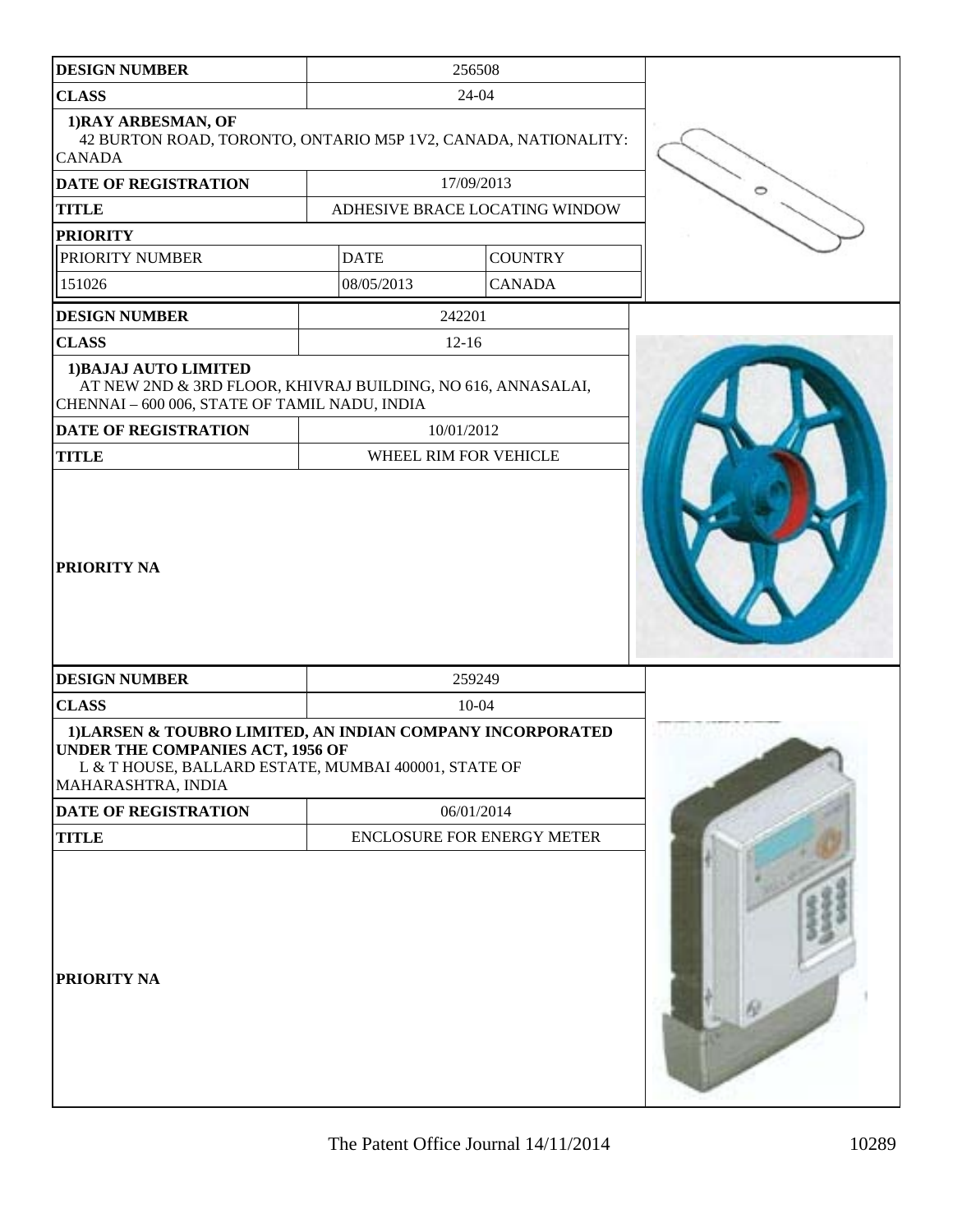| <b>DESIGN NUMBER</b>                                                                                                                                                                                                                         |                        | 258918                          |  |
|----------------------------------------------------------------------------------------------------------------------------------------------------------------------------------------------------------------------------------------------|------------------------|---------------------------------|--|
| <b>CLASS</b>                                                                                                                                                                                                                                 |                        | $02-04$                         |  |
| 1) M/S. AERO CLUB, A REGISTERED PROPRIETORSHIP CONCERN, OF THE<br><b>ADDRESS</b><br>867, JOSHI ROAD, KAROL BAGH, NEW DELHI-110005                                                                                                            |                        |                                 |  |
| <b>DATE OF REGISTRATION</b>                                                                                                                                                                                                                  |                        | 23/12/2013                      |  |
| <b>TITLE</b>                                                                                                                                                                                                                                 |                        | <b>FOOTWEAR</b>                 |  |
| PRIORITY NA                                                                                                                                                                                                                                  |                        |                                 |  |
| <b>DESIGN NUMBER</b>                                                                                                                                                                                                                         |                        | 258479                          |  |
| <b>CLASS</b>                                                                                                                                                                                                                                 |                        | 26-06                           |  |
| 1) NISSAN JIDOSHA KABUSHIKI KAISHA (ALSO TRADING AS NISSAN<br>MOTOR CO., LTD.), A JAPANESE COMPANY, ORGANIZED AND EXISTING<br><b>UNDER THE LAWS OF JAPAN OF</b><br>NO. 2 TAKARACHO, KANAGAWA-KU, YOKOHAMA-SHI, KANAGAWA-KEN,<br><b>JAPAN</b> |                        |                                 |  |
| <b>DATE OF REGISTRATION</b>                                                                                                                                                                                                                  |                        | 29/11/2013                      |  |
| <b>TITLE</b>                                                                                                                                                                                                                                 |                        | <b>REAR LAMP FOR AUTOMOBILE</b> |  |
| <b>PRIORITY</b>                                                                                                                                                                                                                              |                        |                                 |  |
| PRIORITY NUMBER                                                                                                                                                                                                                              | <b>DATE</b>            | <b>COUNTRY</b>                  |  |
| 2013-012376                                                                                                                                                                                                                                  | 03/06/2013             | <b>JAPAN</b>                    |  |
| <b>DESIGN NUMBER</b>                                                                                                                                                                                                                         |                        | 256780                          |  |
| <b>CLASS</b>                                                                                                                                                                                                                                 |                        | $22-01$                         |  |
| 1) MAGPUL INDUSTRIES CORPORATION,<br>400 YOUNG COURT, UNIT 1, ERIE, COLORADO 80516, UNITED STATES OF<br>AMERICA, A COLORADO CORPORATION                                                                                                      |                        |                                 |  |
| <b>DATE OF REGISTRATION</b>                                                                                                                                                                                                                  | 25/09/2013             |                                 |  |
| <b>TITLE</b>                                                                                                                                                                                                                                 | MAGAZINE FOR A FIREARM |                                 |  |
| <b>PRIORITY</b>                                                                                                                                                                                                                              |                        |                                 |  |
| PRIORITY NUMBER                                                                                                                                                                                                                              | <b>DATE</b>            | <b>COUNTRY</b>                  |  |
| 29/450,964                                                                                                                                                                                                                                   | 26/03/2013             | U.S.A.                          |  |
|                                                                                                                                                                                                                                              |                        |                                 |  |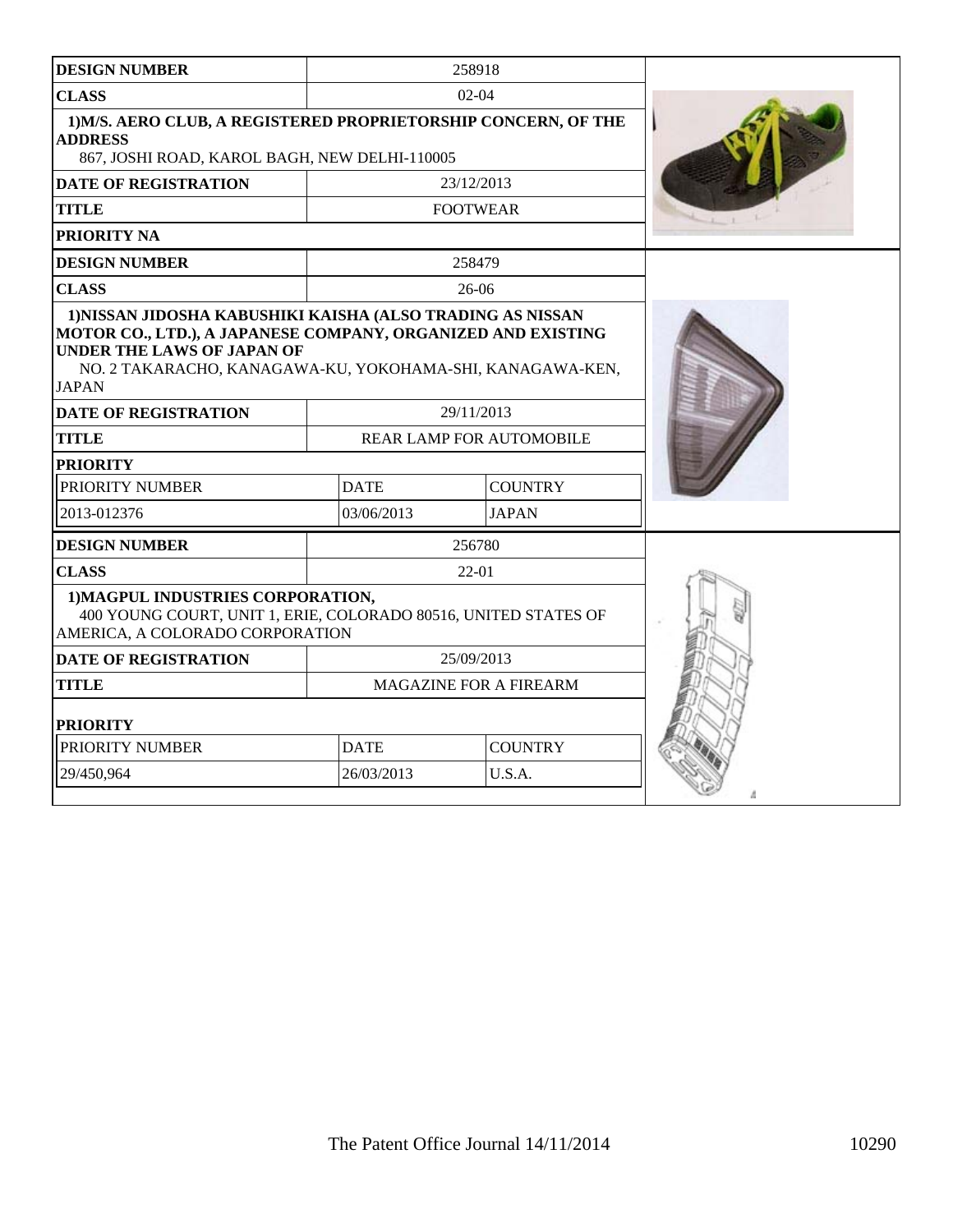| <b>DESIGN NUMBER</b>                                                                                                                                                                                                                                     | 257465                                                                                                                  |  |
|----------------------------------------------------------------------------------------------------------------------------------------------------------------------------------------------------------------------------------------------------------|-------------------------------------------------------------------------------------------------------------------------|--|
| <b>CLASS</b>                                                                                                                                                                                                                                             | $11 - 01$                                                                                                               |  |
| RADHEY HANDICRAFTS,<br>ALIGARH (U.P.) INDIA, BY NATIONALITY INDIAN                                                                                                                                                                                       | 1) PREETI SHARMA, W/O RAJEEV SHARMA PROP. OF M/S. RADHEY<br>D-22, VASHISHTHA COLONY, SARAI HARNARAYAN ROAD, SASNI GATE, |  |
| <b>DATE OF REGISTRATION</b>                                                                                                                                                                                                                              | 14/10/2013                                                                                                              |  |
| <b>TITLE</b>                                                                                                                                                                                                                                             | <b>BANGLE</b>                                                                                                           |  |
| PRIORITY NA                                                                                                                                                                                                                                              |                                                                                                                         |  |
| <b>DESIGN NUMBER</b>                                                                                                                                                                                                                                     | 261512                                                                                                                  |  |
| <b>CLASS</b>                                                                                                                                                                                                                                             | $23-03$                                                                                                                 |  |
| 1) POLE-STAR DISTRIBUTION PRIVATE LIMITED, (REGISTERED UNDER<br>THE INDIAN COMPANIES ACT, 1956) REPRESENTED BY ITS MANAGING<br>DIRECTOR MR. SATISH V. DULIPATI, HAVING ITS REGISTERED OFFICE AT<br>28, DAMODARAN STREET, T. NAGAR, CHENNAI-600017, INDIA |                                                                                                                         |  |
| <b>DATE OF REGISTRATION</b>                                                                                                                                                                                                                              | 03/04/2014                                                                                                              |  |
| <b>TITLE</b>                                                                                                                                                                                                                                             | <b>GAS REGULATOR</b>                                                                                                    |  |
| PRIORITY NA                                                                                                                                                                                                                                              |                                                                                                                         |  |
| <b>DESIGN NUMBER</b>                                                                                                                                                                                                                                     | 260691                                                                                                                  |  |
| <b>CLASS</b>                                                                                                                                                                                                                                             | $09-03$                                                                                                                 |  |
| 1) MR. MAHESH S SHETHIA, SOLE PROPERITOR: MAHESH SHETHIA, KRUPA<br>INDUSTRIES-AN INDIAN COMPANY,<br>228-B, BOMBAY TALKIES COMPOUND, MALAD (W), MUMBAI-400064,<br>MAHARASHTRA, INDIA                                                                      |                                                                                                                         |  |
| <b>DATE OF REGISTRATION</b>                                                                                                                                                                                                                              | 28/02/2014                                                                                                              |  |
| <b>TITLE</b>                                                                                                                                                                                                                                             | <b>BOX</b>                                                                                                              |  |
| <b>PRIORITY NA</b>                                                                                                                                                                                                                                       |                                                                                                                         |  |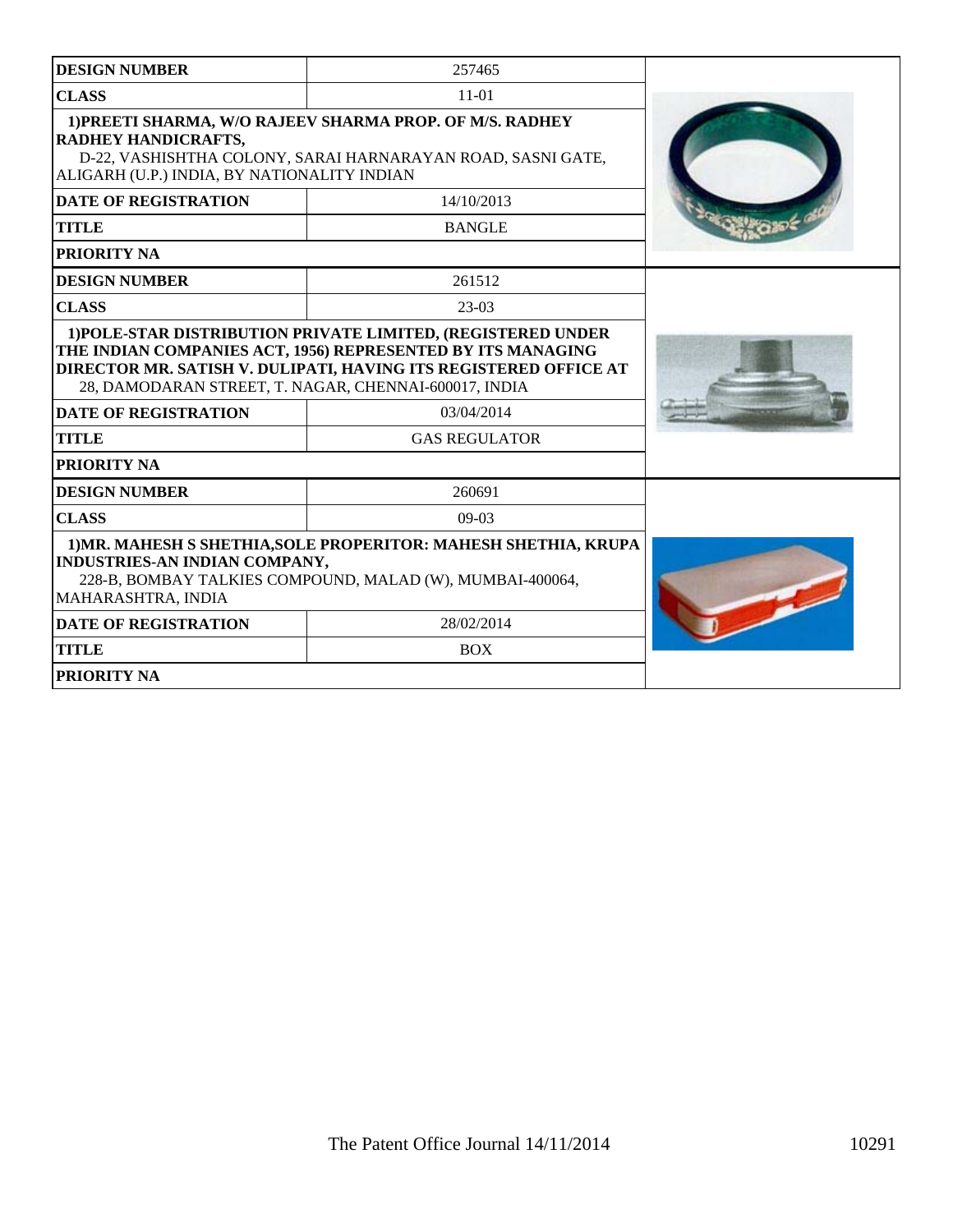| <b>DESIGN NUMBER</b>                                                                                                                                                                                                   | 260949                                                                                                                   |  |
|------------------------------------------------------------------------------------------------------------------------------------------------------------------------------------------------------------------------|--------------------------------------------------------------------------------------------------------------------------|--|
| <b>CLASS</b>                                                                                                                                                                                                           | $12 - 16$                                                                                                                |  |
| 1)TRACTORS AND FARM EQUIPMENT LIMITED, COMPANY<br><b>INCORPORATED UNDER THE COMPANIES ACT, 1956, HAVING ITS</b><br><b>REGISTERED OFFICE AT</b><br>NO. 861, ANNASALAI, CHENNAI-600002, TAMIL NADU, INDIA                |                                                                                                                          |  |
| <b>DATE OF REGISTRATION</b>                                                                                                                                                                                            | 13/03/2014                                                                                                               |  |
| <b>TITLE</b>                                                                                                                                                                                                           | <b>GEAR BOX ENSLOSURE FOR TRACTOR</b>                                                                                    |  |
| <b>PRIORITY NA</b>                                                                                                                                                                                                     |                                                                                                                          |  |
| <b>DESIGN NUMBER</b>                                                                                                                                                                                                   | 256603                                                                                                                   |  |
| <b>CLASS</b>                                                                                                                                                                                                           | $09-01$                                                                                                                  |  |
| PRADESH AND NATIONALITY INDIAN                                                                                                                                                                                         | 1) M/S KDSR INFRASTRUCTURE PRIVATE LIMITED WHOSE ADDRESS IS<br>S-2, SANCHI COMPLEX, SHIVAJI NAGAR, BHOPAL-462016, MADHYA |  |
| <b>DATE OF REGISTRATION</b>                                                                                                                                                                                            | 19/09/2013                                                                                                               |  |
| <b>TITLE</b>                                                                                                                                                                                                           | <b>BOTTLE</b>                                                                                                            |  |
| PRIORITY NA                                                                                                                                                                                                            |                                                                                                                          |  |
| <b>DESIGN NUMBER</b>                                                                                                                                                                                                   | 261617                                                                                                                   |  |
| <b>CLASS</b>                                                                                                                                                                                                           | $23-04$                                                                                                                  |  |
| 1) SHRI RAM ENTERPRISES, L-152, SECTOR-2, BAWANA INDUSTRIAL AREA,<br><b>DELHI-110039, INDIA.</b><br>(AN INDIAN PROPRIETORSHIP FIRM WHOSE PROPRIETOR IS :- SH. DEEPAK<br>MADAN. AN INDIAN NATIONAL OF THE ABOVE ADDRESS | $\bullet \bullet \bullet$                                                                                                |  |
| <b>DATE OF REGISTRATION</b>                                                                                                                                                                                            | 09/04/2014                                                                                                               |  |
| <b>TITLE</b>                                                                                                                                                                                                           | <b>AIR COOLER</b>                                                                                                        |  |
| PRIORITY NA                                                                                                                                                                                                            |                                                                                                                          |  |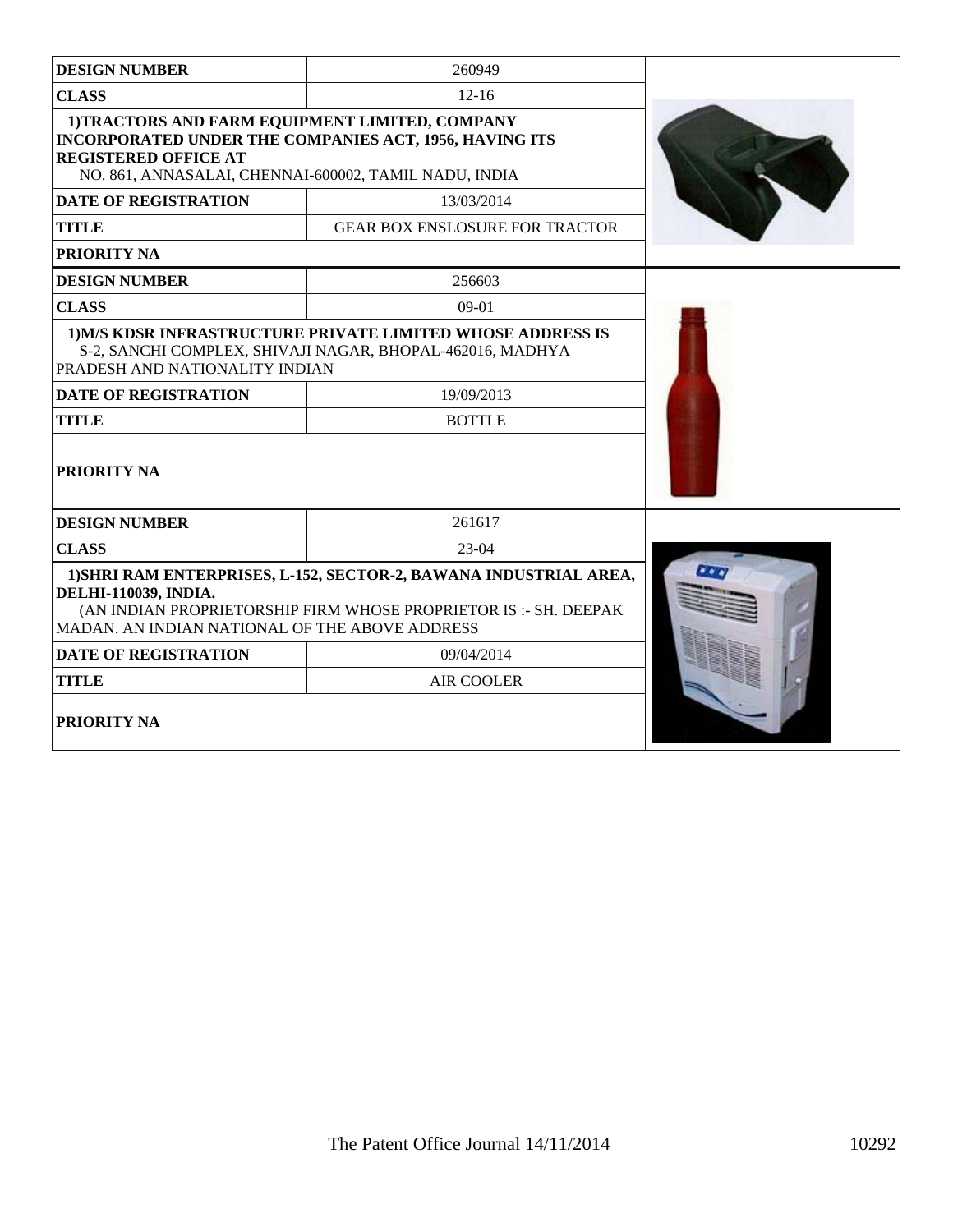| <b>DESIGN NUMBER</b>                                   | 259169                                                                                                                                                     |  |
|--------------------------------------------------------|------------------------------------------------------------------------------------------------------------------------------------------------------------|--|
| <b>CLASS</b>                                           | $12 - 14$                                                                                                                                                  |  |
| 1) S.V. PRAGADEESH,<br>CHETPET, CHENNAI-600031, INDIA. | FLAT NO 1/6, GANESH GARDEN, DOOR NO. 1, PC HOSTEL ROAD,                                                                                                    |  |
| DATE OF REGISTRATION                                   | 01/01/2014                                                                                                                                                 |  |
| <b>TITLE</b>                                           | THREE WHEELED COMMERCIAL<br><b>VEHICLE</b>                                                                                                                 |  |
| PRIORITY NA                                            |                                                                                                                                                            |  |
| <b>DESIGN NUMBER</b>                                   | 258935                                                                                                                                                     |  |
| <b>CLASS</b>                                           | 12-08                                                                                                                                                      |  |
| 1) FERRARI S.P.A., AN ITALIAN COMPANY                  | OF VIA EMILIA EST 1163, I-41100, MODENA, ITALY                                                                                                             |  |
| <b>DATE OF</b><br><b>REGISTRATION</b>                  | 23/12/2013                                                                                                                                                 |  |
| <b>TITLE</b>                                           | CAR                                                                                                                                                        |  |
| PRIORITY NA                                            |                                                                                                                                                            |  |
| <b>DESIGN NUMBER</b>                                   | 259133                                                                                                                                                     |  |
| <b>CLASS</b>                                           | 13-03                                                                                                                                                      |  |
| <b>INDIAN COMPANY</b>                                  | 1) ABB INDIA LIMITED, HAVING REGISTERED OFFICE<br>AT 2ND FLOOR, EAST WING, KHANIJA BHAVAN, 49, RACE<br>COURSE ROAD, BANGALORE 560001, KARNATAKA, INDIA, AN |  |
| <b>DATE OF REGISTRATION</b>                            | 30/12/2013                                                                                                                                                 |  |
| <b>TITLE</b>                                           | INSERT MODULE FOR TOUCH SWITCH                                                                                                                             |  |
| PRIORITY NA                                            |                                                                                                                                                            |  |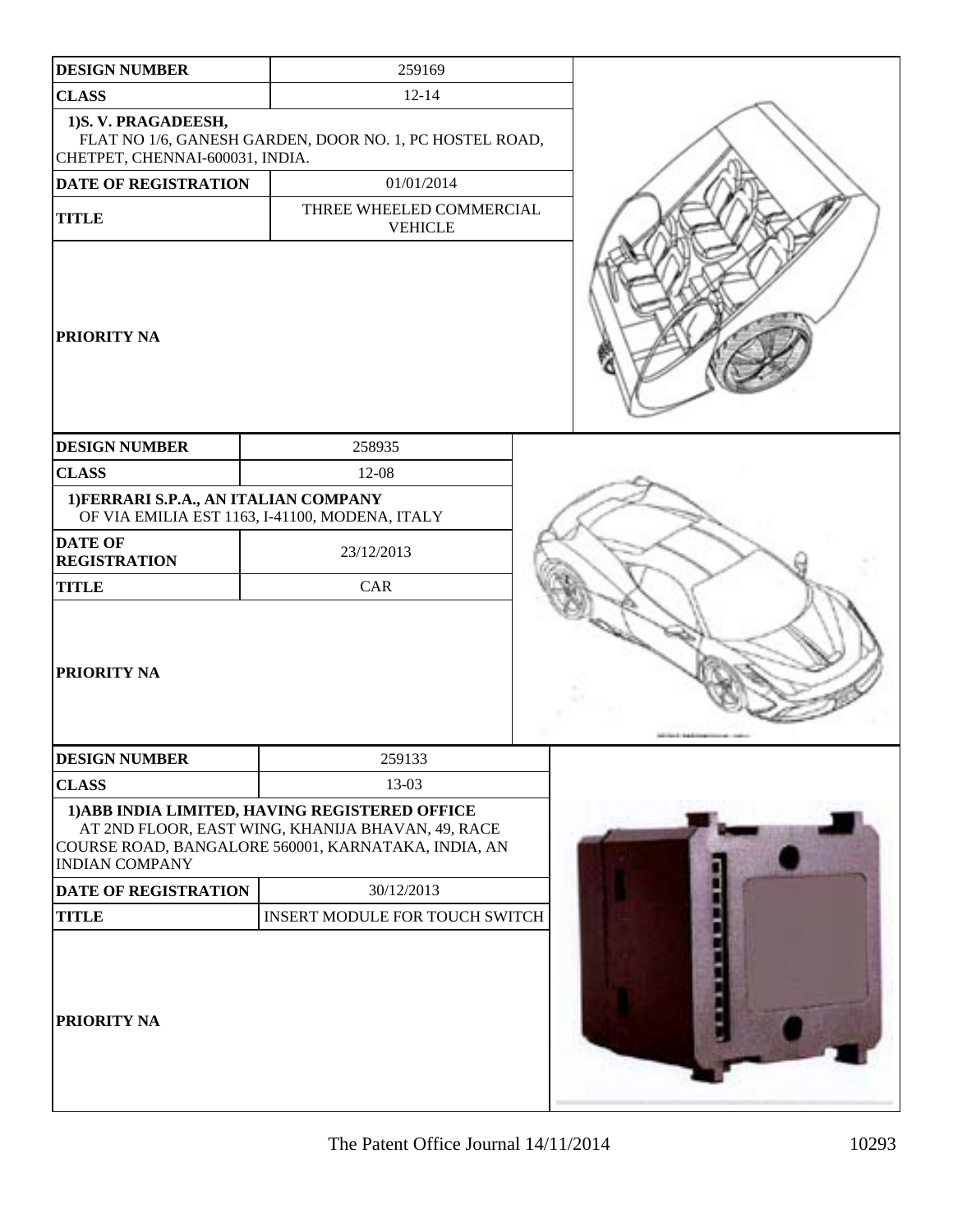| <b>DESIGN NUMBER</b>                                                                                                                                                                                                                                          |             | 260829                       |  |
|---------------------------------------------------------------------------------------------------------------------------------------------------------------------------------------------------------------------------------------------------------------|-------------|------------------------------|--|
| <b>CLASS</b>                                                                                                                                                                                                                                                  |             | 14-03                        |  |
| 1) VERTU CORPORATION LIMITED, A COMPANY ORGANIZED AND<br>EXISTING UNDER THE LAWS OF UNITED KINGDOM, OF THE ADDRESS<br>BEACON HILL ROAD, CHURCH CROOKHAM, HAMPSHIRE GU52 8DY, UNITED<br><b>KINGDOM</b>                                                         |             |                              |  |
| <b>DATE OF REGISTRATION</b>                                                                                                                                                                                                                                   |             | 07/03/2014                   |  |
| <b>TITLE</b>                                                                                                                                                                                                                                                  |             | <b>MOBILE PHONE</b>          |  |
| <b>PRIORITY</b>                                                                                                                                                                                                                                               |             |                              |  |
| PRIORITY NUMBER                                                                                                                                                                                                                                               | <b>DATE</b> | <b>COUNTRY</b>               |  |
| 002416230                                                                                                                                                                                                                                                     | 03/03/2014  | <b>OHIM</b>                  |  |
| <b>DESIGN NUMBER</b>                                                                                                                                                                                                                                          |             | 258369                       |  |
| <b>CLASS</b>                                                                                                                                                                                                                                                  |             | $12 - 16$                    |  |
| 1) DAIMLER INDIA COMMERCIAL VEHICLES PRIVATE LIMITED, AN<br>INDIAN COMPANY INCORPORATED UNDER THE LAWS OF INDIA,<br>OF UNIT 201, 2ND FLOOR CAMPUS 3B, RMZ MILLENNIA BUSINESS PARK NO.<br>143, DR. MGR ROAD, PERUNGUDI, CHENNAI-600096, INDIA                  |             |                              |  |
| <b>DATE OF REGISTRATION</b>                                                                                                                                                                                                                                   |             | 25/11/2013                   |  |
| TITLE                                                                                                                                                                                                                                                         |             | PANEL FOR CABIN OF A VEHICLE |  |
| <b>PRIORITY</b>                                                                                                                                                                                                                                               |             |                              |  |
| PRIORITY NUMBER                                                                                                                                                                                                                                               | <b>DATE</b> | <b>COUNTRY</b>               |  |
| 002244368-0002                                                                                                                                                                                                                                                | 27/05/2013  | <b>OHIM</b>                  |  |
| <b>DESIGN NUMBER</b>                                                                                                                                                                                                                                          |             | 259036                       |  |
| <b>CLASS</b>                                                                                                                                                                                                                                                  |             | $12 - 15$                    |  |
| 1) COMPAGNIE GENERALE DES ETABLISSEMENTS MICHELIN, A FRENCH<br>COMPANY OF 12 COURS SABLON, F-63000, CLERMONT-FERRAND, FRANCE,<br>AND MICHELIN RECHERCHE ET TECHNIQUE, S.A., A SWISS COMPANY OF<br>ROUTE LOUIS-BRAILLE 10-CH-1763, GRANGES-PACCOT, SWITZERLAND |             |                              |  |
| <b>DATE OF REGISTRATION</b>                                                                                                                                                                                                                                   |             | 27/12/2013                   |  |
| TITLE                                                                                                                                                                                                                                                         |             | <b>TIRE</b>                  |  |
| <b>PRIORITY</b>                                                                                                                                                                                                                                               |             |                              |  |
| PRIORITY NUMBER                                                                                                                                                                                                                                               | <b>DATE</b> | <b>COUNTRY</b>               |  |
| 002281709-0001                                                                                                                                                                                                                                                | 26/07/2013  | <b>OHIM</b>                  |  |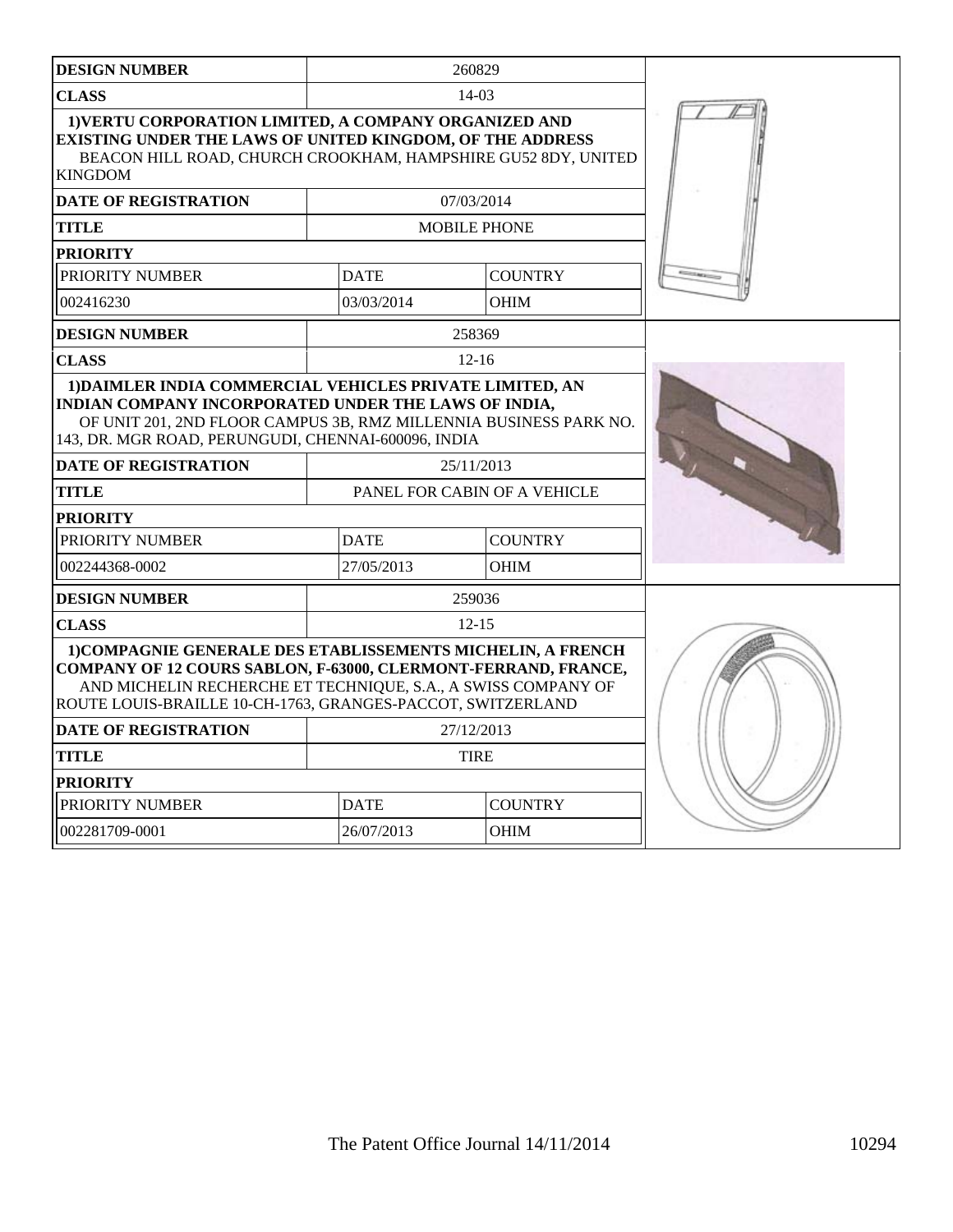| <b>DESIGN NUMBER</b>                                                                                                                                                                                                                         | 260106                        |                    |  |  |
|----------------------------------------------------------------------------------------------------------------------------------------------------------------------------------------------------------------------------------------------|-------------------------------|--------------------|--|--|
| <b>CLASS</b>                                                                                                                                                                                                                                 | $07-01$                       |                    |  |  |
| 1)LDDN IMPEX, A PARTNERSHIP FIRM, OF THE ADDRESS<br>E-37 SMA INDUSTRIAL ESTATE, GT ROAD, DELHI-110033, INDIA                                                                                                                                 |                               |                    |  |  |
| <b>DATE OF REGISTRATION</b>                                                                                                                                                                                                                  | 04/02/2014                    |                    |  |  |
| <b>TITLE</b>                                                                                                                                                                                                                                 |                               | <b>WINE COOLER</b> |  |  |
| <b>PRIORITY NA</b>                                                                                                                                                                                                                           |                               |                    |  |  |
| <b>DESIGN NUMBER</b>                                                                                                                                                                                                                         |                               | 257831             |  |  |
| <b>CLASS</b>                                                                                                                                                                                                                                 |                               | $09-03$            |  |  |
| 1) SOURCE ONE BUYING SERVICES PRIVATE LIMITED, A COMPANY<br><b>INCORPORATED UNDER THE LAWS OF INDIA, OF</b><br>61-D, POCKET-A, SUKHDEV VIHAR, NEW DELHI, 110025                                                                              |                               |                    |  |  |
| <b>DATE OF REGISTRATION</b>                                                                                                                                                                                                                  | 29/10/2013                    |                    |  |  |
| <b>TITLE</b>                                                                                                                                                                                                                                 | <b>DISPLAY PACKAGING UNIT</b> |                    |  |  |
| PRIORITY NA                                                                                                                                                                                                                                  |                               |                    |  |  |
| <b>DESIGN NUMBER</b>                                                                                                                                                                                                                         | 258362                        |                    |  |  |
| <b>CLASS</b>                                                                                                                                                                                                                                 | $12 - 16$                     |                    |  |  |
| 1) DAIMLER INDIA COMMERCIAL VEHICLES PRIVATE LIMITED, AN<br>INDIAN COMPANY INCORPORATED UNDER THE LAWS OF INDIA,<br>OF UNIT 201, 2ND FLOOR CAMPUS 3B, RMZ MILLENNIA BUSINESS PARK NO.<br>143, DR. MGR ROAD, PERUNGUDI, CHENNAI-600096, INDIA |                               |                    |  |  |
| <b>DATE OF REGISTRATION</b>                                                                                                                                                                                                                  | 25/11/2013                    |                    |  |  |
| <b>TITLE</b>                                                                                                                                                                                                                                 | FOOT STEP COVER FOR VEHICLES  |                    |  |  |
| <b>PRIORITY</b>                                                                                                                                                                                                                              |                               |                    |  |  |
| PRIORITY NUMBER                                                                                                                                                                                                                              | <b>COUNTRY</b><br><b>DATE</b> |                    |  |  |
| 002244459-0005                                                                                                                                                                                                                               | 27/05/2013<br><b>OHIM</b>     |                    |  |  |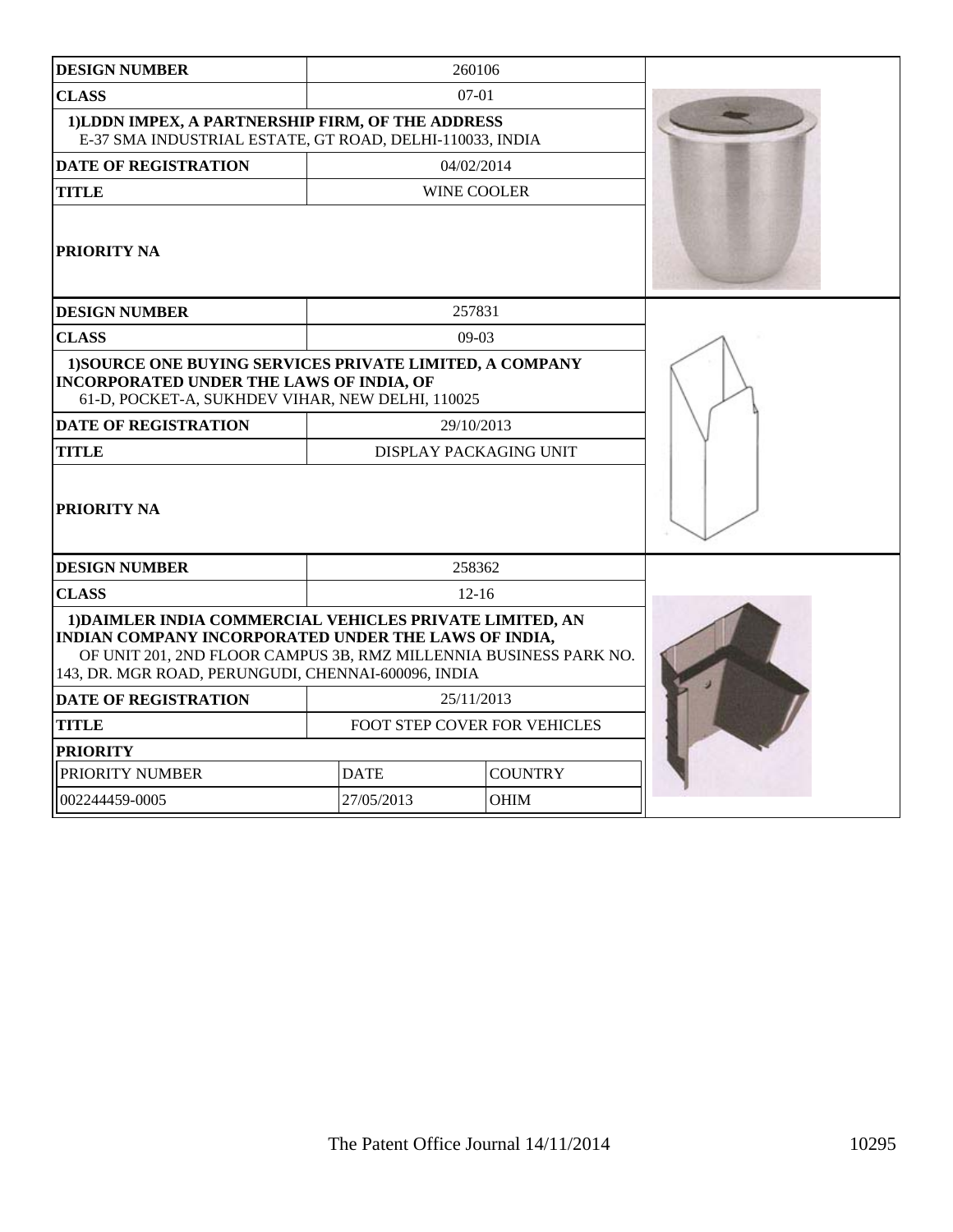| <b>DESIGN NUMBER</b>                                                                                                                                                                                                                     |                            | 259394           |  |
|------------------------------------------------------------------------------------------------------------------------------------------------------------------------------------------------------------------------------------------|----------------------------|------------------|--|
| <b>CLASS</b>                                                                                                                                                                                                                             |                            | $07-02$          |  |
| 1) PANKAJ MALIK, INDIAN BY NATIONALITY,<br>7A ASHOKA APPTS., 7 RAJPUR ROAD, DELHI-110054                                                                                                                                                 |                            |                  |  |
| <b>DATE OF REGISTRATION</b>                                                                                                                                                                                                              |                            | 15/01/2014       |  |
| <b>TITLE</b>                                                                                                                                                                                                                             |                            | <b>LUNCH BOX</b> |  |
| <b>PRIORITY NA</b>                                                                                                                                                                                                                       |                            |                  |  |
| <b>DESIGN NUMBER</b>                                                                                                                                                                                                                     |                            | 258947           |  |
| <b>CLASS</b>                                                                                                                                                                                                                             |                            | 23-01            |  |
| NATIONALITY, HAVING ADDRESS AT<br>202-A, SAFAL PARIVESH, B/H. FLAVOURS RESTAURANT, NEAR AUDA<br>GARDEN, ANAND NAGAR ROAD, PRAHLADNAGAR, AHMEDABAD 380015<br><b>GUJARAT</b><br><b>DATE OF REGISTRATION</b><br><b>TITLE</b><br>PRIORITY NA | 24/12/2013<br><b>VALVE</b> | <b>FANCY</b>     |  |
| <b>DESIGN NUMBER</b>                                                                                                                                                                                                                     |                            | 259174           |  |
| <b>CLASS</b>                                                                                                                                                                                                                             |                            | $10 - 02$        |  |
| 1) TURLEN HOLDING SA, A SWISS COMPANY,<br>C/O SIPO S.A., CHEMIN DU CHÂTEAU 26A, 2805<br>SOYHIÈRES, SWITZERLAND                                                                                                                           |                            |                  |  |
| <b>DATE OF REGISTRATION</b>                                                                                                                                                                                                              |                            | 01/01/2014       |  |
| <b>TITLE</b>                                                                                                                                                                                                                             |                            | <b>WATCH</b>     |  |
| <b>PRIORITY</b>                                                                                                                                                                                                                          |                            |                  |  |
| PRIORITY NUMBER                                                                                                                                                                                                                          | <b>DATE</b>                | <b>COUNTRY</b>   |  |
| 760149501                                                                                                                                                                                                                                | 06/09/2013                 | <b>WIPO</b>      |  |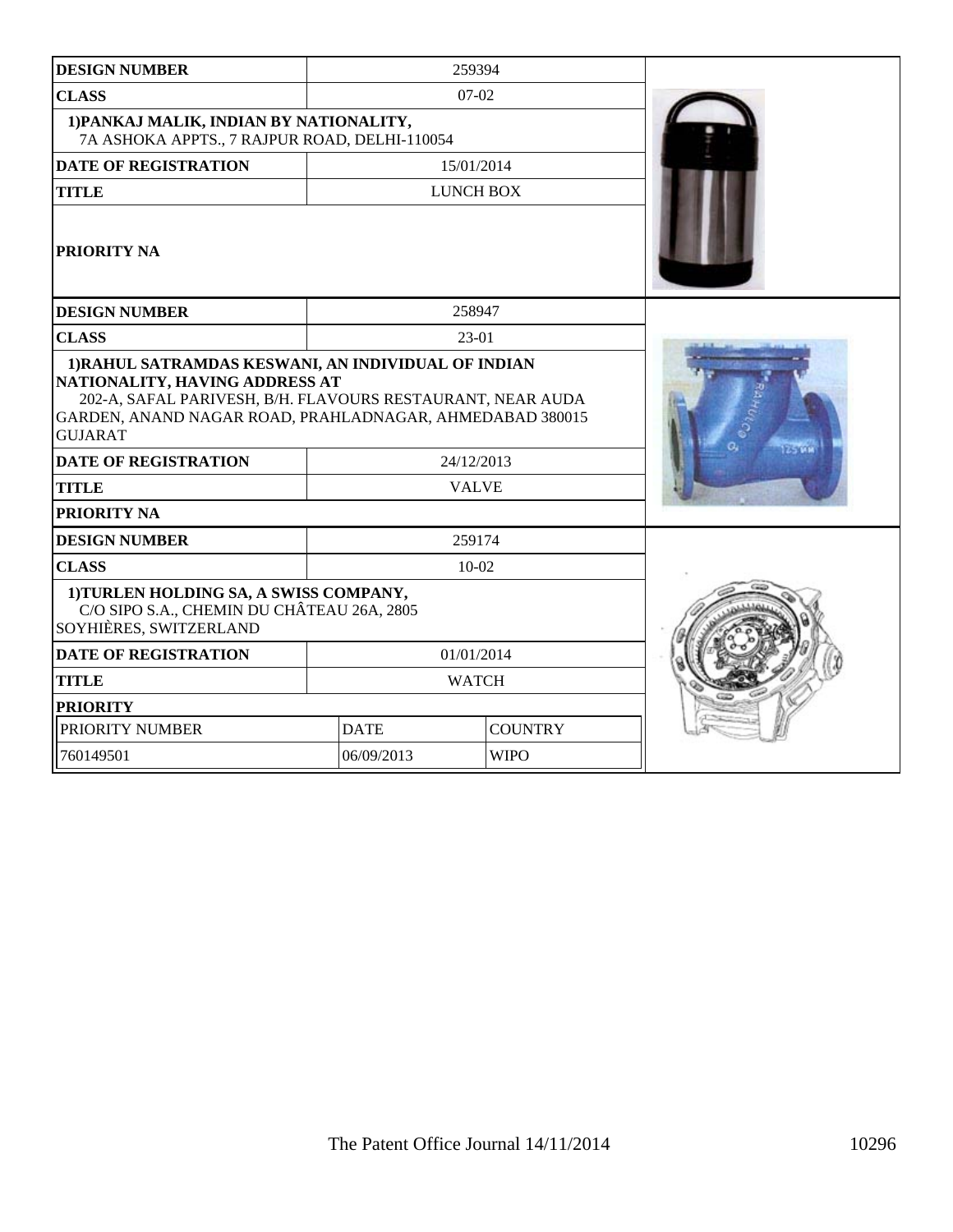| <b>DESIGN NUMBER</b>                                                                                                                               |                           | 260591                             |                      |
|----------------------------------------------------------------------------------------------------------------------------------------------------|---------------------------|------------------------------------|----------------------|
| <b>CLASS</b>                                                                                                                                       | $12 - 16$                 |                                    |                      |
| 1) HONDA MOTOR CO., LTD., A JAPANESE CORPORATION, OF<br>1-1, MINAMI-AOYAMA 2-CHOME, MINATO-KU, TOKYO, JAPAN                                        |                           |                                    |                      |
| <b>DATE OF REGISTRATION</b>                                                                                                                        |                           | 25/02/2014                         |                      |
| <b>TITLE</b>                                                                                                                                       |                           | FRONT COVER FOR MOTORCYCLE         |                      |
| <b>PRIORITY</b><br>PRIORITY NUMBER                                                                                                                 | <b>DATE</b>               | <b>COUNTRY</b>                     |                      |
| 2013-020099                                                                                                                                        | 30/08/2013                | <b>JAPAN</b>                       |                      |
| <b>DESIGN NUMBER</b>                                                                                                                               |                           | 256742                             |                      |
| <b>CLASS</b>                                                                                                                                       |                           | 08-05                              |                      |
| 1) SATA GMBH & CO. KG, OF<br>DOMERTALSTRASSE 20, 70806 KORNWESTHEIM, DEUTSCHLAND, GERMANY,<br><b>GERMAN COMPANY</b><br><b>DATE OF REGISTRATION</b> |                           | 24/09/2013                         | <b>CORPORATION</b>   |
|                                                                                                                                                    |                           | ACCESSORY FOR CONTAINER DISPENSERS |                      |
| <b>TITLE</b>                                                                                                                                       |                           | OF PAINT CUP SYSTEM                |                      |
| <b>PRIORITY</b><br><b>PRIORITY NUMBER</b><br>002218867                                                                                             | <b>DATE</b><br>11/04/2013 | <b>COUNTRY</b><br><b>OHIM</b>      | <b>Charles Corp.</b> |
| <b>DESIGN NUMBER</b>                                                                                                                               | 258917                    |                                    |                      |
| <b>CLASS</b>                                                                                                                                       | $02 - 04$                 |                                    |                      |
| 1) M/S. AERO CLUB, A REGISTERED PROPRIETORSHIP CONCERN, OF<br>THE ADDRESS<br>867, JOSHI ROAD, KAROL BAGH, NEW DELHI-110005                         |                           |                                    |                      |
| DATE OF REGISTRATION                                                                                                                               | 23/12/2013                |                                    |                      |
| <b>TITLE</b>                                                                                                                                       | <b>FOOTWEAR</b>           |                                    |                      |
| <b>PRIORITY NA</b>                                                                                                                                 |                           |                                    |                      |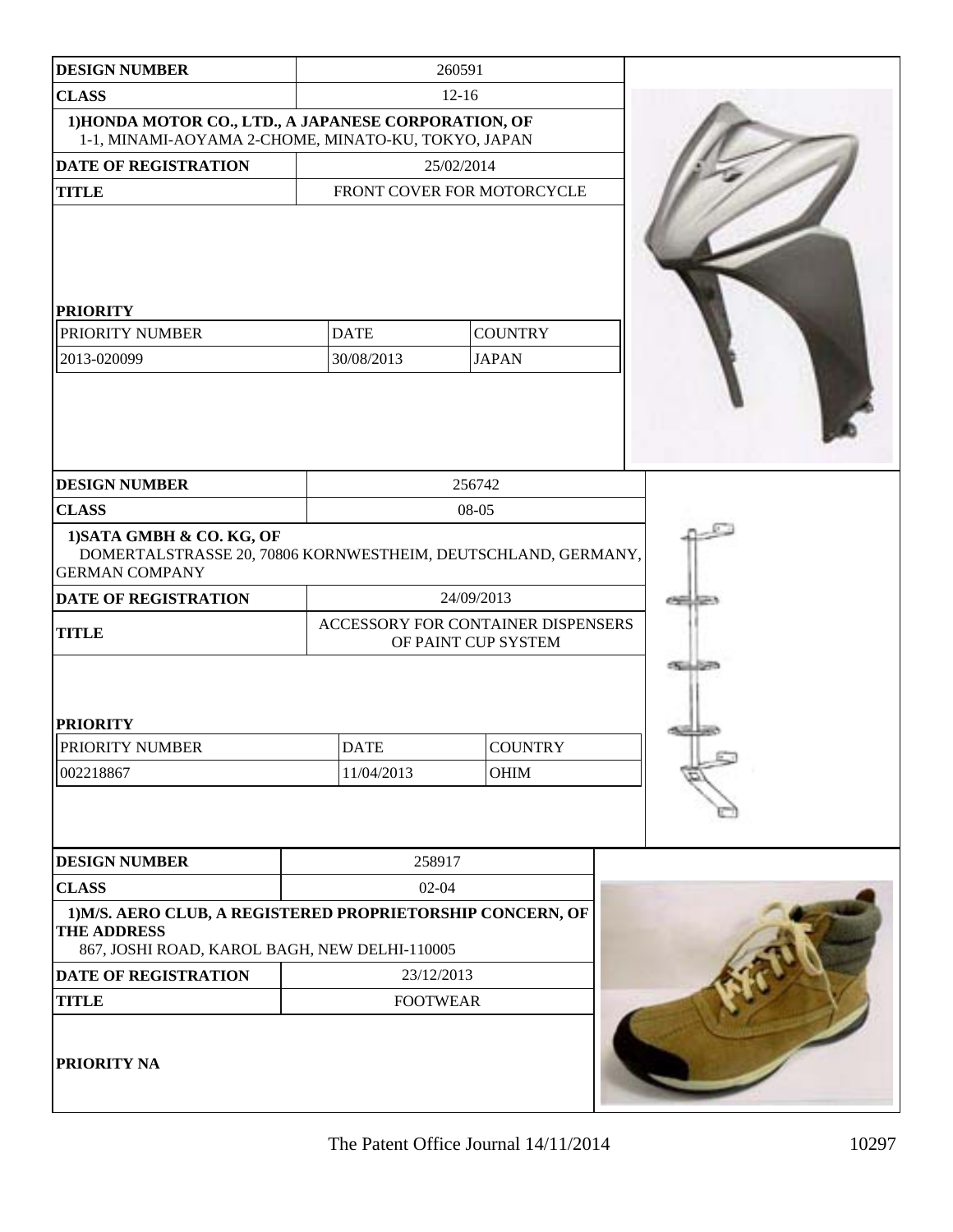| <b>DESIGN NUMBER</b>                                                                                                                                                                                                                                              |             | 259659                                               |  |
|-------------------------------------------------------------------------------------------------------------------------------------------------------------------------------------------------------------------------------------------------------------------|-------------|------------------------------------------------------|--|
| <b>CLASS</b>                                                                                                                                                                                                                                                      |             | 16-06                                                |  |
| 1) CARL ZEISS MEDITEC AG, A CORPORATION ORGANIZED AND EXISTING<br>UNDER THE LAWS OF GERMANY,<br>OF GOESCHWITZER STRASSE 51-52, 07745 JENA, GERMANY                                                                                                                |             |                                                      |  |
| <b>DATE OF REGISTRATION</b>                                                                                                                                                                                                                                       |             | 24/01/2014                                           |  |
| <b>TITLE</b>                                                                                                                                                                                                                                                      |             | OBJECTIVE MODULE FOR A SURGICAL<br><b>MICROSCOPE</b> |  |
| <b>PRIORITY</b>                                                                                                                                                                                                                                                   |             |                                                      |  |
| PRIORITY NUMBER                                                                                                                                                                                                                                                   | <b>DATE</b> | <b>COUNTRY</b>                                       |  |
| 001379788-0001                                                                                                                                                                                                                                                    | 06/08/2013  | <b>OHIM</b>                                          |  |
| <b>DESIGN NUMBER</b>                                                                                                                                                                                                                                              |             | 256868                                               |  |
| <b>CLASS</b>                                                                                                                                                                                                                                                      |             | $07-01$                                              |  |
| VIKRAM VIHAR, GURUDWARA ROAD, NEW DOUBLE STOREY, LAJPAT<br>NAGAR-IV, NEW DELHI-110024<br>WHOSE PROPRIETOR IS GURDEEP SINGH AS AN INDIAN NATIONAL OF<br><b>ABOVE ADDRESS</b><br><b>DATE OF REGISTRATION</b><br><b>TITLE</b>                                        |             | 27/09/2013<br><b>SERVICE PLATE</b>                   |  |
| <b>PRIORITY NA</b>                                                                                                                                                                                                                                                |             |                                                      |  |
| <b>DESIGN NUMBER</b>                                                                                                                                                                                                                                              |             |                                                      |  |
| <b>CLASS</b>                                                                                                                                                                                                                                                      |             | 262326<br>08-06                                      |  |
| 1) AJAYBHAI B. CHOVATIYA AN INDIAN NATIONAL SOLE PROPRIETOR OF<br>ABC SALES CORPORATION AN INDIAN PROPRIETORSHIP FIRM HAVING ITS<br>PRINCIPAL PLACE OF BUSINESS AT<br>5-YOGESHWAR MAIN ROAD, ATIKA INDUSTRIAL AREA, DHEBAR ROAD<br>(SOUTH), RAJKOT, GUJARAT-INDIA |             |                                                      |  |
| <b>DATE OF REGISTRATION</b>                                                                                                                                                                                                                                       |             | 05/05/2014                                           |  |
| <b>TITLE</b>                                                                                                                                                                                                                                                      |             | <b>HANDLE</b>                                        |  |
| <b>PRIORITY NA</b>                                                                                                                                                                                                                                                |             |                                                      |  |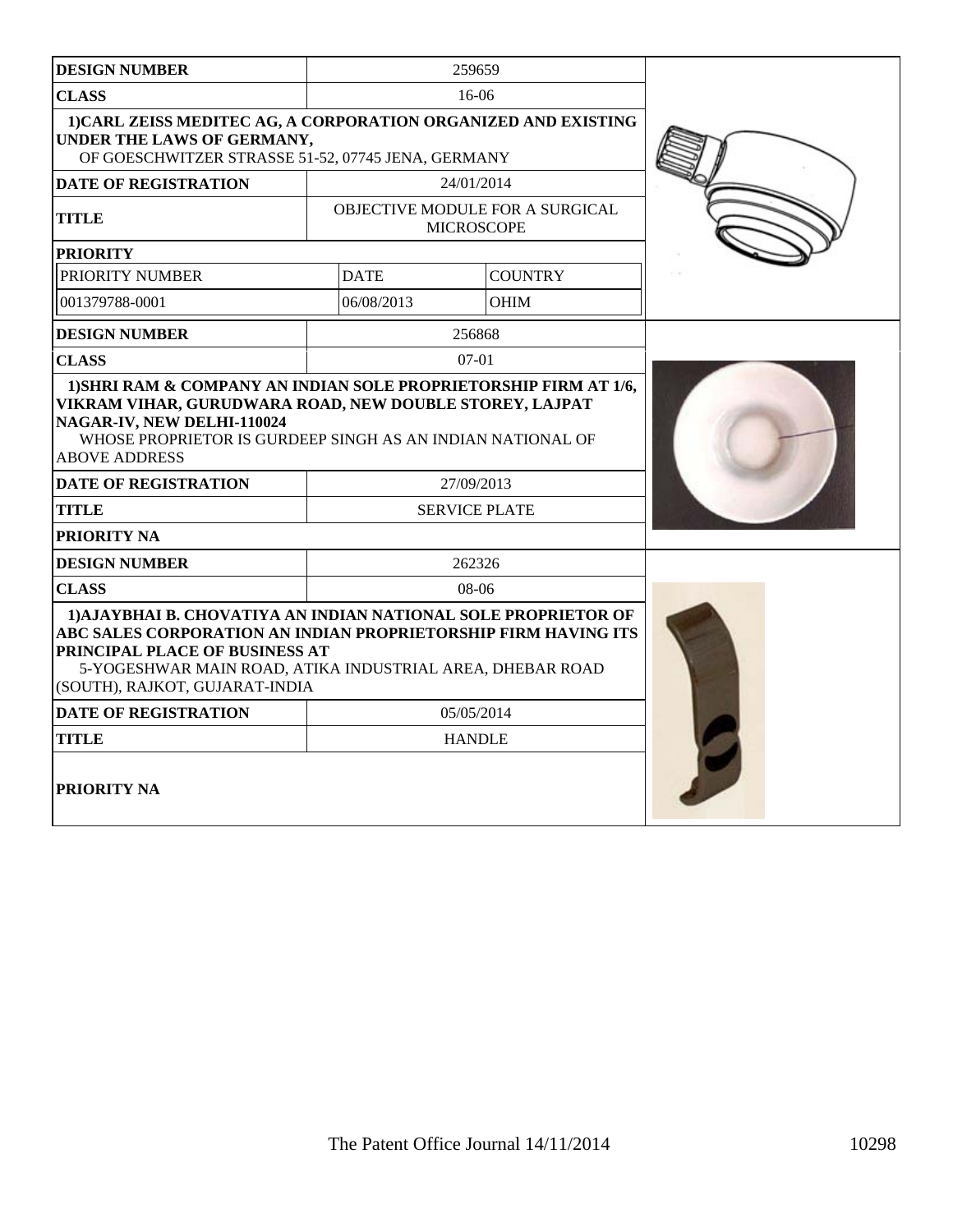| <b>DESIGN NUMBER</b>                                  | 255599                                                                                                                                                                                     |  |
|-------------------------------------------------------|--------------------------------------------------------------------------------------------------------------------------------------------------------------------------------------------|--|
| <b>CLASS</b>                                          | $13-02$                                                                                                                                                                                    |  |
| 1) SU-KAM POWER SYSTEMS LTD.<br><b>INDIAN COMPANY</b> | OF PLOT NO. WZ-1401/2, NANGAL RAYA, NEW DELHI-110046, INDIA, AN                                                                                                                            |  |
| <b>DATE OF REGISTRATION</b>                           | 01/08/2013                                                                                                                                                                                 |  |
| <b>TITLE</b>                                          | <b>INVERTER FOR LIFT</b>                                                                                                                                                                   |  |
| PRIORITY NA                                           |                                                                                                                                                                                            |  |
| <b>DESIGN NUMBER</b>                                  | 256576                                                                                                                                                                                     |  |
| <b>CLASS</b>                                          | $02-01$                                                                                                                                                                                    |  |
| <b>BOMBAY CREATIONS,</b><br><b>INDIA</b>              | 1) AAKASH BANSAL & ABHISHEK VERMA, BOTH ARE INDIAN CITIZEN, AT<br>16/2, ANARDANA CHOWK, OPPOSITE WINE SHOP, PATIALA, PUNJAB-147001,                                                        |  |
| <b>DATE OF REGISTRATION</b>                           | 18/09/2013                                                                                                                                                                                 |  |
| <b>TITLE</b>                                          | <b>T-SHIRT</b>                                                                                                                                                                             |  |
| PRIORITY NA                                           |                                                                                                                                                                                            |  |
| <b>DESIGN NUMBER</b>                                  | 261719                                                                                                                                                                                     |  |
| <b>CLASS</b>                                          | $09-02$                                                                                                                                                                                    |  |
| <b>INDIA./</b><br><b>ABOVE ADDRESS</b>                | 1)GOLDSTAR POLYMERS LTD, 703, SAMARPAN COMPLEX, NEW LINK<br>ROAD, CHAKALA, ANDHERI (E), MUMBAI-400099. STATE OF MAHARASHTRA<br>A LIMITED COMPANY INCORPORATED UNDER INDIAN COMPANIES ACT., |  |
| <b>DATE OF REGISTRATION</b>                           | 15/04/2014                                                                                                                                                                                 |  |
| <b>TITLE</b>                                          | <b>DRUM</b>                                                                                                                                                                                |  |
| <b>PRIORITY NA</b>                                    |                                                                                                                                                                                            |  |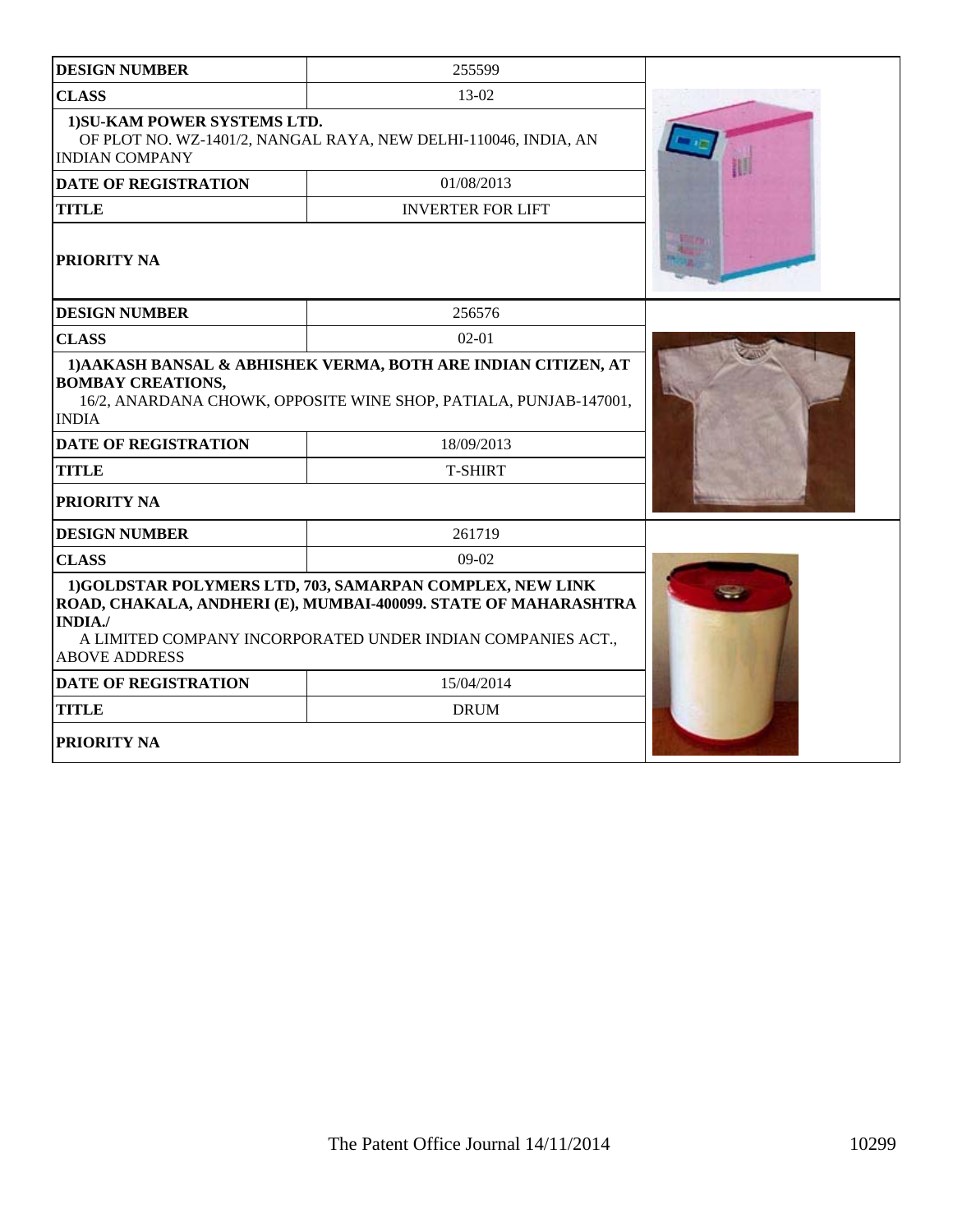| <b>DESIGN NUMBER</b>                                                                                                                       |                                                                                                                                                                                                                                                          | 259166                  |                                   |         |
|--------------------------------------------------------------------------------------------------------------------------------------------|----------------------------------------------------------------------------------------------------------------------------------------------------------------------------------------------------------------------------------------------------------|-------------------------|-----------------------------------|---------|
| <b>CLASS</b>                                                                                                                               |                                                                                                                                                                                                                                                          | $10 - 01$               |                                   |         |
| 1) AJANTA PRIVATE LIMITED,<br>AN INDIAN COMPANY OF ORPAT INDUSTRIAL ESTATE, RAJKOT-MORBI<br>HIGHWAY, MORBI 363641, STATE OF GUJARAT, INDIA |                                                                                                                                                                                                                                                          |                         |                                   |         |
| <b>DATE OF REGISTRATION</b>                                                                                                                |                                                                                                                                                                                                                                                          | 31/12/2013              |                                   |         |
| <b>TITLE</b>                                                                                                                               |                                                                                                                                                                                                                                                          | <b>CLOCK</b>            |                                   |         |
| <b>PRIORITY NA</b>                                                                                                                         |                                                                                                                                                                                                                                                          |                         |                                   |         |
| <b>DESIGN NUMBER</b>                                                                                                                       |                                                                                                                                                                                                                                                          | 259111                  |                                   |         |
| <b>CLASS</b>                                                                                                                               |                                                                                                                                                                                                                                                          | 15-99                   |                                   |         |
| CO., LTD.                                                                                                                                  | 1)1. KYB-YS CO., LTD. 9165, SAKAKI, SAKAKI-MACHI, HANISHINA-GUN,<br>NAGANO 3890688, JAPAN, NATIONALITY: JAPANESE, 2. KAYABA INDUSTRY<br>WORLD TRADE CENTER BLDG., 4-1, HAMAMATSU-CHO 2-CHOME, MINATO-<br>KU, TOKYO 1056111, JAPAN, NATIONALITY: JAPANESE |                         |                                   |         |
| <b>DATE OF REGISTRATION</b>                                                                                                                |                                                                                                                                                                                                                                                          | 30/12/2013              |                                   | ø<br>OХ |
| <b>TITLE</b>                                                                                                                               |                                                                                                                                                                                                                                                          | FLUID PRESSURE ACTUATOR |                                   |         |
| <b>PRIORITY</b>                                                                                                                            |                                                                                                                                                                                                                                                          |                         |                                   |         |
| PRIORITY NUMBER                                                                                                                            |                                                                                                                                                                                                                                                          | <b>DATE</b>             | <b>COUNTRY</b>                    |         |
| 2013-15448                                                                                                                                 |                                                                                                                                                                                                                                                          | 05/07/2013              | <b>JAPAN</b>                      |         |
| <b>DESIGN NUMBER</b>                                                                                                                       |                                                                                                                                                                                                                                                          | 244803                  |                                   |         |
| <b>CLASS</b>                                                                                                                               |                                                                                                                                                                                                                                                          | 23-99                   |                                   |         |
| 1) CHANGWON ENVIRONMENT INDUSTRY CO. LTD.<br>416-2 EUJEUN-RI, JINYEONG-EUP, GIMHAE, GYEONGNAM 621-800, REPUBLIC<br><b>OF KOREA</b>         |                                                                                                                                                                                                                                                          |                         |                                   |         |
| <b>DATE OF REGISTRATION</b>                                                                                                                |                                                                                                                                                                                                                                                          | 25/04/2012              |                                   |         |
| <b>TITLE</b>                                                                                                                               |                                                                                                                                                                                                                                                          | <b>PLANT</b>            | ELECTRO CELL FOR SEWAGE TREATMENT |         |
| <b>PRIORITY</b>                                                                                                                            |                                                                                                                                                                                                                                                          |                         |                                   |         |
| PRIORITY NUMBER                                                                                                                            | <b>DATE</b>                                                                                                                                                                                                                                              | <b>COUNTRY</b>          |                                   |         |
| 30-2011-0046019                                                                                                                            | 02/11/2011                                                                                                                                                                                                                                               |                         | <b>REPUBLIC OF KOREA</b>          |         |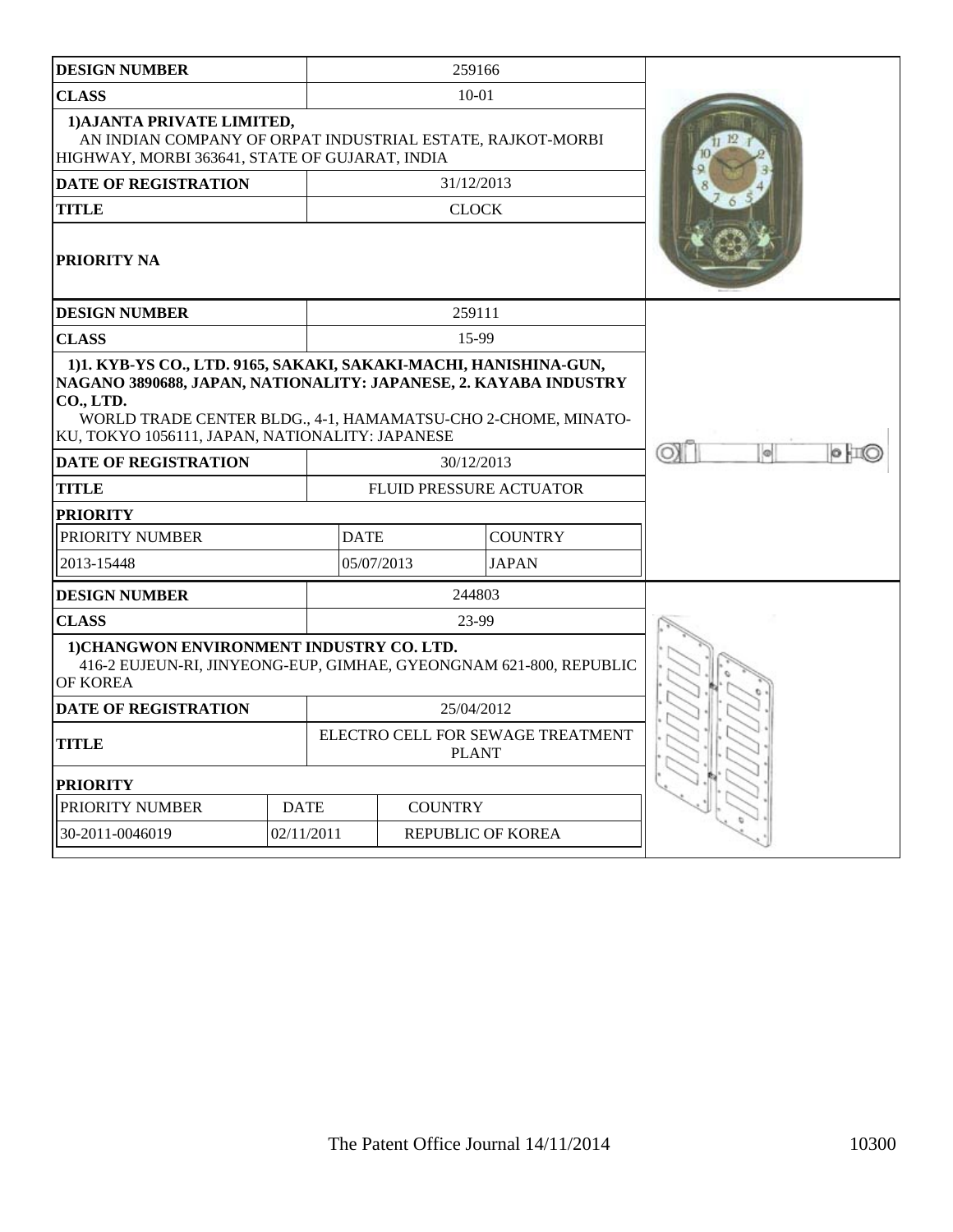| <b>DESIGN NUMBER</b>                                       | 244007                                                   |                          |  |
|------------------------------------------------------------|----------------------------------------------------------|--------------------------|--|
| <b>CLASS</b>                                               | $21 - 01$                                                |                          |  |
| 1) GIUSEPPE CARLO ANGIONI<br>VIA MAZZINI 2, SASSARI, ITALY |                                                          |                          |  |
| <b>DATE OF REGISTRATION</b>                                | 21/03/2012                                               |                          |  |
| <b>TITLE</b>                                               | FOOTBALL PLAYER FOR TABLE TOP<br><b>GAME</b>             |                          |  |
| <b>PRIORITY NA</b>                                         |                                                          |                          |  |
| <b>DESIGN NUMBER</b>                                       | 261945                                                   |                          |  |
| <b>CLASS</b>                                               | $12 - 16$                                                |                          |  |
| 1) DEERE & COMPANY, A US CORPORATION OF<br>8098 USA        | ONE JOHN DEERE PLACE, MOLINE, ILLINOIS, 61265-           |                          |  |
| <b>DATE OF</b><br><b>REGISTRATION</b>                      | 23/04/2014                                               |                          |  |
| <b>TITLE</b>                                               | FENDER UNIT FOR A VEHICLE                                |                          |  |
| <b>PRIORITY NA</b>                                         |                                                          |                          |  |
| <b>DESIGN NUMBER</b>                                       | 256412                                                   |                          |  |
| <b>CLASS</b>                                               | 06-06                                                    |                          |  |
| 1) HERMAN MILLER, INC.,<br><b>STATES OF AMERICA</b>        | OF 855 EAST MAIN AVENUE, ZEELAND, MICHIGAN 49464, UNITED |                          |  |
| <b>DATE OF REGISTRATION</b>                                | 13/09/2013                                               |                          |  |
| <b>TITLE</b>                                               | PARTITION FOR WORK SURFACE                               |                          |  |
| <b>PRIORITY</b><br>PRIORITY NUMBER<br>29/449,892           | <b>DATE</b><br>15/03/2013                                | <b>COUNTRY</b><br>U.S.A. |  |
|                                                            |                                                          |                          |  |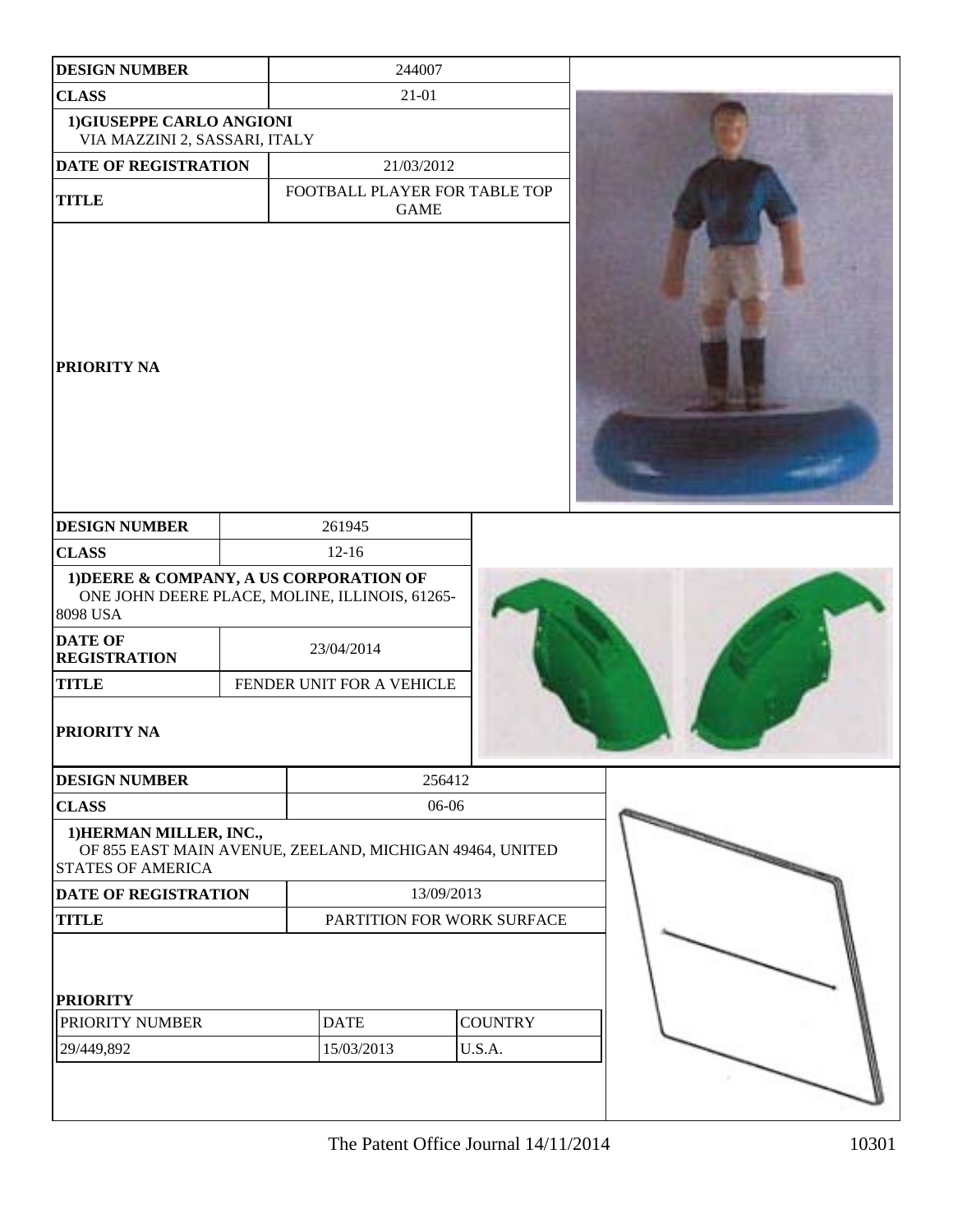|                                                                                                                                                                                                                                                         | 255770                      |                                                                                                                                                                                                                                                                                                                                                                          |
|---------------------------------------------------------------------------------------------------------------------------------------------------------------------------------------------------------------------------------------------------------|-----------------------------|--------------------------------------------------------------------------------------------------------------------------------------------------------------------------------------------------------------------------------------------------------------------------------------------------------------------------------------------------------------------------|
|                                                                                                                                                                                                                                                         | $15-04$                     |                                                                                                                                                                                                                                                                                                                                                                          |
|                                                                                                                                                                                                                                                         |                             |                                                                                                                                                                                                                                                                                                                                                                          |
|                                                                                                                                                                                                                                                         | 12/08/2013                  |                                                                                                                                                                                                                                                                                                                                                                          |
|                                                                                                                                                                                                                                                         |                             | CONSTRUCTION                                                                                                                                                                                                                                                                                                                                                             |
|                                                                                                                                                                                                                                                         |                             |                                                                                                                                                                                                                                                                                                                                                                          |
| <b>DATE</b>                                                                                                                                                                                                                                             | <b>COUNTRY</b>              |                                                                                                                                                                                                                                                                                                                                                                          |
| 12/02/2013                                                                                                                                                                                                                                              | <b>AUSTRALIA</b>            |                                                                                                                                                                                                                                                                                                                                                                          |
|                                                                                                                                                                                                                                                         | 259465                      |                                                                                                                                                                                                                                                                                                                                                                          |
|                                                                                                                                                                                                                                                         | $15-0.5$                    |                                                                                                                                                                                                                                                                                                                                                                          |
|                                                                                                                                                                                                                                                         | 17/01/2014                  |                                                                                                                                                                                                                                                                                                                                                                          |
|                                                                                                                                                                                                                                                         | 259721                      |                                                                                                                                                                                                                                                                                                                                                                          |
|                                                                                                                                                                                                                                                         | $26-06$                     |                                                                                                                                                                                                                                                                                                                                                                          |
| 1) FORD GLOBAL TECHNOLOGIES, LLC A COMPANY ORGANIZED AND<br><b>EXISTING UNDER THE LAWS OF UNITED STATES OF AMERICA, HAVING ITS</b><br><b>OFFICE AT</b><br>330 TOWN CENTER DRIVE, SUITE 800, DEARBORN MICHIGAN-48126, UNITED<br><b>STATES OF AMERICA</b> |                             |                                                                                                                                                                                                                                                                                                                                                                          |
| 27/01/2014                                                                                                                                                                                                                                              |                             |                                                                                                                                                                                                                                                                                                                                                                          |
| <b>VEHICLE TAIL LAMP LENS</b>                                                                                                                                                                                                                           |                             |                                                                                                                                                                                                                                                                                                                                                                          |
|                                                                                                                                                                                                                                                         |                             |                                                                                                                                                                                                                                                                                                                                                                          |
| <b>DATE</b><br><b>COUNTRY</b>                                                                                                                                                                                                                           |                             |                                                                                                                                                                                                                                                                                                                                                                          |
| 09/08/2013                                                                                                                                                                                                                                              | <b>CHINA</b>                |                                                                                                                                                                                                                                                                                                                                                                          |
|                                                                                                                                                                                                                                                         | HAVING REGISTERED OFFICE AT | 1) COMS PTY LTD A COMPANY ORGANIZED AND EXISTING IN AUSTRALIA<br>11/58 METROPLEX AVENUE, MURARRIE QUEENSLAND 4172, AUSTALIA<br><b>EXCAVATOR BUCKET LIP</b><br>1) VIDEOCON INDUSTRIES LIMITED. A COMPANY INCORPORATED UNDER<br>AT 14 KMS. STONE, AURANGABAD-PAITHAN ROAD, CHITEGAON,<br>TQ.PAITHAN, DIST. AURANGABAD-431105, MAHARASHTRA, INDIA<br><b>WASHING MACHINE</b> |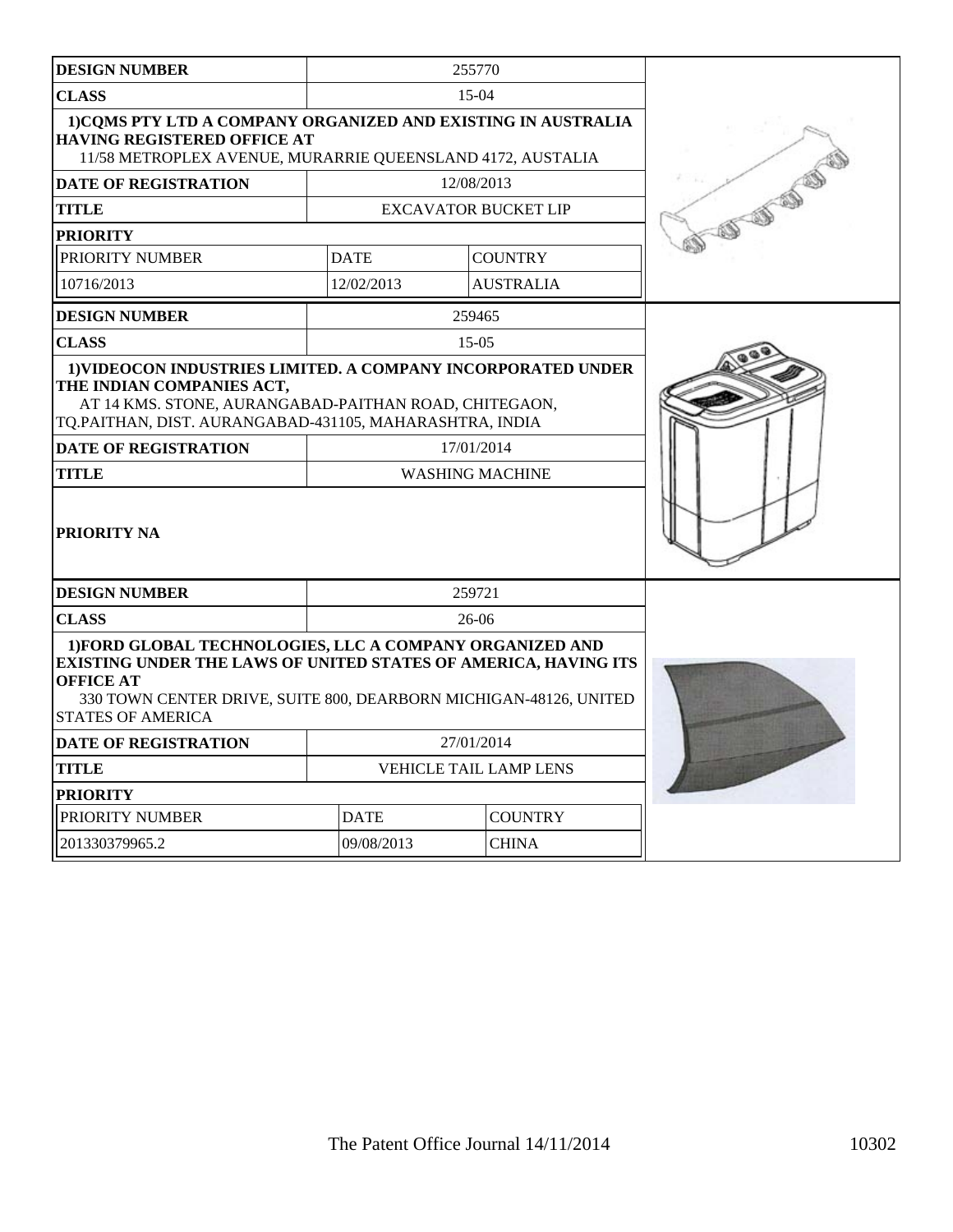| <b>DESIGN NUMBER</b>                                                                                                                                                                                                                                                                                      |             | 260318                  |  |
|-----------------------------------------------------------------------------------------------------------------------------------------------------------------------------------------------------------------------------------------------------------------------------------------------------------|-------------|-------------------------|--|
| <b>CLASS</b>                                                                                                                                                                                                                                                                                              |             | $08-06$                 |  |
| 1) AMITBHAI M. CHOVATIYA AND ASHISHBHAI G. GADHIYA BOTH INDIAN<br>NATIONAL PARTNERS OF FORAM SALES CORPORATION AN INDIAN<br>PARTNERSHIP FIRM HAVING ITS PRINCIPAL PLACE OF BUSINESS AT<br>PLOT NO. 7, PATEL IND. AREA, OPP. RIDDHI SIDDHI PARK, NEAR SANDHIYA<br>POOL, (KOTHARIYA), RAJKOT, GUJARAT-INDIA |             |                         |  |
| <b>DATE OF REGISTRATION</b>                                                                                                                                                                                                                                                                               |             | 13/02/2014              |  |
| <b>TITLE</b>                                                                                                                                                                                                                                                                                              |             | <b>HANDLE</b>           |  |
| <b>PRIORITY NA</b>                                                                                                                                                                                                                                                                                        |             |                         |  |
| <b>DESIGN NUMBER</b>                                                                                                                                                                                                                                                                                      |             | 260679                  |  |
| <b>CLASS</b>                                                                                                                                                                                                                                                                                              |             | $07-04$                 |  |
| FIRM HAVING ITS PRINCIPAL PLACE OF BUSINESS AT<br>JAY SARDAR INDUSTRIAL ZONE, PLOT NO. 47, SURVEY NO. 259, B/H.<br>KOTHARIYA SOLVANT, GONDAL HIGHWAY, KOTHARIYA-360002, RAJKOT,<br><b>GUJARAT-INDIA</b>                                                                                                   |             |                         |  |
| <b>DATE OF REGISTRATION</b>                                                                                                                                                                                                                                                                               |             | 28/02/2014              |  |
| <b>TITLE</b>                                                                                                                                                                                                                                                                                              |             | <b>VEGETABLE CUTTER</b> |  |
| PRIORITY NA                                                                                                                                                                                                                                                                                               |             |                         |  |
| <b>DESIGN NUMBER</b>                                                                                                                                                                                                                                                                                      |             | 260588                  |  |
| <b>CLASS</b>                                                                                                                                                                                                                                                                                              |             | $12 - 11$               |  |
| 1) HONDA MOTOR CO., LTD., A JAPANESE CORPORATION,<br>OF 1-1, MINAMI-AOYAMA 2-CHOME, MINATO-KU, TOKYO, JAPAN                                                                                                                                                                                               |             |                         |  |
| <b>DATE OF REGISTRATION</b>                                                                                                                                                                                                                                                                               |             | 25/02/2014              |  |
| <b>TITLE</b>                                                                                                                                                                                                                                                                                              |             | <b>MOTORCYCLE</b>       |  |
| <b>PRIORITY</b>                                                                                                                                                                                                                                                                                           |             |                         |  |
| PRIORITY NUMBER                                                                                                                                                                                                                                                                                           | <b>DATE</b> | <b>COUNTRY</b>          |  |
| 2013-020097                                                                                                                                                                                                                                                                                               | 30/08/2013  | <b>JAPAN</b>            |  |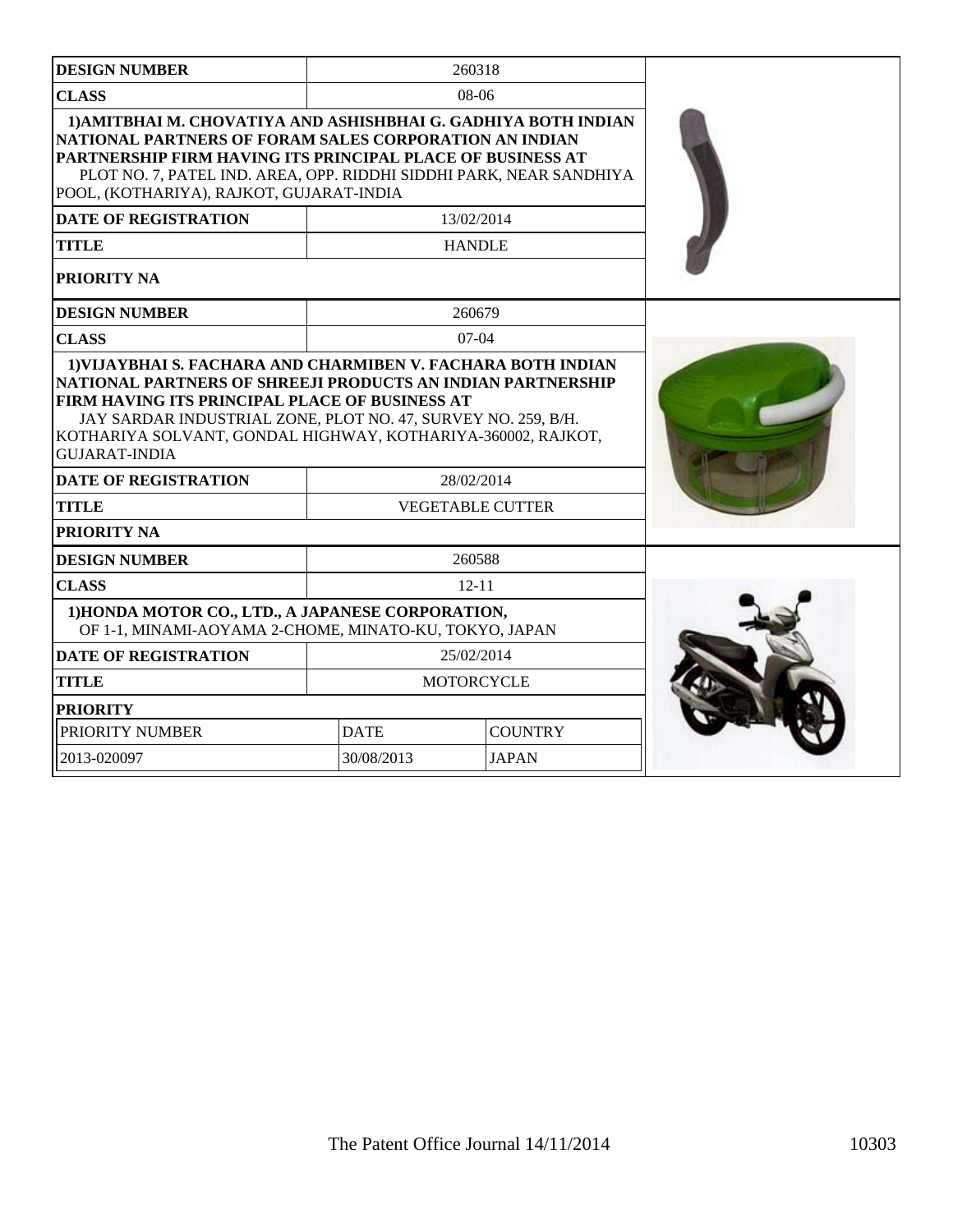| <b>DESIGN NUMBER</b>                                                                                                 |                               | 256188                                   |  |
|----------------------------------------------------------------------------------------------------------------------|-------------------------------|------------------------------------------|--|
| <b>CLASS</b>                                                                                                         |                               | 15-99                                    |  |
| 1) SANDVIK INTELLECTUAL PROPERTY AB OF<br>SE-811 81 SANDVIKEN, SWEDEN, A SWEDISH COMPANY                             |                               |                                          |  |
| <b>DATE OF REGISTRATION</b>                                                                                          |                               | 03/09/2013                               |  |
| <b>TITLE</b>                                                                                                         |                               | <b>SEALING RING FOR GYRATORY CRUSHER</b> |  |
| <b>PRIORITY</b>                                                                                                      |                               |                                          |  |
| PRIORITY NUMBER                                                                                                      | <b>DATE</b>                   | <b>COUNTRY</b>                           |  |
| 001363774                                                                                                            | 08/03/2013                    | <b>OHIM</b>                              |  |
| <b>DESIGN NUMBER</b>                                                                                                 |                               | 258885                                   |  |
| <b>CLASS</b>                                                                                                         |                               | $02 - 04$                                |  |
| 1) THAIKATTIL JOSE,<br>THAIKATTIL HOUSE, OLLUKARA P.O., THRISSUR, KERALA STATE, 680655,<br>INDIA, AN INDIAN NATIONAL |                               |                                          |  |
| <b>DATE OF REGISTRATION</b>                                                                                          |                               | 20/12/2013                               |  |
| <b>TITLE</b>                                                                                                         | <b>FOOTWEAR</b>               |                                          |  |
| <b>PRIORITY NA</b>                                                                                                   |                               |                                          |  |
| <b>DESIGN NUMBER</b>                                                                                                 |                               | 258985                                   |  |
| <b>CLASS</b>                                                                                                         |                               | 14-02                                    |  |
| 1) OLIVETTI S.P.A., AN ITALIAN COMPANY,<br>OF VIA JERVIS, 77, 10015 IVREA (TO), ITALY                                |                               |                                          |  |
| <b>DATE OF REGISTRATION</b>                                                                                          |                               | 24/12/2013                               |  |
| <b>TITLE</b>                                                                                                         | <b>PRINTER</b>                |                                          |  |
| <b>PRIORITY</b>                                                                                                      |                               |                                          |  |
| PRIORITY NUMBER                                                                                                      | <b>DATE</b><br><b>COUNTRY</b> |                                          |  |
| 001376180                                                                                                            | 28/06/2013                    | <b>OHIM</b>                              |  |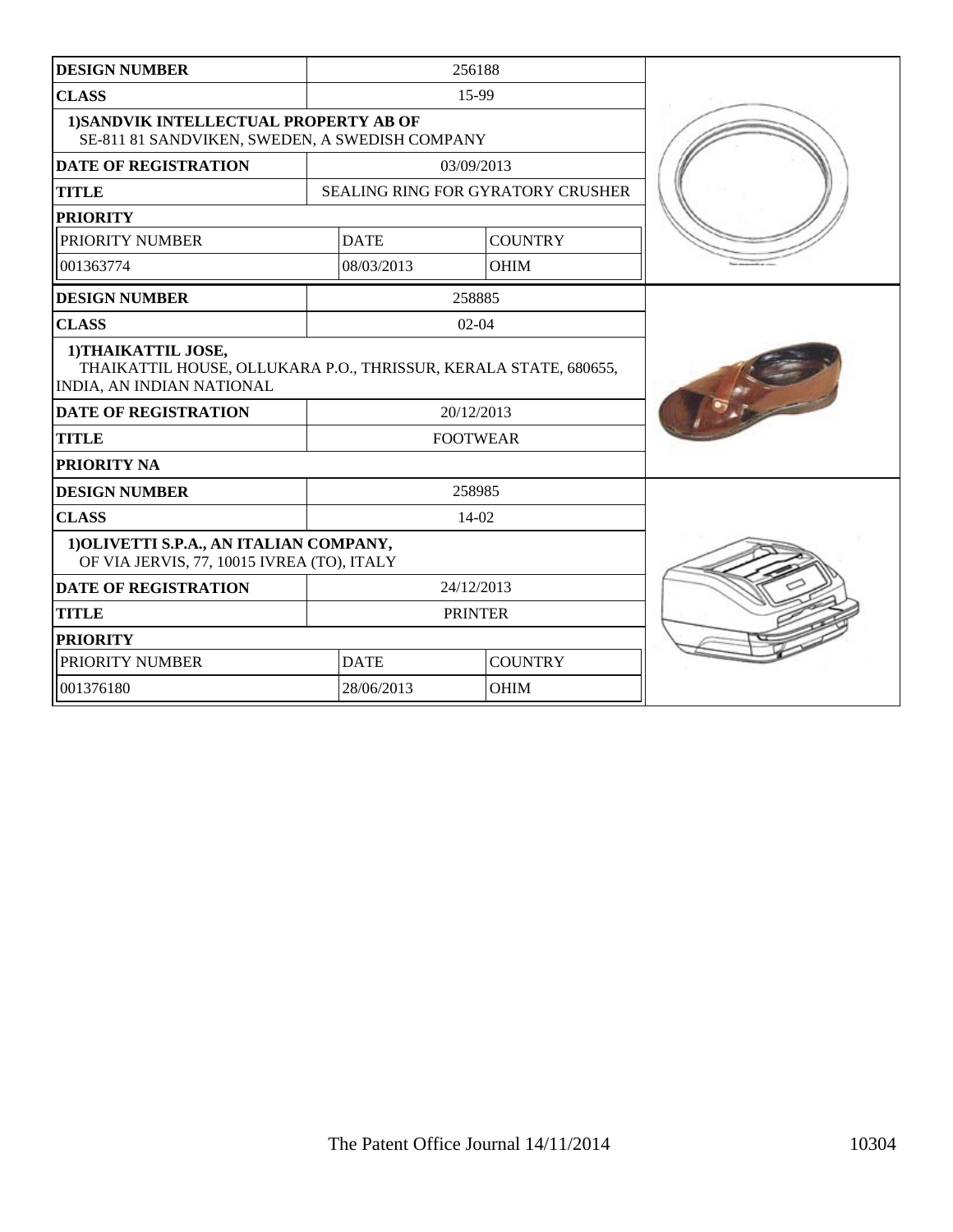| <b>DESIGN NUMBER</b>                                                                                                                                     | 259768                                                                                                                                                                                                              |                      |  |
|----------------------------------------------------------------------------------------------------------------------------------------------------------|---------------------------------------------------------------------------------------------------------------------------------------------------------------------------------------------------------------------|----------------------|--|
| <b>CLASS</b>                                                                                                                                             | 24-04                                                                                                                                                                                                               |                      |  |
| 1) LUPIN LIMITED., AN INDIAN COMPANY<br>REGISTERED UNDER THE COMPANIES ACT, 1956,<br>AND HAVING ITS OFFICE AT<br>159 CST ROAD, KALINA, SANTACRUZ (EAST), | MUMBAI, 400 098, STATE OF MAHARASHTRA, INDIA                                                                                                                                                                        |                      |  |
| <b>DATE OF</b><br><b>REGISTRATION</b>                                                                                                                    | 28/01/2014                                                                                                                                                                                                          |                      |  |
| <b>TITLE</b>                                                                                                                                             | <b>INHALER</b>                                                                                                                                                                                                      |                      |  |
| PRIORITY NA                                                                                                                                              |                                                                                                                                                                                                                     |                      |  |
| <b>DESIGN NUMBER</b>                                                                                                                                     | 262373                                                                                                                                                                                                              |                      |  |
| <b>CLASS</b>                                                                                                                                             | 08-06                                                                                                                                                                                                               |                      |  |
| SORATHIWADI, RAJKOT-360001 - GUJARAT (INDIA)                                                                                                             | MAGANBHAI CHORATIYA (BOTH PARTNERS ARE ADULT &<br>INDIAN NATIONAL) AND PARTNERS OF SOMNATH METAL (INDIAN<br>PARTNERSHIP FIRM) HAVING PLACE OF BUSINESS AT-<br>6, PATEL NAGAR, NR. BHALADA INDUSTRIES, 80 FEET ROAD, |                      |  |
| <b>DATE OF REGISTRATION</b>                                                                                                                              | 06/05/2014                                                                                                                                                                                                          |                      |  |
| <b>TITLE</b>                                                                                                                                             | <b>HANDLE</b>                                                                                                                                                                                                       |                      |  |
| PRIORITY NA                                                                                                                                              |                                                                                                                                                                                                                     |                      |  |
| <b>DESIGN NUMBER</b>                                                                                                                                     |                                                                                                                                                                                                                     | 260442               |  |
| <b>CLASS</b>                                                                                                                                             |                                                                                                                                                                                                                     | 28-02                |  |
| SHAHDARA, DELHI-110032, INDIA.                                                                                                                           | 1) KANERO COSMETICS, 602/5E/1A, G. T. ROAD, MOTI RAM ROAD,<br>(AN INDIAN PROPRIETORSHIP FIRM WHOSE PROPRIETOR IS:- SH. VIKAS<br>SACHDEVA, AN INDIAN NATIONAL OF THE ABOVE ADDRESS                                   |                      |  |
| DATE OF REGISTRATION                                                                                                                                     |                                                                                                                                                                                                                     | 18/02/2014           |  |
| <b>TITLE</b>                                                                                                                                             |                                                                                                                                                                                                                     | <b>LIPSTICK CASE</b> |  |
| PRIORITY NA                                                                                                                                              |                                                                                                                                                                                                                     |                      |  |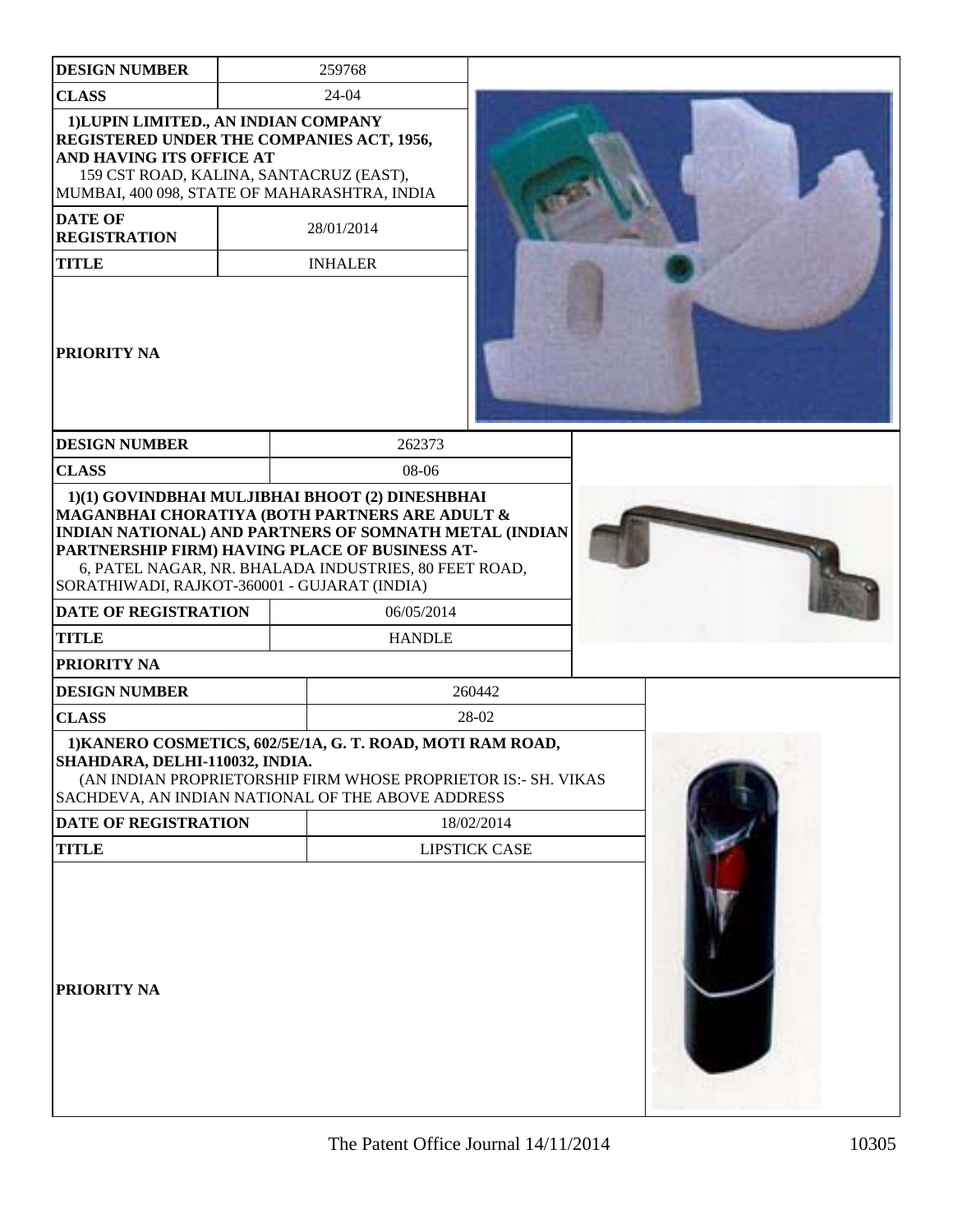| <b>DESIGN NUMBER</b>                                                                                                                                                                                                                         |                      | 258481                         |  |
|----------------------------------------------------------------------------------------------------------------------------------------------------------------------------------------------------------------------------------------------|----------------------|--------------------------------|--|
| <b>CLASS</b>                                                                                                                                                                                                                                 |                      | $26-06$                        |  |
| 1) NISSAN JIDOSHA KABUSHIKI KAISHA (ALSO TRADING AS NISSAN<br>MOTOR CO., LTD.), A JAPANESE COMPANY, ORGANIZED AND EXISTING<br><b>UNDER THE LAWS OF JAPAN OF</b><br>NO. 2 TAKARACHO, KANAGAWA-KU, YOKOHAMA-SHI, KANAGAWA-KEN,<br><b>JAPAN</b> |                      |                                |  |
| <b>DATE OF REGISTRATION</b>                                                                                                                                                                                                                  |                      | 29/11/2013                     |  |
| <b>TITLE</b>                                                                                                                                                                                                                                 |                      | FRONT HEADLIGHT FOR AUTOMOBILE |  |
| <b>PRIORITY</b>                                                                                                                                                                                                                              |                      |                                |  |
| PRIORITY NUMBER                                                                                                                                                                                                                              | <b>DATE</b>          | <b>COUNTRY</b>                 |  |
| 2013-012374                                                                                                                                                                                                                                  | 03/06/2013           | <b>JAPAN</b>                   |  |
| <b>DESIGN NUMBER</b>                                                                                                                                                                                                                         |                      | 256540                         |  |
| <b>CLASS</b>                                                                                                                                                                                                                                 |                      | $12 - 11$                      |  |
| 1) TVS MOTOR COMPANY LIMITED, AN INDIAN COMPANY INCORPORATED<br>UNDER THE COMPANIES ACT, 1956, HAVING ITS REGISTERED OFFICE AT<br>JAYALAKSHMI ESTATES 29 (OLD NO. 8) HADDOWS ROAD, CHENNAI 600006,<br>TAMIL NADU, INDIA                      |                      |                                |  |
| <b>DATE OF REGISTRATION</b>                                                                                                                                                                                                                  |                      | 17/09/2013                     |  |
| <b>TITLE</b>                                                                                                                                                                                                                                 |                      | PILLION HANDLE FOR SCOOTER     |  |
| PRIORITY NA                                                                                                                                                                                                                                  |                      |                                |  |
| <b>DESIGN NUMBER</b>                                                                                                                                                                                                                         |                      | 261518                         |  |
| <b>CLASS</b>                                                                                                                                                                                                                                 |                      | $07-01$                        |  |
| 1)LDDN IMPEX, A PARTNERSHIP FIRM, OF THE ADDRESS<br>E-37 SMA INDUSTRIAL ESTATE, GT ROAD, DELHI-110033, INDIA                                                                                                                                 |                      |                                |  |
| <b>DATE OF REGISTRATION</b>                                                                                                                                                                                                                  | 03/04/2014           |                                |  |
| <b>TITLE</b>                                                                                                                                                                                                                                 | <b>BOWL WITH LID</b> |                                |  |
| PRIORITY NA                                                                                                                                                                                                                                  |                      |                                |  |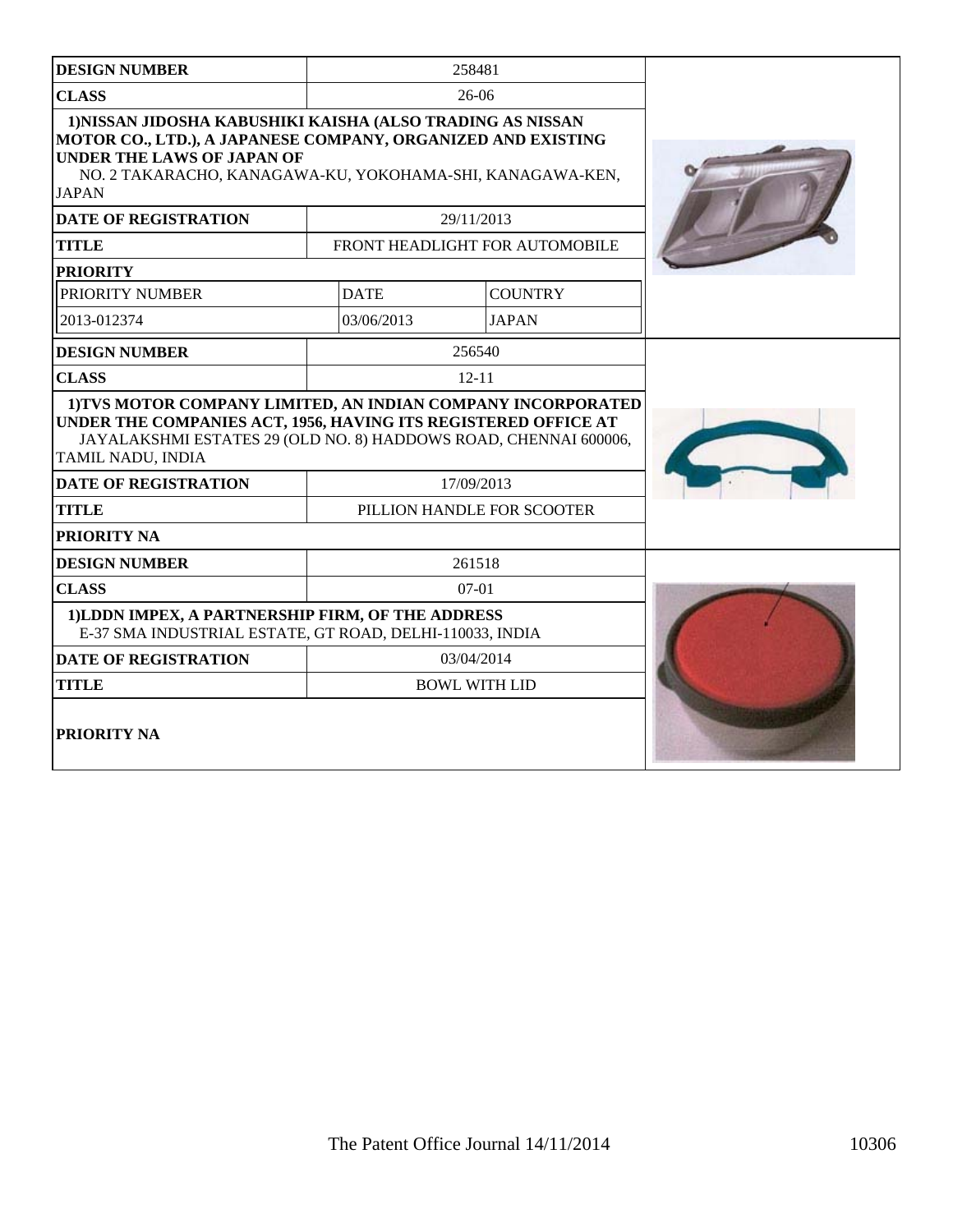| <b>DESIGN NUMBER</b>                                                                                                                                            |                        | 258656                    |  |
|-----------------------------------------------------------------------------------------------------------------------------------------------------------------|------------------------|---------------------------|--|
| <b>CLASS</b>                                                                                                                                                    |                        | 15-03                     |  |
| 1)JUSCO,<br>JAMSHEDPUR 831001, INDIA, AN INDIAN COMPANY                                                                                                         |                        |                           |  |
| <b>DATE OF REGISTRATION</b>                                                                                                                                     |                        | 10/12/2013                |  |
| <b>TITLE</b>                                                                                                                                                    | <b>FOGGING MACHINE</b> |                           |  |
| <b>PRIORITY NA</b>                                                                                                                                              |                        |                           |  |
| <b>DESIGN NUMBER</b>                                                                                                                                            |                        | 257228                    |  |
| <b>CLASS</b>                                                                                                                                                    |                        | $02 - 07$                 |  |
| 1) MR. WANG LAP RONNY NG, A CHINESE NATIONAL, RESIDING AT<br>ROOM 618, TRANS ASIA CENTRE, NO. 18 KIN HONG STREET, KWAI CHUNG,<br>NEW TERRITORIES, HONG KONG SAR |                        |                           |  |
| <b>DATE OF REGISTRATION</b>                                                                                                                                     |                        | 07/10/2013                |  |
| <b>TITLE</b>                                                                                                                                                    |                        | ZIPPER FOR SLIDE FASTENER |  |
| <b>PRIORITY</b>                                                                                                                                                 |                        |                           |  |
| PRIORITY NUMBER                                                                                                                                                 | <b>DATE</b>            | <b>COUNTRY</b>            |  |
| 1301435.8                                                                                                                                                       | 23/08/2013             | <b>HONGKONG</b>           |  |
| <b>DESIGN NUMBER</b>                                                                                                                                            |                        | 259384                    |  |
| <b>CLASS</b>                                                                                                                                                    |                        | $23-01$                   |  |
| 1) SUBODH GUPTA, OKAYA POWER LTD.,<br>D-7, UDYOG NAGAR, ROHTAK ROAD, NEW DELHI-110041, (INDIAN)                                                                 |                        |                           |  |
| <b>DATE OF REGISTRATION</b>                                                                                                                                     | 15/01/2014             |                           |  |
| <b>TITLE</b>                                                                                                                                                    | <b>WATER PURIFIERS</b> |                           |  |
| PRIORITY NA                                                                                                                                                     |                        |                           |  |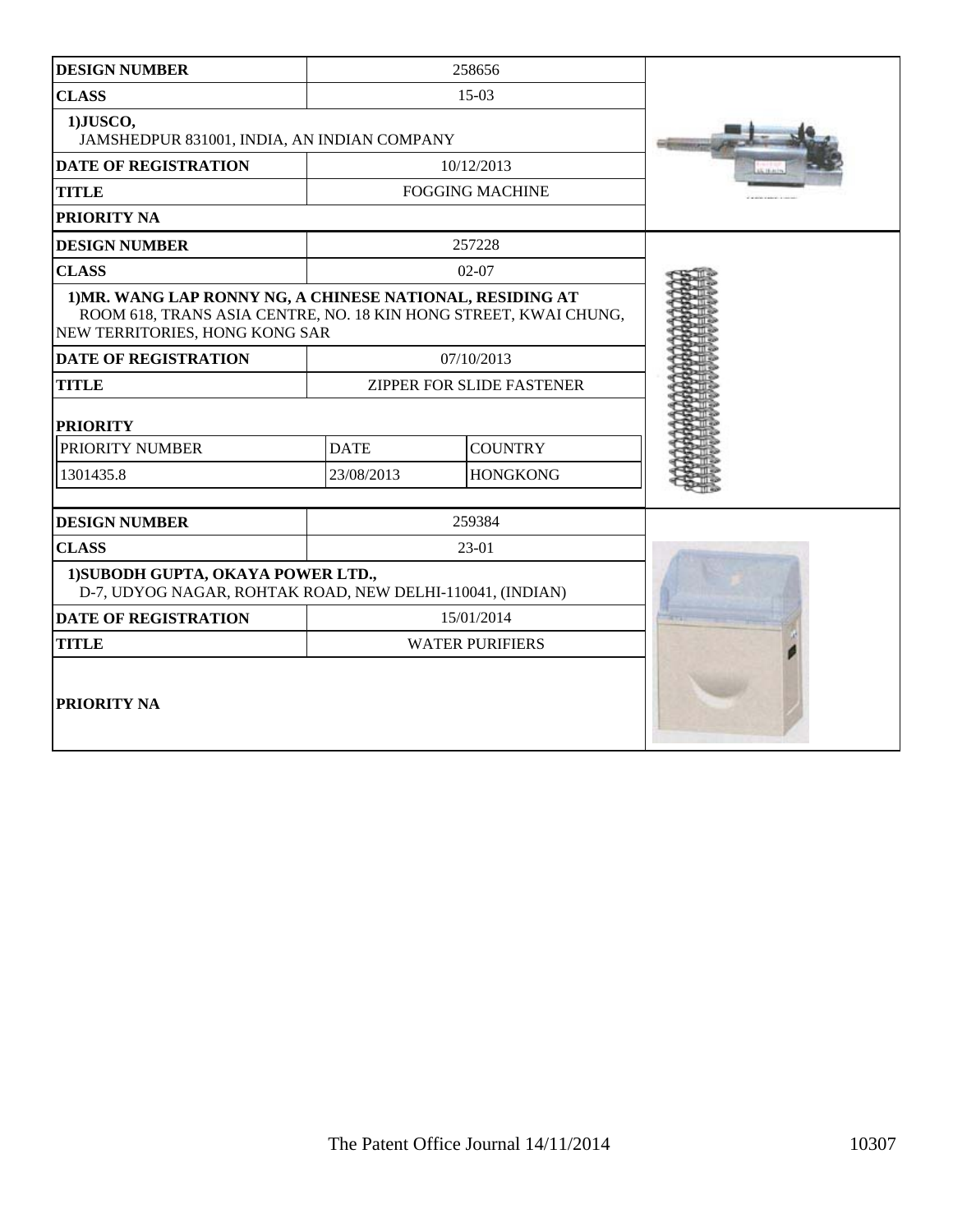| <b>DESIGN NUMBER</b>                                                                                                                                                                      |             |                                  |                | 259548                           |  |  |
|-------------------------------------------------------------------------------------------------------------------------------------------------------------------------------------------|-------------|----------------------------------|----------------|----------------------------------|--|--|
| <b>CLASS</b>                                                                                                                                                                              |             |                                  |                | $05-06$                          |  |  |
| 1)LG HAUSYS, LTD., A COMPANY DULY ORGANIZED AND EXISTING<br>UNDER THE LAWS OF RUPUBLIC OF KOREA OF<br>ONE IFC BUILDING, 10 GUKJEGEUMYUNG-RO, YEONGDEUNGPO-GU, SEOUL,<br>REPUBLIC OF KOREA |             |                                  |                |                                  |  |  |
| <b>DATE OF REGISTRATION</b>                                                                                                                                                               |             |                                  |                | 20/01/2014                       |  |  |
| <b>TITLE</b>                                                                                                                                                                              |             |                                  |                | FILM FOR DECORATION PURPOSES     |  |  |
| <b>PRIORITY</b>                                                                                                                                                                           |             |                                  |                |                                  |  |  |
| PRIORITY NUMBER                                                                                                                                                                           | <b>DATE</b> |                                  | <b>COUNTRY</b> |                                  |  |  |
| 30-2013-0038773                                                                                                                                                                           | 26/07/2013  |                                  |                | <b>REPUBLIC OF KOREA</b>         |  |  |
| <b>DESIGN NUMBER</b>                                                                                                                                                                      |             |                                  |                | 260912                           |  |  |
| <b>CLASS</b>                                                                                                                                                                              |             |                                  |                | 15-99                            |  |  |
| 1) MARTIN ENGINEERING COMPANY, A CORPORATION OF THE STATE OF<br><b>ILLINOIS, OF</b><br>ONE MARTIN PLACE, NEPONSET, ILLINOIS 61345, UNITED STATES OF<br><b>AMERICA</b>                     |             |                                  |                |                                  |  |  |
| <b>DATE OF REGISTRATION</b>                                                                                                                                                               |             |                                  |                | 11/03/2014                       |  |  |
| <b>TITLE</b>                                                                                                                                                                              |             |                                  |                | <b>NOZZLE FOR AN AIR BLASTER</b> |  |  |
| <b>PRIORITY</b>                                                                                                                                                                           |             |                                  |                |                                  |  |  |
| PRIORITY NUMBER                                                                                                                                                                           |             | <b>DATE</b>                      |                | <b>COUNTRY</b>                   |  |  |
| 29/468,553                                                                                                                                                                                |             | 01/10/2013                       |                | U.S.A.                           |  |  |
| <b>DESIGN NUMBER</b>                                                                                                                                                                      |             |                                  |                | 255771                           |  |  |
| <b>CLASS</b>                                                                                                                                                                              |             |                                  |                | $15-04$                          |  |  |
| 1) COMS PTY LTD A COMPANY ORGANIZED AND EXISTING IN AUSTRALIA<br><b>HAVING REGISTERED OFFICE AT</b><br>11/58 METROPLEX AVENUE, MURARRIE QUEENSLAND 4172, AUSTALIA                         |             |                                  |                |                                  |  |  |
| <b>DATE OF REGISTRATION</b>                                                                                                                                                               |             | 12/08/2013                       |                |                                  |  |  |
| <b>TITLE</b>                                                                                                                                                                              |             | WEAR RESISTING UNIT OF EXCAVATOR |                |                                  |  |  |
| <b>PRIORITY</b>                                                                                                                                                                           |             |                                  |                |                                  |  |  |
| PRIORITY NUMBER                                                                                                                                                                           |             | <b>DATE</b>                      |                | <b>COUNTRY</b>                   |  |  |
| 10717/2013                                                                                                                                                                                |             | 12/02/2013                       |                | <b>AUSTRALIA</b>                 |  |  |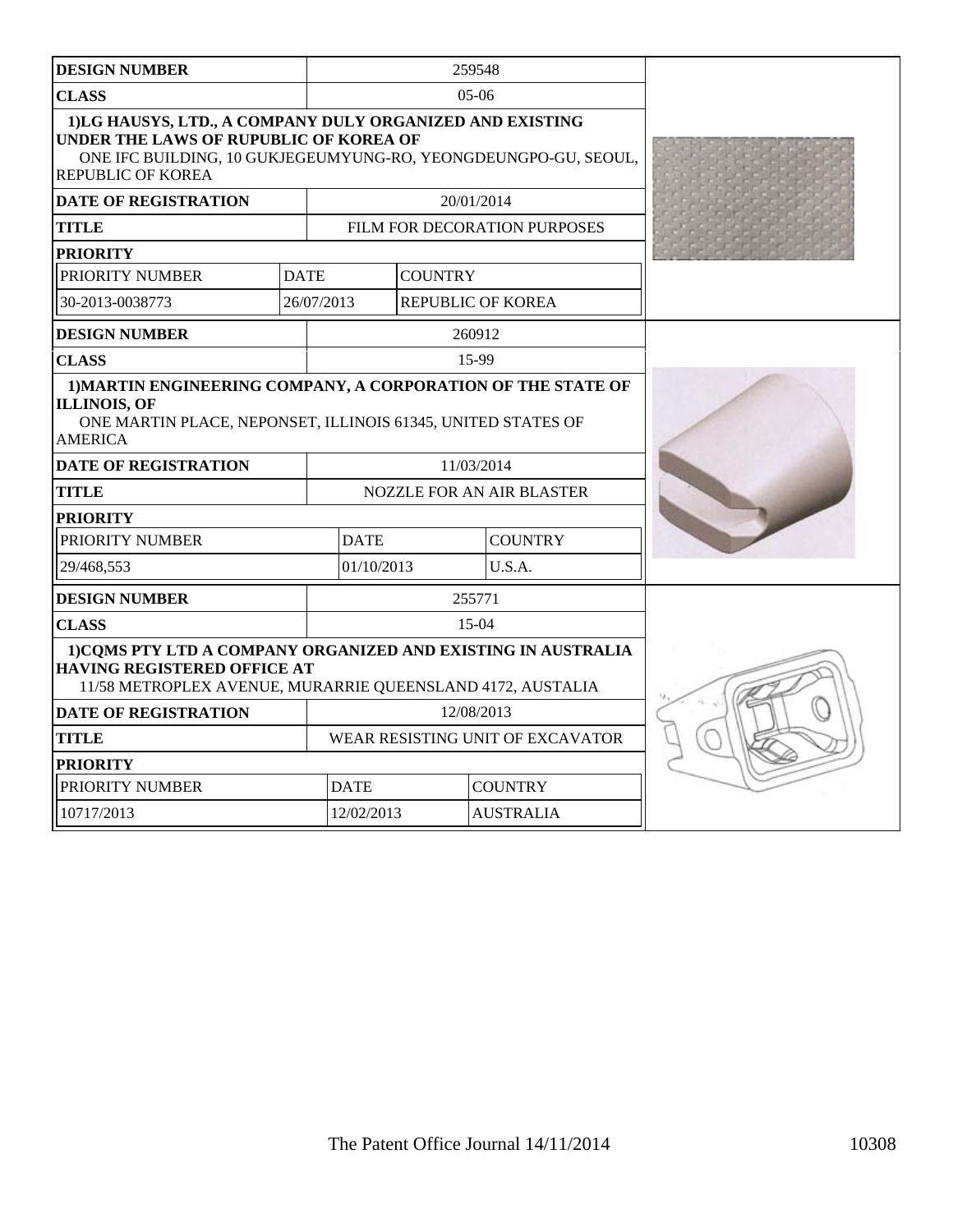| <b>DESIGN NUMBER</b>                                                                                                                                                                                                                                                               |                           | 259047                                                 |  |
|------------------------------------------------------------------------------------------------------------------------------------------------------------------------------------------------------------------------------------------------------------------------------------|---------------------------|--------------------------------------------------------|--|
| <b>CLASS</b>                                                                                                                                                                                                                                                                       |                           | $12 - 16$                                              |  |
| 1) TATA MOTORS LIMITED, AN INDIAN COMPANY OF<br>BOMBAY HOUSE, 24 HOMI MODY STREET, HUTATMA CHOWK, MUMBAI<br>400001, MAHARASHTRA, INDIA                                                                                                                                             |                           |                                                        |  |
| <b>DATE OF REGISTRATION</b>                                                                                                                                                                                                                                                        |                           | 27/12/2013                                             |  |
| <b>TITLE</b>                                                                                                                                                                                                                                                                       |                           | BODY SIDE STRIKER WITH DOVETAIL FOR<br><b>VEHICLES</b> |  |
| <b>PRIORITY NA</b>                                                                                                                                                                                                                                                                 |                           |                                                        |  |
| <b>DESIGN NUMBER</b>                                                                                                                                                                                                                                                               |                           | 260680                                                 |  |
| <b>CLASS</b>                                                                                                                                                                                                                                                                       |                           | $07-01$                                                |  |
| 1) SATISH PATEL. (AN INDIAN NATIONAL) B/65, B. T. COMPOUND, MALAD<br>WEST, MUMBAI-400064. STATE OF MAHARASHTRA, INDIA.<br>PROPRIETOR OF AGASTYA INDUSTRIES, AN INDIAN PROPRIETORSHIP FIRM<br>OF ABOVE ADDRESS<br><b>DATE OF REGISTRATION</b><br><b>TITLE</b><br><b>PRIORITY NA</b> |                           | 28/02/2014<br><b>STAND FOR GLASS</b>                   |  |
| <b>DESIGN NUMBER</b>                                                                                                                                                                                                                                                               |                           | 257830                                                 |  |
| <b>CLASS</b>                                                                                                                                                                                                                                                                       |                           | 23-04                                                  |  |
| 1) KONINKLIJKE PHILIPS N.V., A COMPANY ORGANIZED AND EXISTING<br>UNDER THE LAWS OF THE KINGDOM OF THE NETHERLANDS, RESIDING AT<br>EINDHOVEN,<br>WHOSE POST-OFFICE ADDRESS IS HIGH TECH CAMPUS 5, 5656 AE<br>EINDHOVEN, THE NETHERLANDS                                             |                           |                                                        |  |
| <b>DATE OF REGISTRATION</b>                                                                                                                                                                                                                                                        | 29/10/2013                |                                                        |  |
| <b>TITLE</b>                                                                                                                                                                                                                                                                       | <b>AIR HUMIDIFIER</b>     |                                                        |  |
| <b>PRIORITY</b><br>PRIORITY NUMBER<br>002234351-0001                                                                                                                                                                                                                               | <b>DATE</b><br>08/05/2013 | <b>COUNTRY</b><br>OHIM                                 |  |
|                                                                                                                                                                                                                                                                                    |                           |                                                        |  |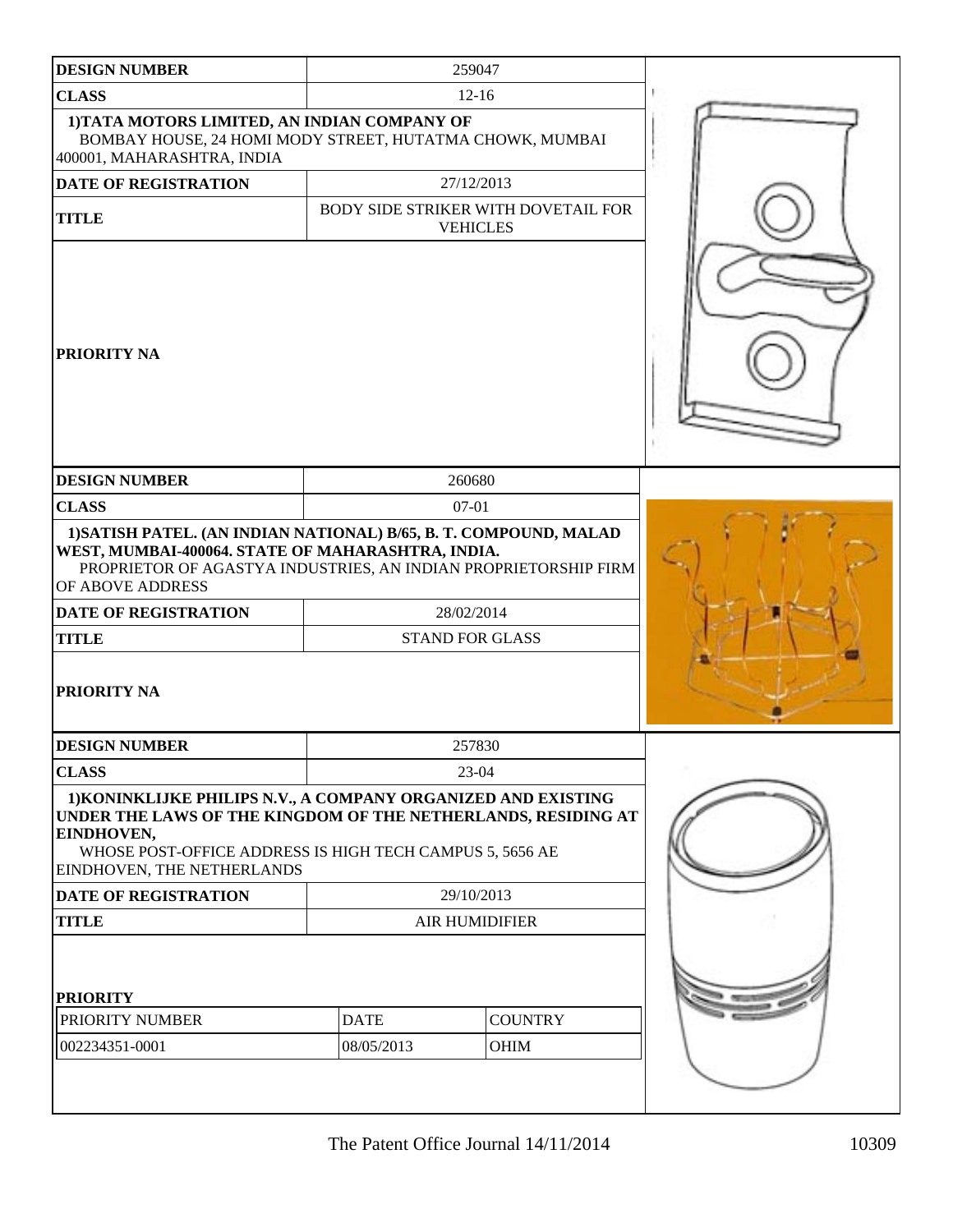| <b>DESIGN NUMBER</b>                                                                                                                                                                                                                                                          |             | 259393           |  |
|-------------------------------------------------------------------------------------------------------------------------------------------------------------------------------------------------------------------------------------------------------------------------------|-------------|------------------|--|
| <b>CLASS</b>                                                                                                                                                                                                                                                                  |             | $07-02$          |  |
| 1) PANKAJ MALIK, INDIAN BY NATIONALITY,<br>7A ASHOKA APPTS., 7 RAJPUR ROAD, DELHI-110054                                                                                                                                                                                      |             |                  |  |
| <b>DATE OF REGISTRATION</b>                                                                                                                                                                                                                                                   |             | 15/01/2014       |  |
| <b>TITLE</b>                                                                                                                                                                                                                                                                  |             | <b>LUNCH BOX</b> |  |
| <b>PRIORITY NA</b>                                                                                                                                                                                                                                                            |             |                  |  |
| <b>DESIGN NUMBER</b>                                                                                                                                                                                                                                                          |             | 258946           |  |
| <b>CLASS</b>                                                                                                                                                                                                                                                                  |             | 23-01            |  |
| NATIONALITY, HAVING ADDRESS AT<br>202-A, SAFAL PARIVESH, B/H. FLAVOURS RESTAURANT, NEAR AUDA<br>GARDEN, ANAND NAGAR ROAD, PRAHLADNAGAR, AHMEDABAD 380015<br><b>GUJARAT</b><br><b>DATE OF REGISTRATION</b><br>24/12/2013<br><b>TITLE</b><br><b>VALVE</b><br><b>PRIORITY NA</b> |             |                  |  |
| <b>DESIGN NUMBER</b>                                                                                                                                                                                                                                                          |             | 259033           |  |
| <b>CLASS</b>                                                                                                                                                                                                                                                                  |             | $12 - 15$        |  |
| 1) COMPAGNIE GENERALE DES ETABLISSEMENTS MICHELIN, A FRENCH<br>COMPANY OF 12 COURS SABLON, F-63000, CLERMONT-FERRAND, FRANCE,<br>AND MICHELIN RECHERCHE ET TECHNIQUE, S.A., A SWISS COMPANY OF<br>ROUTE LOUIS-BRAILLE 10-CH-1763, GRANGES-PACCOT, SWITZERLAND                 |             |                  |  |
| <b>DATE OF REGISTRATION</b>                                                                                                                                                                                                                                                   |             | 27/12/2013       |  |
| <b>TITLE</b>                                                                                                                                                                                                                                                                  | <b>TIRE</b> |                  |  |
| <b>PRIORITY</b>                                                                                                                                                                                                                                                               |             |                  |  |
| PRIORITY NUMBER                                                                                                                                                                                                                                                               | <b>DATE</b> | <b>COUNTRY</b>   |  |
| 002281634-0001                                                                                                                                                                                                                                                                | 26/07/2013  | <b>OHIM</b>      |  |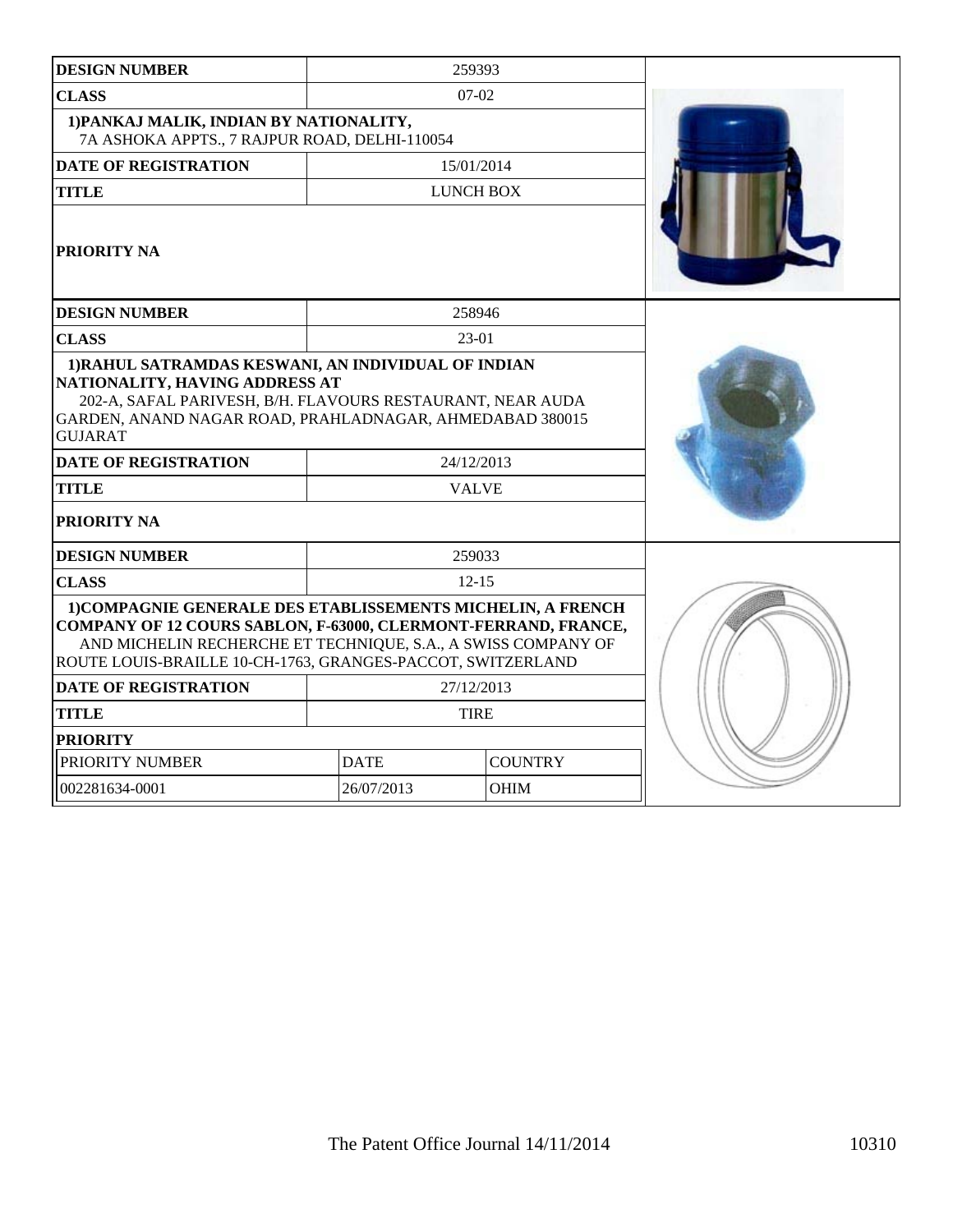| <b>DESIGN NUMBER</b>                                                                                                                                    | 260208                                                                                                                                                                                        |  |
|---------------------------------------------------------------------------------------------------------------------------------------------------------|-----------------------------------------------------------------------------------------------------------------------------------------------------------------------------------------------|--|
| <b>CLASS</b>                                                                                                                                            | $06-01$                                                                                                                                                                                       |  |
| UNDER THE INDIAN COMPANIES ACT, HAVING ITS ADDRESS AT,                                                                                                  | 1) HOF FURNITURE SYSTEM PVT. LTD., A COMPANY INCORPORATED<br>STEEL TOWN OWNER ASSOCIATIONS, PLOT NO. C-1, SURVEY NO. 429, POST:<br>MORAIYA, TA: SANAND, DIST: AHMEDABAD, GUJARAT STATE, INDIA |  |
| <b>DATE OF REGISTRATION</b>                                                                                                                             | 07/02/2014                                                                                                                                                                                    |  |
| <b>TITLE</b>                                                                                                                                            | <b>CHAIR</b>                                                                                                                                                                                  |  |
| PRIORITY NA                                                                                                                                             |                                                                                                                                                                                               |  |
| <b>DESIGN NUMBER</b>                                                                                                                                    | 260302                                                                                                                                                                                        |  |
| <b>CLASS</b>                                                                                                                                            | 13-03                                                                                                                                                                                         |  |
| 1) CENTRE FOR DEVELOPMENT OF TELEMATICS, HAVING NATIONALITY<br>OF INDIA OF THE ADDRESS<br>ELECTRONICS CITY PHASE-I, HOSUR ROAD, BANGALORE-560100, INDIA |                                                                                                                                                                                               |  |
| <b>DATE OF REGISTRATION</b>                                                                                                                             | 12/02/2014                                                                                                                                                                                    |  |
| <b>TITLE</b>                                                                                                                                            | ENCLOSURE FOR CABLE MANAGEMENT                                                                                                                                                                |  |
| PRIORITY NA                                                                                                                                             |                                                                                                                                                                                               |  |
| <b>DESIGN NUMBER</b>                                                                                                                                    | 261079                                                                                                                                                                                        |  |
| <b>CLASS</b>                                                                                                                                            | $07-03$                                                                                                                                                                                       |  |
| <b>INDIA HAVING ITS PRINCIPAL PLACE OF BUSINESS AT</b><br>A-41, SECTOR-80, PHASE-II, NOIDA-201305, U.P. INDIA                                           | 1) MA DESIGN INDIA PRIVATE LIMITED, A COMPANY INCORPORATED IN                                                                                                                                 |  |
| <b>DATE OF REGISTRATION</b>                                                                                                                             | 19/03/2014                                                                                                                                                                                    |  |
| <b>TITLE</b>                                                                                                                                            | SPOON (FOR COFFEE)                                                                                                                                                                            |  |
| PRIORITY NA                                                                                                                                             |                                                                                                                                                                                               |  |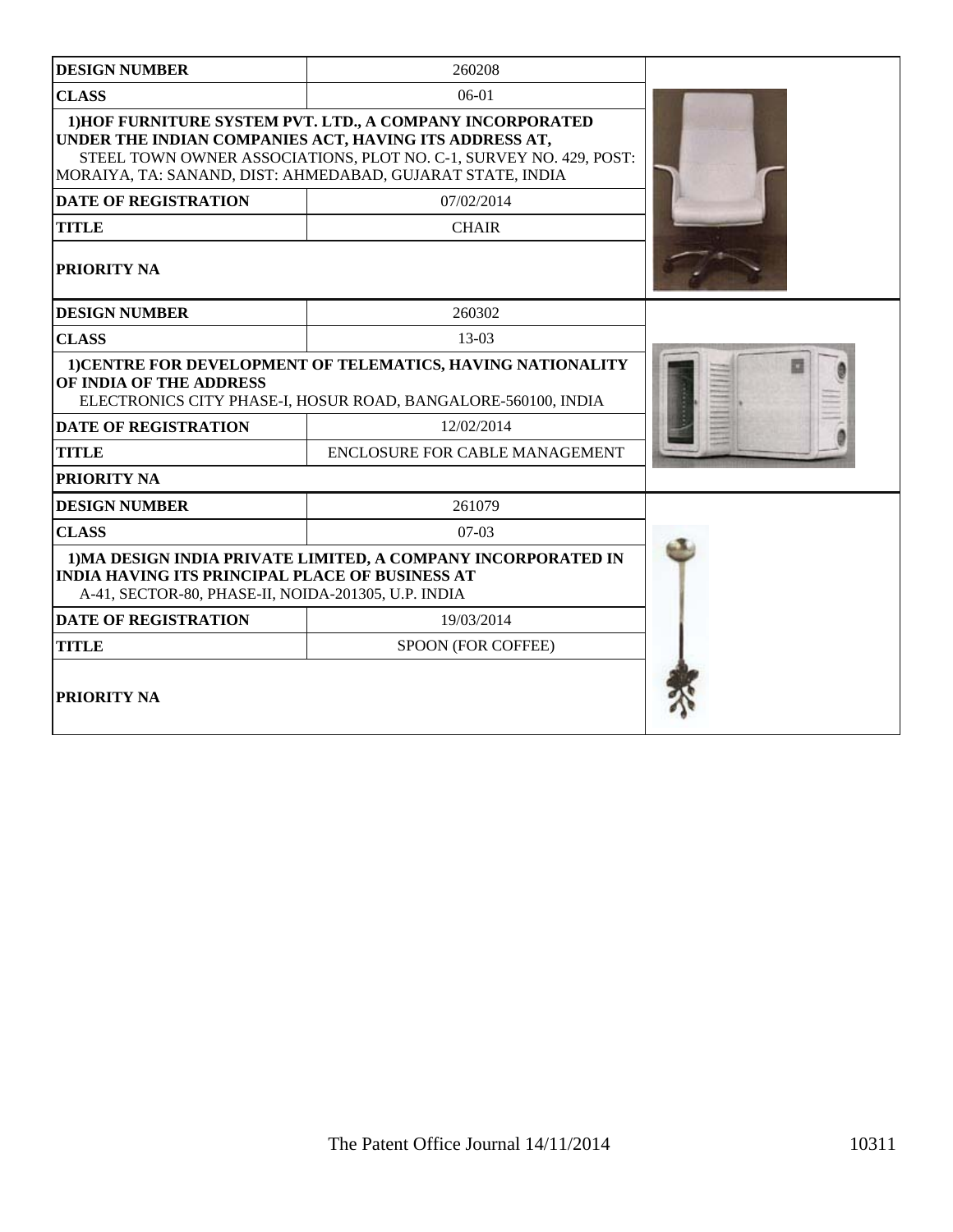| <b>DESIGN NUMBER</b>                                                                                                                                                                                               |             | 244006                                            |  |
|--------------------------------------------------------------------------------------------------------------------------------------------------------------------------------------------------------------------|-------------|---------------------------------------------------|--|
| <b>CLASS</b>                                                                                                                                                                                                       |             | $21 - 01$                                         |  |
| 1) GIUSEPPE CARLO ANGIONI<br>VIA MAZZINI 2, SASSARI, ITALY                                                                                                                                                         |             |                                                   |  |
| <b>DATE OF REGISTRATION</b>                                                                                                                                                                                        |             | 21/03/2012                                        |  |
| <b>TITLE</b>                                                                                                                                                                                                       |             | FOOTBALL GOAL KEEPER FOR TABLE TOP<br><b>GAME</b> |  |
| <b>PRIORITY NA</b>                                                                                                                                                                                                 |             |                                                   |  |
| <b>DESIGN NUMBER</b>                                                                                                                                                                                               |             | 256411                                            |  |
| <b>CLASS</b>                                                                                                                                                                                                       |             | 14-02                                             |  |
| 1) SOLOMETRICS LLC, HAVING ITS REGISTERED OFFICE AT<br>300 NORTH LASALLE, SUITE 4925, CHICAGO, IL 60654, USA BY NATIONALITY<br><b>USA</b>                                                                          |             |                                                   |  |
| <b>DATE OF REGISTRATION</b>                                                                                                                                                                                        |             | 13/09/2013                                        |  |
| <b>TITLE</b>                                                                                                                                                                                                       |             | <b>BIOMETRIC SCANNING DEVICE</b>                  |  |
| <b>PRIORITY</b>                                                                                                                                                                                                    |             |                                                   |  |
| PRIORITY NUMBER                                                                                                                                                                                                    | <b>DATE</b> | <b>COUNTRY</b>                                    |  |
| 29/448, 809                                                                                                                                                                                                        | 13/03/2013  | U.S.A.                                            |  |
| <b>DESIGN NUMBER</b>                                                                                                                                                                                               |             | 248636                                            |  |
| <b>CLASS</b>                                                                                                                                                                                                       |             | $09-01$                                           |  |
| 1) VADILAL INTERNATIONAL PVT LTD, A COMPANY INCORPORATED<br>UNDER THE INDIAN COMPANY'S ACT,<br>VADILAL HOUSE, SHRIMALI SOCIETY, NR. NAVRANGPURA RAILWAY<br>CROSSING, NAVRANGPURA, AHMEDABAD 380009, GUJARAT, INDIA |             |                                                   |  |
| <b>DATE OF REGISTRATION</b>                                                                                                                                                                                        |             | 15/10/2012                                        |  |
| <b>TITLE</b>                                                                                                                                                                                                       |             | <b>BOTTLE</b>                                     |  |
| <b>PRIORITY NA</b>                                                                                                                                                                                                 |             |                                                   |  |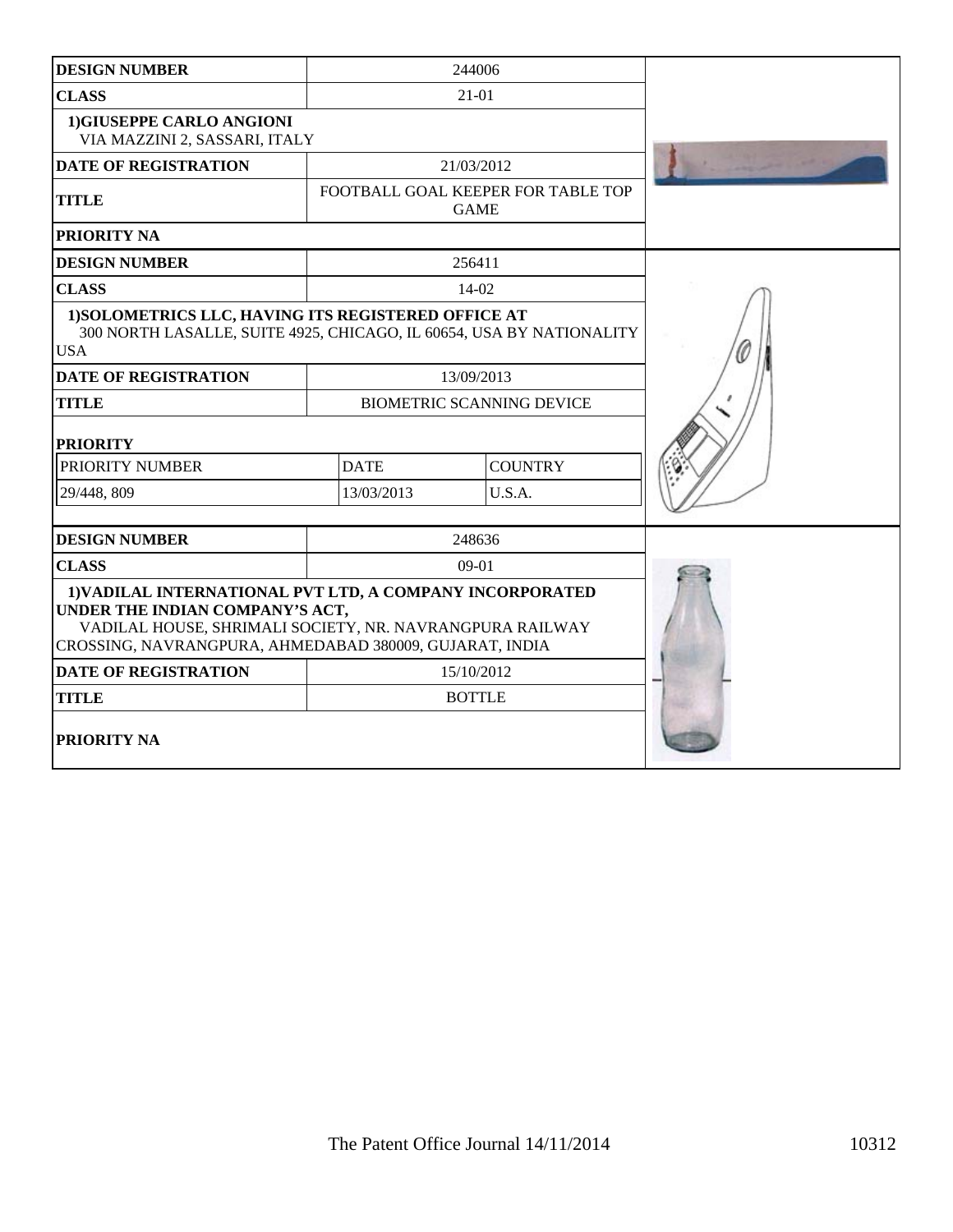| <b>DESIGN NUMBER</b>                                                                                                                                                                                                                                   |             | 258967                           |              |
|--------------------------------------------------------------------------------------------------------------------------------------------------------------------------------------------------------------------------------------------------------|-------------|----------------------------------|--------------|
| <b>CLASS</b>                                                                                                                                                                                                                                           |             | $23-03$                          |              |
| 1) DOW GLOBAL TECHNOLOGIES LLC, A CORPORATION ORGANIZED AND<br>EXISTING UNDER THE LAWS OF THE STATE OF DELAWARE, AND HAVING<br>AN OFFICE AND PLACE OF BUSINESS AT<br>2040 DOW CENTER, MIDLAND, MICHIGAN 48674, UNITED STATES OF<br><b>AMERICA</b>      |             |                                  |              |
| <b>DATE OF REGISTRATION</b>                                                                                                                                                                                                                            |             | 24/12/2013                       |              |
| <b>TITLE</b>                                                                                                                                                                                                                                           |             | PHOTOVOLTAIC BACK PANEL ASSEMBLY | 200000000000 |
| <b>PRIORITY</b>                                                                                                                                                                                                                                        |             |                                  |              |
| PRIORITY NUMBER                                                                                                                                                                                                                                        | <b>DATE</b> | <b>COUNTRY</b>                   |              |
| 201330292012.2                                                                                                                                                                                                                                         | 28/06/2013  | <b>CHINA</b>                     |              |
| <b>DESIGN NUMBER</b>                                                                                                                                                                                                                                   |             | 262261                           |              |
| <b>CLASS</b>                                                                                                                                                                                                                                           |             | $23-01$                          |              |
| 1) MAHESH GUPTA, AN INDIAN NATIONAL OF<br>C-64, SECTOR - 14, NOIDA, UTTAR PRADESH, INDIA                                                                                                                                                               |             |                                  |              |
| DATE OF REGISTRATION                                                                                                                                                                                                                                   |             | 01/05/2014                       |              |
| <b>TITLE</b>                                                                                                                                                                                                                                           |             | <b>WATER PURIFIER</b>            | œ            |
| <b>PRIORITY NA</b>                                                                                                                                                                                                                                     |             |                                  |              |
| <b>DESIGN NUMBER</b>                                                                                                                                                                                                                                   |             | 260678                           |              |
| <b>CLASS</b>                                                                                                                                                                                                                                           |             | 08-06                            |              |
| 1) KISHORBHAI V. RAKHOLIYA AN INDIAN NATIONAL SOLE PROPRIETOR<br>OF SHREE RAM INDUSTRIES AN INDIAN PROPRIETORSHIP FIRM HAVING<br>ITS PRINCIPAL PLACE OF BUSINESS AT<br>"JAGRUTI" 2, PATEL NAGAR, NEAR RAJA RAM MANDIR, RAJKOT,<br><b>GUJARAT-INDIA</b> |             |                                  |              |
| DATE OF REGISTRATION                                                                                                                                                                                                                                   |             | 28/02/2014                       |              |
| <b>TITLE</b>                                                                                                                                                                                                                                           |             | <b>HANDLE</b>                    |              |
| <b>PRIORITY NA</b>                                                                                                                                                                                                                                     |             |                                  |              |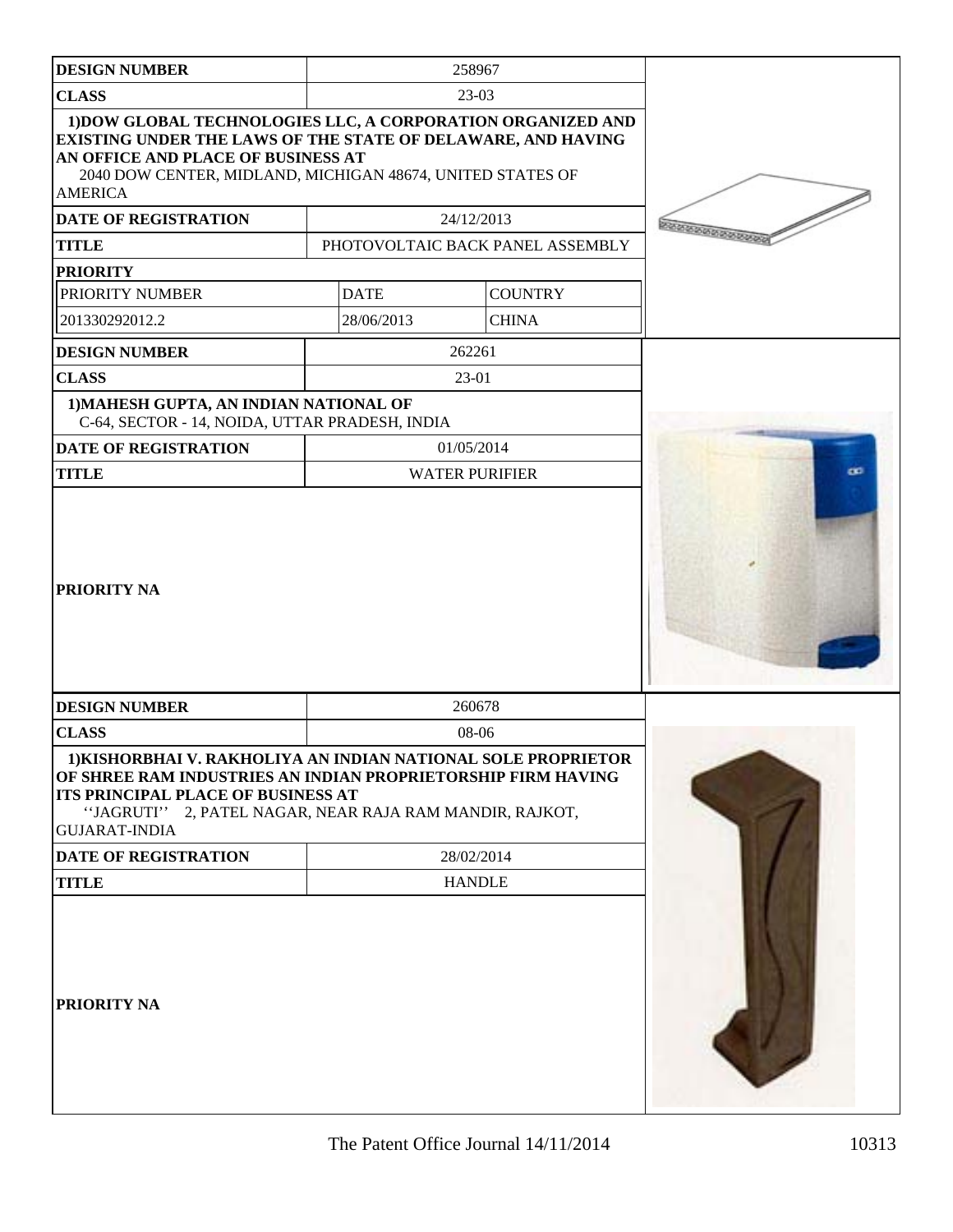| <b>DESIGN NUMBER</b>                                                                                                                                                                                                                                |                   | 261078                           |  |
|-----------------------------------------------------------------------------------------------------------------------------------------------------------------------------------------------------------------------------------------------------|-------------------|----------------------------------|--|
| <b>CLASS</b>                                                                                                                                                                                                                                        |                   | $07-01$                          |  |
| 1) MA DESIGN INDIA PRIVATE LIMITED, A COMPANY INCORPORATED IN<br><b>INDIA HAVING ITS PRINCIPAL PLACE OF BUSINESS AT</b><br>A-41, SECTOR-80, PHASE-II, NOIDA-201305, U.P. INDIA                                                                      |                   |                                  |  |
| <b>DATE OF REGISTRATION</b>                                                                                                                                                                                                                         |                   | 19/03/2014                       |  |
| <b>TITLE</b>                                                                                                                                                                                                                                        |                   | <b>COFFEE POT</b>                |  |
| <b>PRIORITY NA</b>                                                                                                                                                                                                                                  |                   |                                  |  |
| <b>DESIGN NUMBER</b>                                                                                                                                                                                                                                |                   | 261853                           |  |
| <b>CLASS</b>                                                                                                                                                                                                                                        |                   | $10-0.5$                         |  |
| AMRITSAR-143005 (PUNJAB) INDIA AND PROF. (DR.) A. K. THUKRAL,<br>NATIONALITY-INDIAN,<br>DEPARTMENT OF BOTANICAL & ENVIRONMENTAL SCIENCES, GURU<br>NANAK DEV UNIVERSITY, AMRITSAR-143005 (PUNJAB) INDIA<br><b>DATE OF REGISTRATION</b><br>21/04/2014 |                   |                                  |  |
| <b>TITLE</b>                                                                                                                                                                                                                                        |                   | SOUND PROOFING TESTING EQUIPMENT |  |
| <b>PRIORITY NA</b>                                                                                                                                                                                                                                  |                   |                                  |  |
| <b>DESIGN NUMBER</b>                                                                                                                                                                                                                                |                   | 259040                           |  |
| <b>CLASS</b>                                                                                                                                                                                                                                        |                   | $12 - 08$                        |  |
| 1) YAMAHA HATSUDOKI KABUSHIKI KAISHA,<br>2500, SHINGAI, IWATA-SHI, SHIZUOKA-KEN 438-8501, JAPAN, A JAPANESE<br><b>CORPORATION</b>                                                                                                                   |                   |                                  |  |
| <b>DATE OF REGISTRATION</b>                                                                                                                                                                                                                         | 27/12/2013        |                                  |  |
| <b>TITLE</b>                                                                                                                                                                                                                                        | <b>AUTOMOBILE</b> |                                  |  |
| <b>PRIORITY</b>                                                                                                                                                                                                                                     |                   |                                  |  |
| PRIORITY NUMBER                                                                                                                                                                                                                                     | <b>DATE</b>       | <b>COUNTRY</b>                   |  |
| 2013-014661                                                                                                                                                                                                                                         | 28/06/2013        | <b>JAPAN</b>                     |  |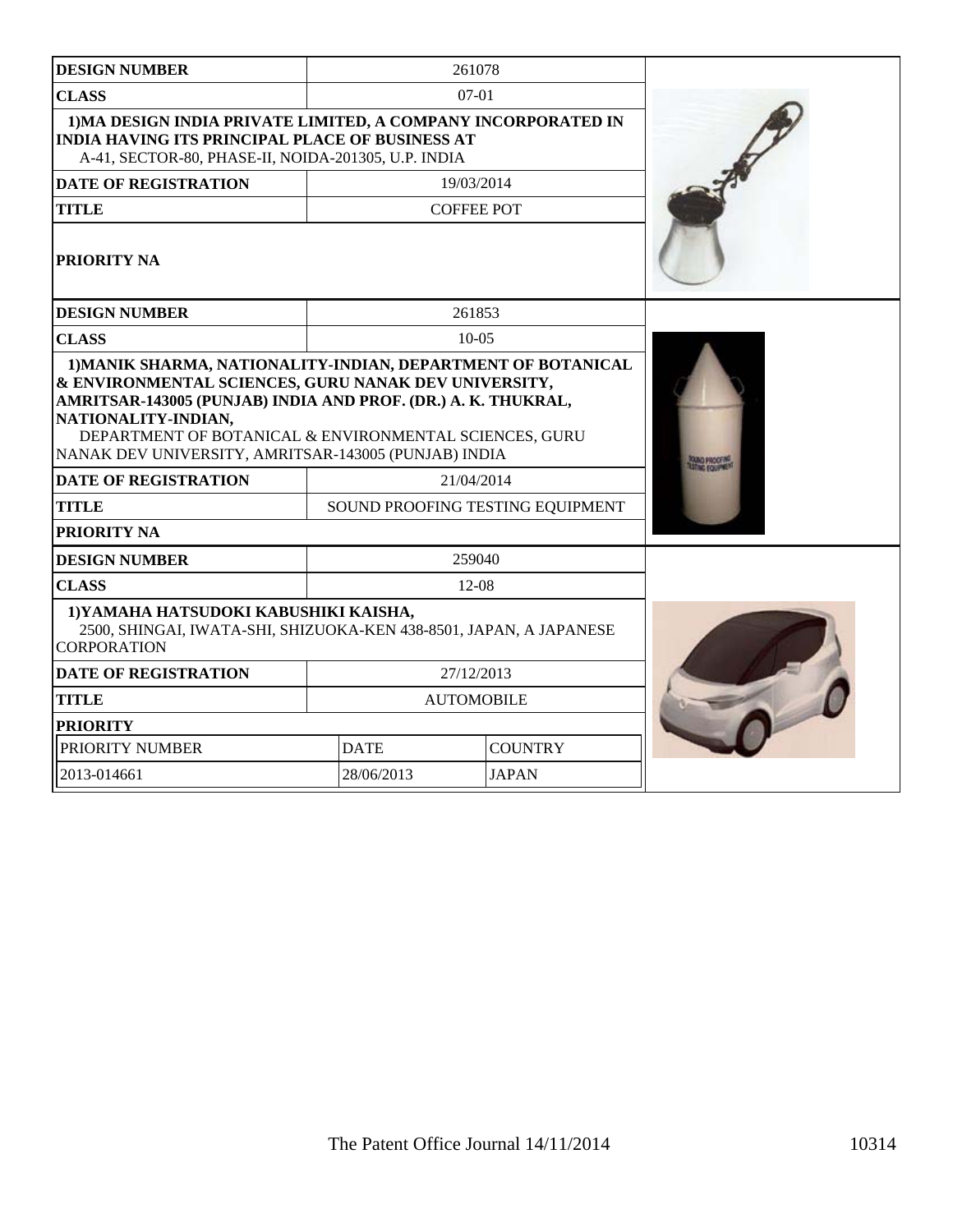| <b>DESIGN NUMBER</b>                                                                                | 260107                                                                                                                                                                                      |  |
|-----------------------------------------------------------------------------------------------------|---------------------------------------------------------------------------------------------------------------------------------------------------------------------------------------------|--|
| <b>CLASS</b>                                                                                        | $23-01$                                                                                                                                                                                     |  |
| <b>NOIDA-201308 [U.P.] (INDIA)</b><br>NATIONALS OF THE ABOVE ADDRESS                                | 1) OMEGA PRECISION PRODUCTS AN INDIAN PARTNERSHIP FIRM HAVING<br>ITS OFFICE AT VILLAGE MALAKPUR, NEAR CAPARO INDIA, GREATER<br>WHOSE PARTNERS ARE DEEPAK GUPTA AND ANJALI GUPTA, ALL INDIAN |  |
| <b>DATE OF REGISTRATION</b>                                                                         | 04/02/2014                                                                                                                                                                                  |  |
| <b>TITLE</b>                                                                                        | <b>WATER TAP</b>                                                                                                                                                                            |  |
| <b>PRIORITY NA</b>                                                                                  |                                                                                                                                                                                             |  |
| <b>DESIGN NUMBER</b>                                                                                | 257832                                                                                                                                                                                      |  |
| <b>CLASS</b>                                                                                        | $09-03$                                                                                                                                                                                     |  |
| <b>INCORPORATED UNDER THE LAWS OF INDIA, OF</b><br>61-D, POCKET-A, SUKHDEV VIHAR, NEW DELHI, 110025 | 1) SOURCE ONE BUYING SERVICES PRIVATE LIMITED, A COMPANY                                                                                                                                    |  |
| <b>DATE OF REGISTRATION</b>                                                                         | 29/10/2013                                                                                                                                                                                  |  |
| <b>TITLE</b>                                                                                        | DISPLAY PACKAGING UNIT                                                                                                                                                                      |  |
| <b>PRIORITY NA</b>                                                                                  |                                                                                                                                                                                             |  |
| <b>DESIGN NUMBER</b>                                                                                | 257619                                                                                                                                                                                      |  |
| <b>CLASS</b>                                                                                        | $23-01$                                                                                                                                                                                     |  |
| 1) NAMAN JAIN, AN INDIAN NATIONAL,<br>C-142, ANAND VIHAR, NEW DELHI-110092, INDIA                   |                                                                                                                                                                                             |  |
| <b>DATE OF REGISTRATION</b>                                                                         | 21/10/2013                                                                                                                                                                                  |  |
| <b>TITLE</b>                                                                                        | FIRE CANVAS HOSE PIPE                                                                                                                                                                       |  |
| <b>PRIORITY NA</b>                                                                                  |                                                                                                                                                                                             |  |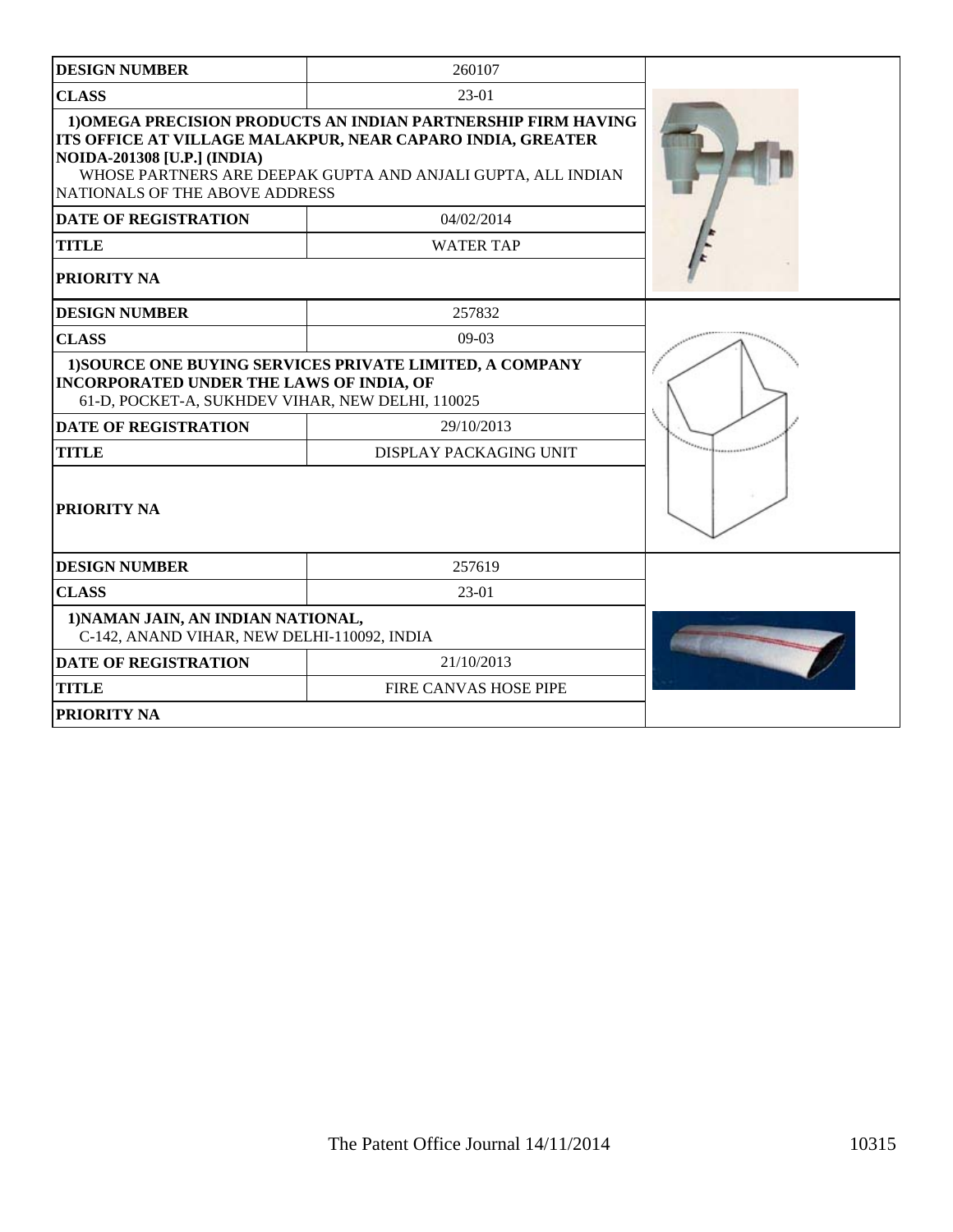| <b>DESIGN NUMBER</b>                                                                                                                                                                                                                                                |             | 259035           |  |
|---------------------------------------------------------------------------------------------------------------------------------------------------------------------------------------------------------------------------------------------------------------------|-------------|------------------|--|
| <b>CLASS</b>                                                                                                                                                                                                                                                        |             | $12 - 15$        |  |
| 1) COMPAGNIE GENERALE DES ETABLISSEMENTS MICHELIN, A FRENCH<br><b>COMPANY OF 12 COURS SABLON, F-63000, CLERMONT-FERRAND, FRANCE</b><br>AND MICHELIN RECHERCHE ET TECHNIQUE, S.A., A SWISS COMPANY OF<br>ROUTE LOUIS-BRAILLE 10-CH-1763, GRANGES-PACCOT, SWITZERLAND |             |                  |  |
| <b>DATE OF REGISTRATION</b>                                                                                                                                                                                                                                         |             | 27/12/2013       |  |
| <b>TITLE</b>                                                                                                                                                                                                                                                        |             | <b>TIRE</b>      |  |
| <b>PRIORITY</b>                                                                                                                                                                                                                                                     |             |                  |  |
| PRIORITY NUMBER                                                                                                                                                                                                                                                     | <b>DATE</b> | <b>COUNTRY</b>   |  |
| 002281683-0001                                                                                                                                                                                                                                                      | 26/07/2013  | <b>OHIM</b>      |  |
| <b>DESIGN NUMBER</b>                                                                                                                                                                                                                                                |             | 259395           |  |
| <b>CLASS</b>                                                                                                                                                                                                                                                        |             | $07-02$          |  |
| 1) PANKAJ MALIK, INDIAN BY NATIONALITY,<br>7A ASHOKA APPTS., 7 RAJPUR ROAD, DELHI-110054                                                                                                                                                                            |             |                  |  |
| <b>DATE OF REGISTRATION</b>                                                                                                                                                                                                                                         | 15/01/2014  |                  |  |
| <b>TITLE</b>                                                                                                                                                                                                                                                        |             | <b>LUNCH BOX</b> |  |
| <b>PRIORITY NA</b>                                                                                                                                                                                                                                                  |             |                  |  |
| <b>DESIGN NUMBER</b>                                                                                                                                                                                                                                                |             | 260891           |  |
| <b>CLASS</b>                                                                                                                                                                                                                                                        |             | $12-09$          |  |
| 1)TRACTORS AND FARM EQUIPMENT LIMITED, COMPANY<br><b>INCORPORATED UNDER THE COMPANIES ACT, 1956, HAVING ITS</b><br><b>REGISTERED OFFICE AT</b><br>NO. 861, ANNASALAI, CHENNAI-600002, TAMIL NADU, INDIA                                                             |             |                  |  |
| <b>DATE OF REGISTRATION</b>                                                                                                                                                                                                                                         |             | 10/03/2014       |  |
| <b>TITLE</b>                                                                                                                                                                                                                                                        |             | <b>TRACTOR</b>   |  |
| <b>PRIORITY NA</b>                                                                                                                                                                                                                                                  |             |                  |  |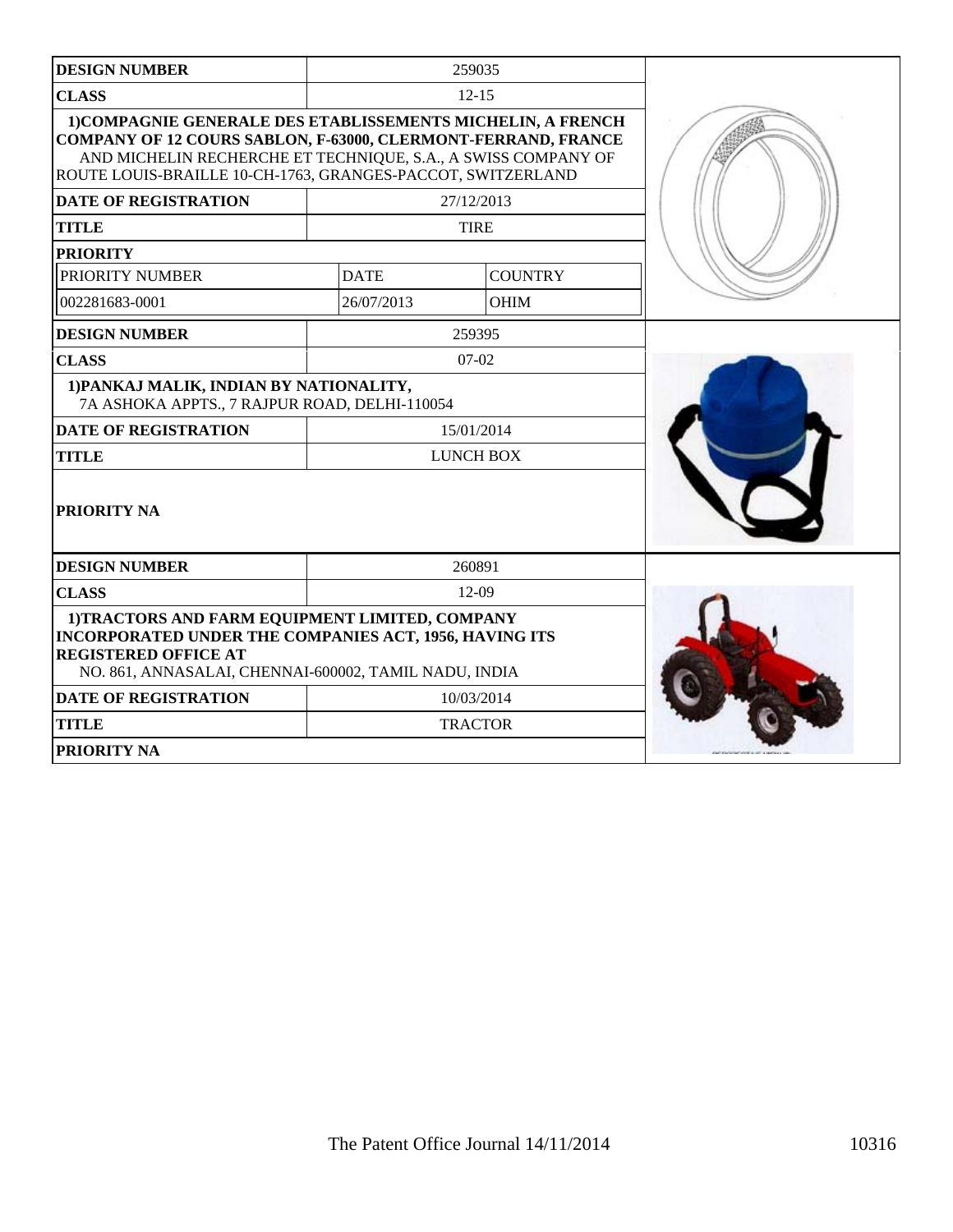| <b>DESIGN NUMBER</b>                                                                                             | 257985                                                                                                                 |  |                                                     |                                                                                                                  |         |  |
|------------------------------------------------------------------------------------------------------------------|------------------------------------------------------------------------------------------------------------------------|--|-----------------------------------------------------|------------------------------------------------------------------------------------------------------------------|---------|--|
| <b>CLASS</b>                                                                                                     | 15-99                                                                                                                  |  |                                                     |                                                                                                                  |         |  |
|                                                                                                                  | 1) PATEL KASHIBHAI MANGALBHAI, NATIONALITY: AN                                                                         |  |                                                     |                                                                                                                  |         |  |
| <b>INDIAN,</b><br>AT. BHOJA, POST. KHAROL, TAL. LUNAWADA, DIST.<br>PANCHMAHAL, PIN CODE - 389220, GUJARAT, INDIA |                                                                                                                        |  |                                                     |                                                                                                                  |         |  |
| <b>DATE OF</b><br><b>REGISTRATION</b>                                                                            | 06/11/2013                                                                                                             |  |                                                     |                                                                                                                  |         |  |
| <b>TITLE</b>                                                                                                     | <b>IMPELLER</b>                                                                                                        |  |                                                     |                                                                                                                  |         |  |
| PRIORITY NA                                                                                                      |                                                                                                                        |  |                                                     |                                                                                                                  |         |  |
| <b>DESIGN NUMBER</b>                                                                                             | 262097                                                                                                                 |  |                                                     |                                                                                                                  |         |  |
| <b>CLASS</b>                                                                                                     | $06-11$                                                                                                                |  |                                                     |                                                                                                                  |         |  |
| RAJASTHAN, INDIA                                                                                                 | 1) JAIPUR RUGS COMPANY PVT. LTD., AN INDIAN COMPANY OF<br>G-250, MANSAROVAR INDUSTRIAL AREA, JAIPUR-302020,            |  |                                                     |                                                                                                                  |         |  |
| DATE OF REGISTRATION                                                                                             | 28/04/2014                                                                                                             |  |                                                     |                                                                                                                  |         |  |
| <b>TITLE</b>                                                                                                     | <b>CARPET</b>                                                                                                          |  |                                                     |                                                                                                                  |         |  |
| <b>PRIORITY NA</b>                                                                                               |                                                                                                                        |  |                                                     |                                                                                                                  |         |  |
| <b>DESIGN NUMBER</b>                                                                                             | 261749                                                                                                                 |  |                                                     |                                                                                                                  |         |  |
| <b>CLASS</b>                                                                                                     | $07-07$                                                                                                                |  |                                                     |                                                                                                                  |         |  |
| DAMAN, DAMAN-396210, (UNION TERRITORIES), INDIA, INDIAN<br><b>PARTNERSHIP FIRM,</b><br><b>INDIAN NATIONALS</b>   | 1) NAYASA SUPERPLAST OF SURVEY NO. 370/2 (7) KACHIGAM, NANI<br>WHOSE PARTNERS ARE SACHIN SACHDEV & MANASI SACHDEV, ALL |  | 11.9997<br>49-14039-1-120<br><b>CRANE DE REI DE</b> | Fifth the first that the first time and all of<br><b>Texture</b><br>shows an interest the country of the country |         |  |
| <b>DATE OF REGISTRATION</b>                                                                                      | 15/04/2014                                                                                                             |  | <b>TERRIT</b><br><b>CONST</b><br><b>STORY</b>       | <b>NATI SA</b>                                                                                                   |         |  |
| <b>TITLE</b>                                                                                                     | <b>LAUNDRY BASKET</b>                                                                                                  |  | <b>SERVICE</b>                                      | Loundy Smith                                                                                                     |         |  |
| <b>PRIORITY NA</b>                                                                                               |                                                                                                                        |  |                                                     | 18 年度日本市支出日<br>1.11127<br>$-111111111111$<br>CARD AND RESIDENCE<br>.<br>                                         | 1970年11 |  |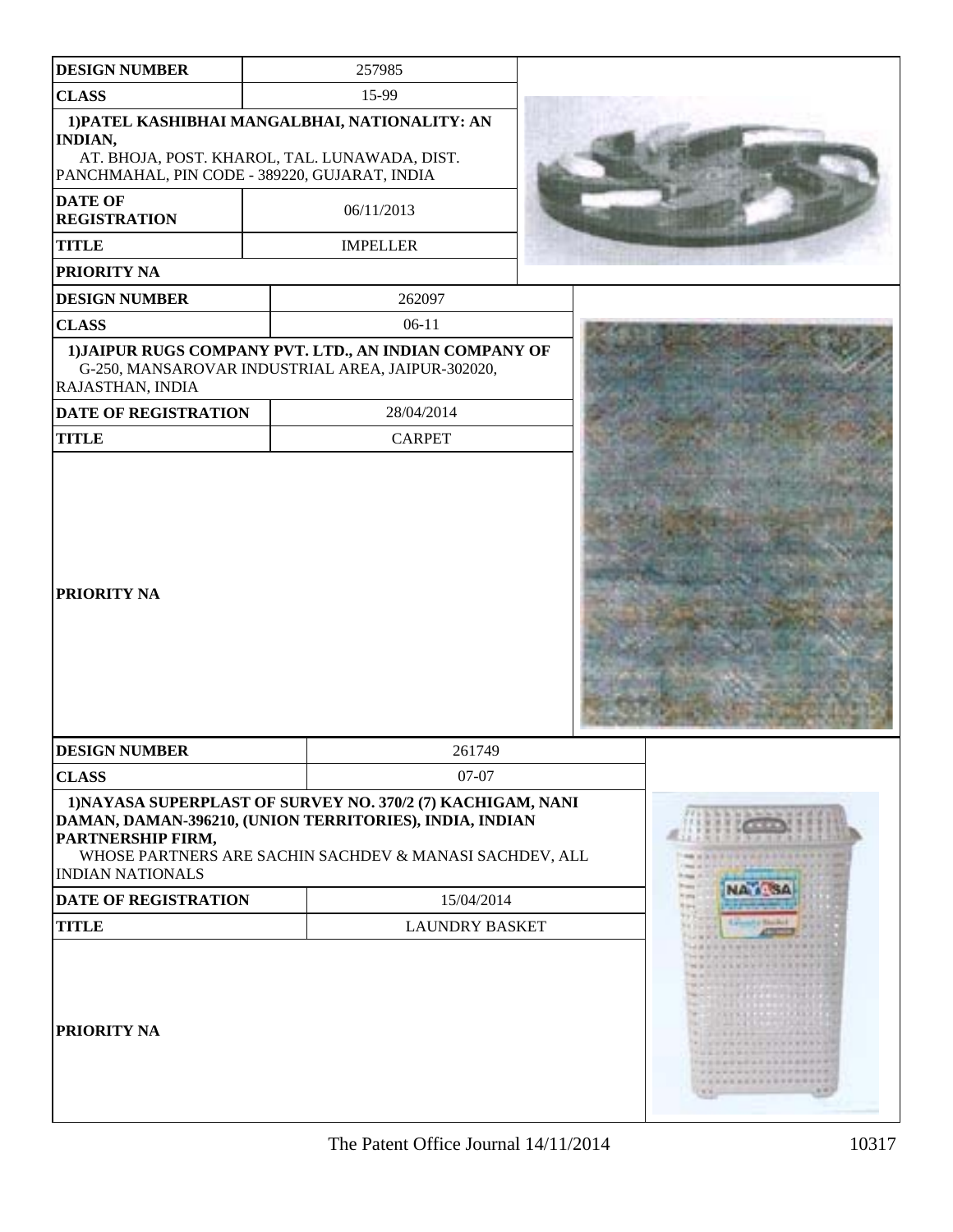| <b>DESIGN NUMBER</b>                                                                                                                                                                                                                                                                                                                               | 252274                                                                                                        |                |  |
|----------------------------------------------------------------------------------------------------------------------------------------------------------------------------------------------------------------------------------------------------------------------------------------------------------------------------------------------------|---------------------------------------------------------------------------------------------------------------|----------------|--|
| <b>CLASS</b>                                                                                                                                                                                                                                                                                                                                       | 14-02                                                                                                         |                |  |
| 1) ROCKWELL AUTOMATION ASIA PACIFIC BUSINESS CTR. PTE., LTD.,<br>2 CORPORATION ROAD, CORPORATION PLACE, SINGAPORE 618494 SG                                                                                                                                                                                                                        |                                                                                                               |                |  |
| <b>DATE OF REGISTRATION</b>                                                                                                                                                                                                                                                                                                                        | 13/03/2013                                                                                                    |                |  |
| <b>TITLE</b>                                                                                                                                                                                                                                                                                                                                       | INDUSTRIAL AUTOMATION DRIVE<br><b>CONTROLLER</b>                                                              |                |  |
| <b>PRIORITY</b>                                                                                                                                                                                                                                                                                                                                    |                                                                                                               |                |  |
| PRIORITY NUMBER                                                                                                                                                                                                                                                                                                                                    | <b>DATE</b>                                                                                                   | <b>COUNTRY</b> |  |
| 29/432,413                                                                                                                                                                                                                                                                                                                                         | 14/09/2012                                                                                                    | U.S.A.         |  |
| <b>DESIGN NUMBER</b>                                                                                                                                                                                                                                                                                                                               |                                                                                                               | 261618         |  |
| <b>CLASS</b>                                                                                                                                                                                                                                                                                                                                       | $09-05$                                                                                                       |                |  |
| 1956)<br><b>DATE OF REGISTRATION</b><br><b>TITLE</b><br>PRIORITY NA                                                                                                                                                                                                                                                                                | (AN INDIAN COMPANY DULY REGISTERED UNDER THE COMPANIES ACT,<br>09/04/2014<br><b>SACHET FOR PACKAGING RICE</b> |                |  |
| <b>DESIGN NUMBER</b>                                                                                                                                                                                                                                                                                                                               | 262477                                                                                                        |                |  |
| <b>CLASS</b>                                                                                                                                                                                                                                                                                                                                       | $19-06$                                                                                                       |                |  |
| 1) FLAIR PENS AND STATIONERY INDUSTRIES, AN INDIAN PARTNERSHIP<br>FIRM OF 63, B/C, GOVT. INDUSTRIAL ESTATE, CHARKOP, KANDIVALI (W),<br>MUMBAI - 400067, [MAHARASHTRA], INDIA;<br>WHOSE PARTNERS ARE KHUBILAL J. RATHOD, RAJESH K. RATHOD,<br>VIMALCHAND J. RATHOD, MOHIT K. RATHOD AND SUMIT V. RATHOD; ALL<br><b>INDIANS OF THE ABOVE ADDRESS</b> |                                                                                                               |                |  |
| <b>DATE OF REGISTRATION</b>                                                                                                                                                                                                                                                                                                                        | 09/05/2014                                                                                                    |                |  |
| <b>TITLE</b>                                                                                                                                                                                                                                                                                                                                       | <b>PEN</b>                                                                                                    |                |  |
| PRIORITY NA                                                                                                                                                                                                                                                                                                                                        |                                                                                                               |                |  |